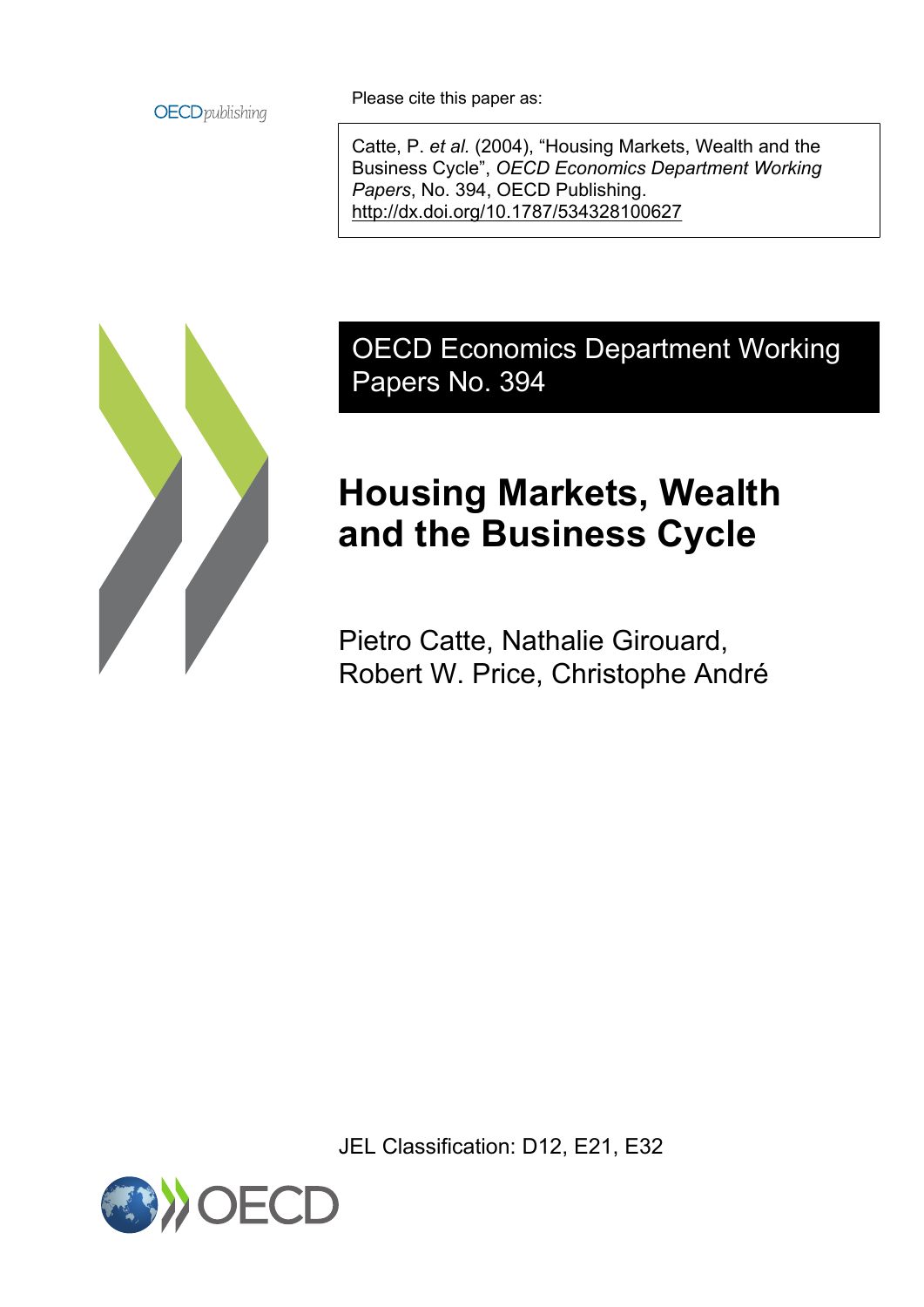# **Unclassified ECO/WKP(2004)17**



Organisation de Coopération et de Développement Economiques Organisation for Economic Co-operation and Development **22-Jun-2004** 

\_\_\_\_\_\_\_\_\_\_\_\_\_\_\_\_\_\_\_\_\_\_\_\_\_\_\_\_\_\_\_\_\_\_\_\_\_\_\_\_\_\_\_\_\_\_\_\_\_\_\_\_\_\_\_\_\_\_\_\_\_\_\_\_\_\_\_\_\_\_\_\_\_\_\_\_\_\_\_\_\_\_\_\_\_\_\_\_\_\_\_

\_\_\_\_\_\_\_\_\_\_\_\_\_ **English - Or. English** 

# **ECONOMICS DEPARTMENT**

Unclassified ECO/WKP(2004)17 **Unclassified ECO/WKP(2004)17 English - Or. English**

# **HOUSING MARKETS, WEALTH AND THE BUSINESS CYCLE**

**ECONOMICS DEPARTMENT WORKING PAPERS NO. 394** 

**By Pietro Catte, Nathalie Girouard, Robert Price and Christophe André** 

English - Or. English

All Economics Department Working Papers are now available throught OECD's Internet Web site at http://www.oecd.org/eco/

# **JT00166520**

**Document complet disponible sur OLIS dans son format d'origine Complete document available on OLIS in its original format**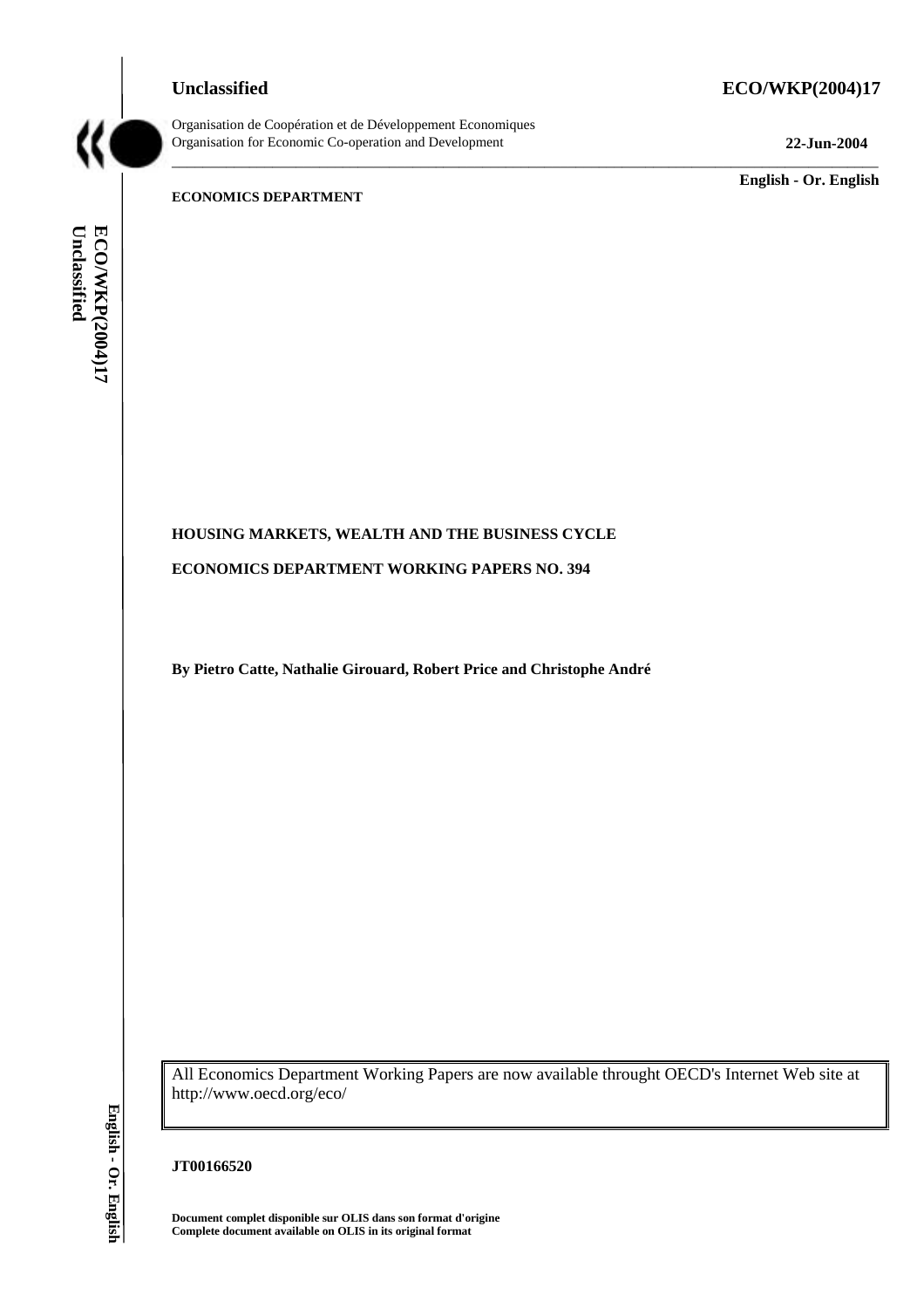# **TABLE OF CONTENTS**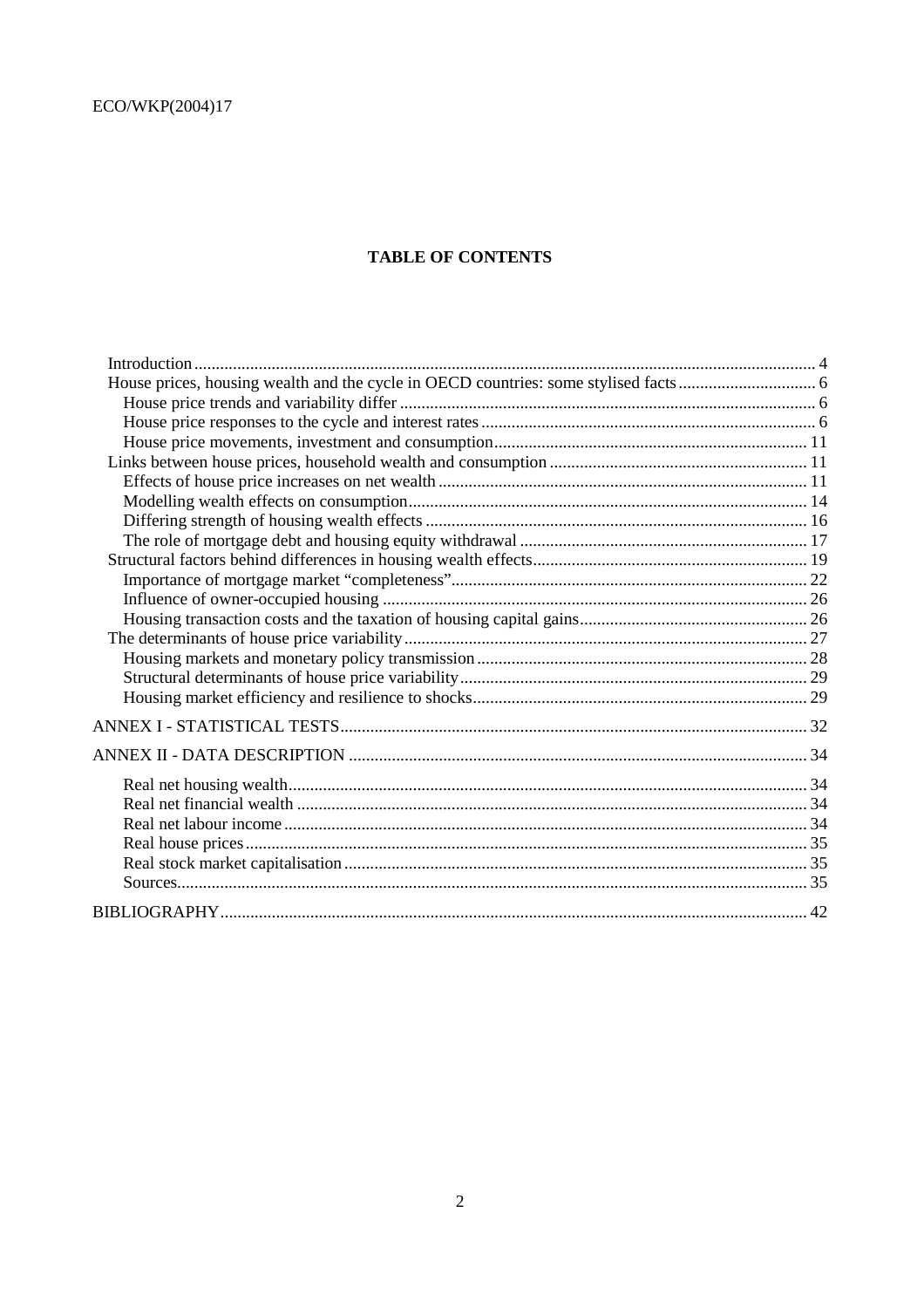# ABSTRACT/RÉSUMÉ

# **Housing markets, wealth and the business cycle**

The paper examines the linkages between housing markets and the business cycle in OECD countries, focusing on how differences in the degree of resilience to economic shocks can be affected by the structural characteristics of housing and mortgage markets. The paper focuses specifically on: the transmission channel from housing wealth to consumption and on the factors behind house price variability, which help to determine whether the housing sector plays a stabilising role or not. Estimates of the marginal propensity to consume out of housing wealth are presented for ten OECD countries, where it is found that the strongest impact on consumption is in countries that have large, efficient and responsive mortgage markets. Particularly important in this regard is the degree of mortgage market "completeness" -- *i.e.* the extent to which the market is able to offer a variety of products and to serve a broad range of potential borrowers -- in particular, the extent to which they provide opportunities for housing equity withdrawal. With regard to house price variability, the significant differences found among OECD countries appear to be connected both to macro-economic factors (such as inflation variability) and to structural ones. House prices seem to be subject to larger oscillations in countries where housing supply is relatively inelastic (due, for example, to unnecessarily restrictive zoning regulations) and where a favourable tax treatment of mortgage interest encourages the leveraging of housing equity. A tentative conclusion is that structural policy settings that are desirable for the sake of efficient resource allocation also tend to be conducive to greater macro-economic resilience to shocks.

# *JEL classification:* D12, E21, E32

*Keywords*: Consumption, wealth, house prices, mortgage markets, business cycles

Cette étude examine les liens entre les marchés immobiliers et le cycle économique dans les pays de l'OCDE, se concentrant sur le rôle des spécificités nationales des marchés immobiliers et hypothécaires sur l'inégale résilience face aux chocs économiques. Cette étude s'intéresse particulièrement au canal de transmission de la richesse immobilière à la consommation et aux facteurs expliquant la variabilité des prix des logements ; ces deux aspects contribuent à déterminer si le secteur immobilier joue un rôle stabilisateur ou non. Des estimations de la propension marginale à consommer la richesse immobilière sont présentées pour dix pays de l'OCDE. Ces estimations indiquent que les effets les plus important sur la consommation apparaissent dans les pays ayant des marchés hypothécaires de grande taille, efficients et réactifs. Le niveau de « complétude » du marché hypothécaire -- la mesure dans laquelle le marché peut offrir une variété de produits et répondre à un large éventail d'emprunteur potentiel -- est particulièrement important à cet égard, ainsi que la possibilité d'offrir des prélèvements adossés à un actif immobilier. S'agissant de la variabilité des prix des logements, les principales différences rencontrées dans les pays de l'OCDE semblent reliées à la fois aux facteurs macroéconomiques (tel que la variabilité de l'inflation) et aux facteurs structurels. Les prix de l'immobilier seraient soumis à des fluctuations erratiques dans le cas d'une offre de logements relativement inélastique face aux variations de prix (reflétant par exemple, des réglementations de zonage inutilement restrictives) et dans le cas d'incitations fiscales trop avantageuses encourageant les prélèvements adossés à un actif immobilier. En guise de conclusion, il semble que les politiques structurelles qui sont souhaitable afin d'obtenir une allocation efficace des ressources seraient aussi conductrice d'une plus grande résilience aux chocs.

\*\*\*\*\*

# *Classification JEL :* D12, E21, E32

*Kmots-clés :* Consommation, richesse, prix des logements, marchés hypothècaires, cycles économiques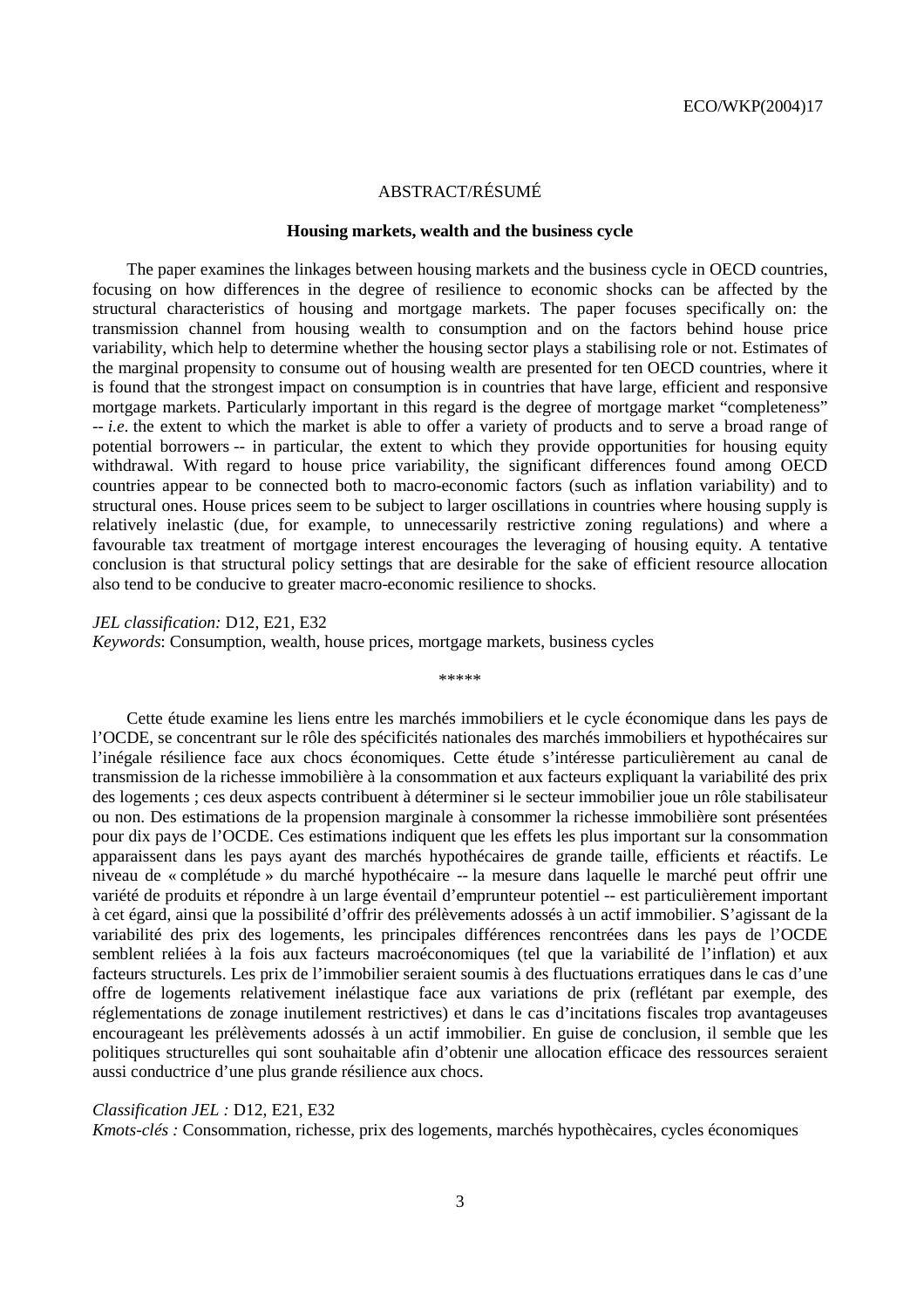# **HOUSING MARKETS, WEALTH AND THE BUSINESS CYCLE1 Pietro Catte, Nathalie Girouard, Robert Price and Christophe André**

# **Introduction**

 $\overline{a}$ 

1. OECD economies have exhibited different degrees of resilience over the recent cyclical downturn, in the sense that some were better than others at weathering and recovering from a set of common shocks. In some measure, differences in resilience seem to be related to the performance of housing markets. In particular, house price buoyancy in some countries appears to have boosted private consumption and residential construction and thereby helped to offset weaknesses elsewhere. It appears that institutional set-ups in housing and mortgage markets play an important role not just for overall economic efficiency and real incomes but also for the propagation of shocks. Hence, structures which enhance longer-term economic performance may also lead to better short-term outcomes. Moreover, while structural reforms should be undertaken primarily for longer-term efficiency reasons, they may also have important implications for macroeconomic policy effectiveness. Thus, housing market institutions seem to influence the speed and magnitude with which monetary policy responses to shocks are transmitted through economies. This paper aims to shed light on some of these linkages. $<sup>2</sup>$ </sup>

2. The paper starts with an examination of stylised facts, addressing questions such as: how closely associated are house prices and output over the cycle? What role do mortgage debt and housing wealth play in linking house prices to demand and activity? How do countries differ in this regard? It then investigates how institutions affect the cyclical behaviour of house prices, and thus household demand, in individual countries. In this process special attention is paid to the characteristics of the mortgage market which may facilitate or impede the influence of housing wealth on household expenditure. The analysis thus focuses on an important aspect of the transmission mechanism of monetary policy and the overall responsiveness of the housing market to shocks. The paper concludes with an investigation of some of the macroeconomic and structural policy factors behind house-price variability which may sometimes lead to speculative housing market bubbles, with the aim of identifying the conditions in which the benefits of housing market flexibility for macroeconomic resilience and stability are best achieved.

3. The structure of the paper is as follows. The following section presents a number of stylised facts regarding the main interactions between housing markets and the business cycle and the subsequent section focuses specifically on the impact of changes in housing wealth on consumption, presenting econometric estimates for a number of OECD countries and identifying some key cross-country

<sup>1 .</sup> Robert Price, Nathalie Girouard and Christophe André are members of the General Economic Analysis Division and Pietro Catte is a member of the Money and Finance Division of the OECD Economics Department. They are grateful to Jean-Philippe Cotis, Michael Feiner, Jorgen Elmeskov, Peter Jarret, Sveinbjorn Blöndal and Paul van den Noord for the helpful comments and suggestions. They would like to thank Isabelle Wanner and Catherine Lemoine for technical assistance and Anne Eggimann and Sarah Kennedy for secretarial assistance.

<sup>2 .</sup> Housing markets can also have important implications for economic resilience *via* their effect on labour mobility. However, these aspects are not examined in this paper.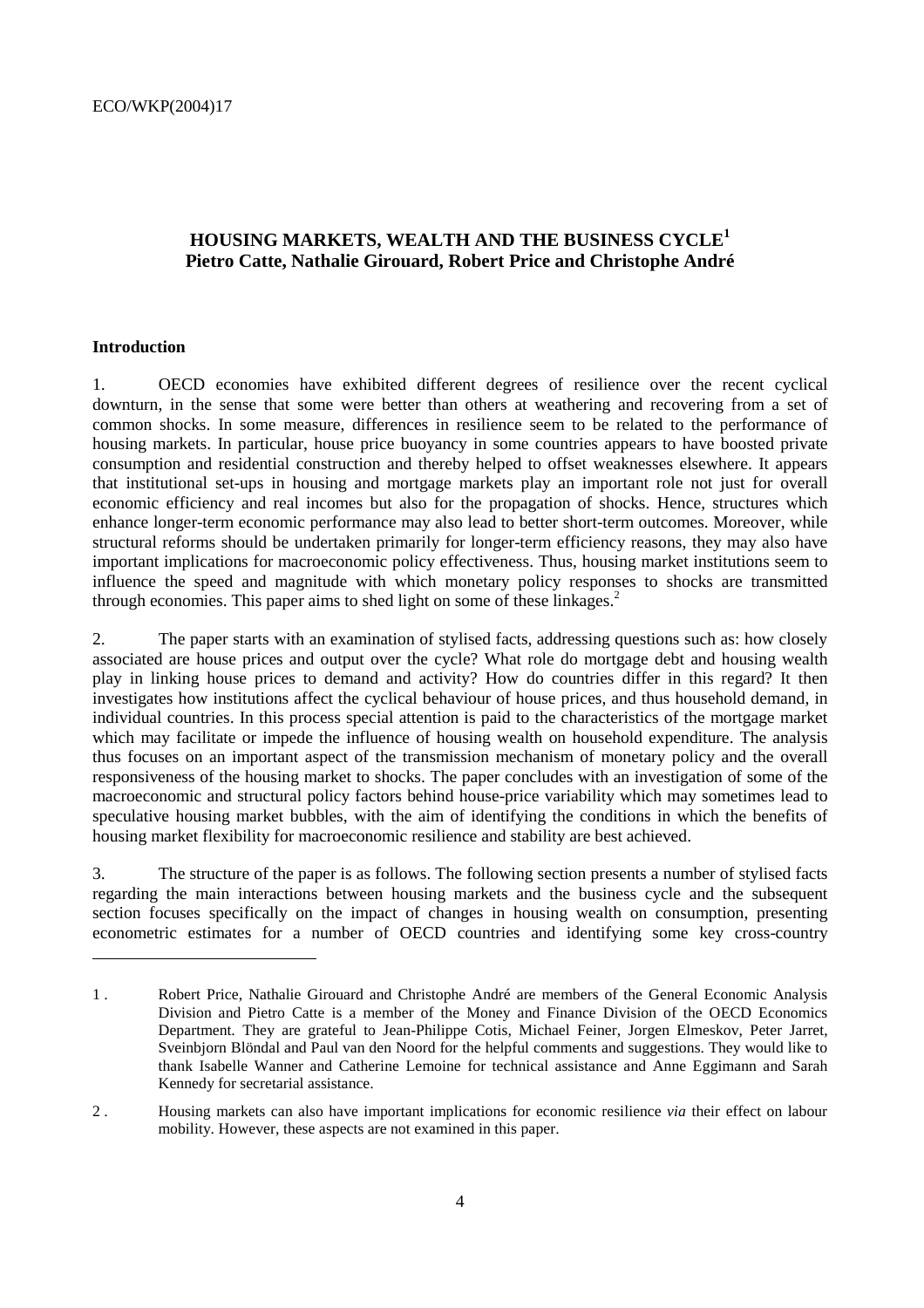differences. An attempt is then made to connect these differences with a variety of institutional and regulatory characteristics of national housing and mortgage markets. In the final section the analysis is extended to a discussion of the determinants of cross-country differences with regard to, respectively, the impact of interest rates on house prices and the structural factors which affect house price variability, both of which help to determine the extent to which the housing sector adds to economic resilience. The paper ends with a brief discussion of the institutional characteristics of mortgage and housing markets that are most desirable for the sake of economic efficiency and macroeconomic resilience.

4. The main conclusions from this work are:

 $\overline{a}$ 

- Real house price movements, which have often differed markedly across countries, tend to lag cyclical peaks and troughs -- but in ways that differ not only across countries but also from one cycle to another.<sup>3</sup>
- Feed-through from house prices to activity occurs largely through wealth channels affecting personal consumption. This may reflect in part a traditional wealth effect as envisaged in lifecycle models, but probably also an impact *via* higher collateral values facilitating households' access to mortgage financing.
- The behaviour of residential construction over the business cycle also shows important differences, with the volume response at turning points both stronger and more rapid in some countries than in others.

5. Differences in institutional features of housing and mortgage markets significantly influence the interaction between housing and the business cycle:

- Certain mortgage market characteristics, and in particular their degree of "completeness", strengthen the wealth effect on consumption. Lower transaction costs and higher owneroccupation rates may also assist this transmission process.
- The effects of monetary policy on activity, as measured by the impact of policy-determined interest rate changes on housing market interest rates and then to house prices and wealth, differ considerably among OECD economies This may also be related to institutional factors, such as the type of mortgage interest regime that predominates (particularly floating or fixed rate), the costs of refinancing and the extent to which the mortgage market is flexible in its response to changes in housing demand.
- While economic resilience may be enhanced by removing mortgage market rigidities and facilitating a stronger monetary policy response via housing wealth channels, partial and/or ill-timed reforms can cause imbalances to emerge, in the form of housing price bubbles. More generally, resilience is strengthened and potential instability reduced to the extent that distortions are avoided (such as, for example, a non-neutral housing tax structure or unnecessarily restrictive zoning regulations), that monetary policy is effective in controlling inflation, and that prudential controls are in place to ensure the solidity of financial institutions faced with variations in house prices.

<sup>3 .</sup> Throughout this paper, references to real house prices indicate nominal house prices deflated using the private consumption deflator.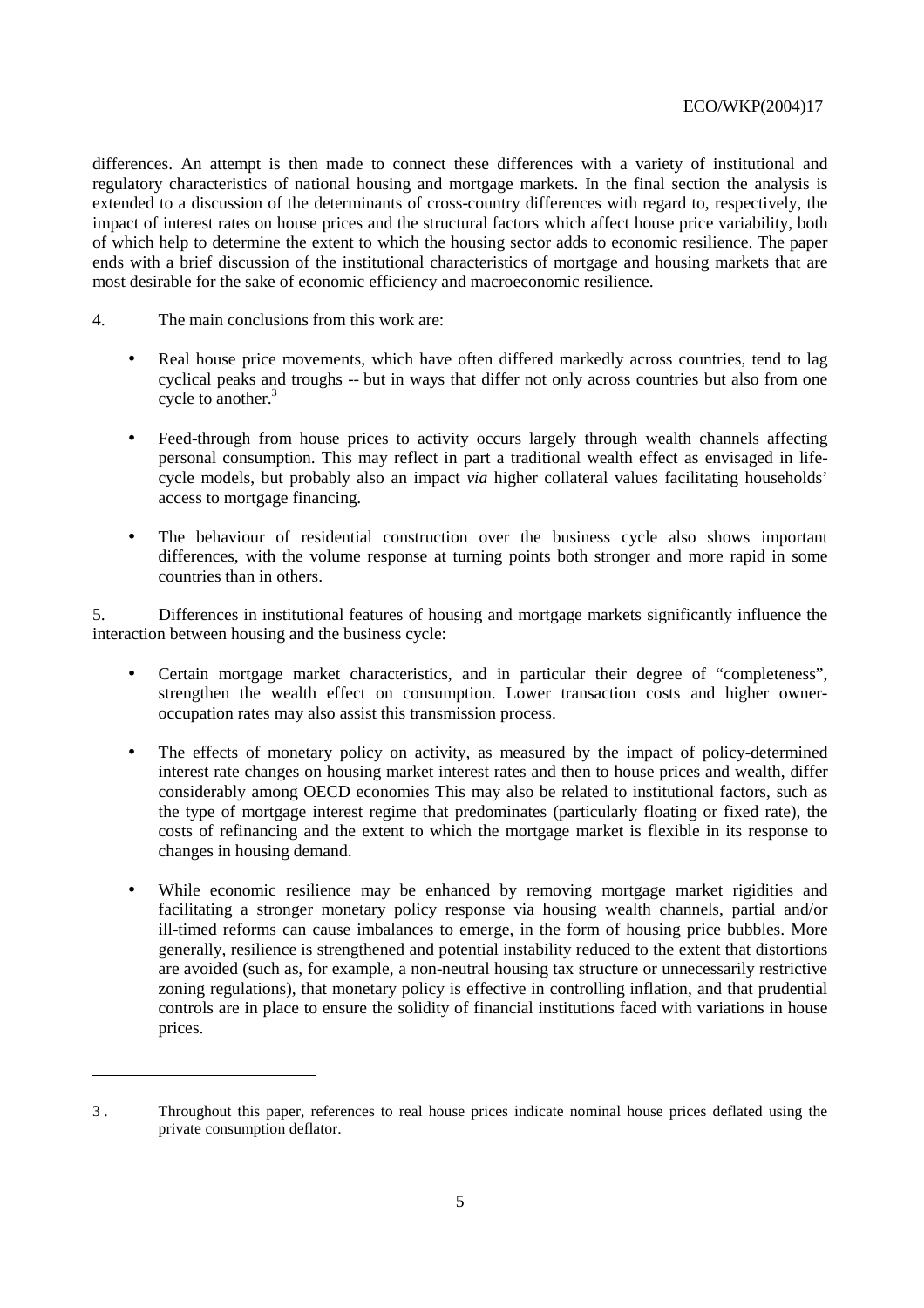# **House prices, housing wealth and the cycle in OECD countries: some stylised facts**

# *House price trends and variability differ*

6. Based on an analysis of the behaviour of real house prices since 1970 in a group of 18 OECD countries<sup>4</sup> and of their correlations with key macroeconomic variables such as the output gap, private consumption, residential investment, a number of stylised facts can be identified, consistent with the empirical literature on the subject.

7. Since the mid-1990s residential property prices have recorded widely differing rates of increase in real terms among OECD countries (Figure 1, panel A). In general, most of the countries that have registered the most significant recent run-up in real house prices have also shown a marked longer-term rising trend. Germany, Japan and Switzerland stand out as countries where real house prices have shown a decline since the mid-1990s, and their level is now not far from where it was in 1970. Neither the crosscountry differences in long-term price trends nor the recent acceleration in some countries can be attributed to demographic factors. In most countries covered in Figure 1, average population growth since 1990 has been little different or slower than in the previous ten years, the main exception being Ireland. Moreover, in virtually all of them there was a strong deceleration in the growth of the population in the 25-34 year age group, the one more likely to form new families and add to demand for housing, even though the effect of this on housing demand was probably offset by the decline in average family size.<sup>5</sup>

8. Differences in average rates of real house price growth have been accompanied by marked differences in their variability (Figure 1, panel B). The standard deviation of real house price changes over the whole 1970-2002 period is particularly high in some of the countries that have experienced the largest trend price increases (the Netherlands, Spain and the United Kingdom), suggesting that secular and cyclical movements may have a common root. By contrast, price variability is much lower in Germany and the United States, where, however, regional house prices tend to show greater variation than the country average.

# *House price responses to the cycle and interest rates*

9. In all countries, residential property markets tend to track the business cycle, with a tendency for real house price turning points to lag business cycle peaks and troughs (Figure 2). On many occasions in the past, house prices continued to decline in real terms for a few years after output had picked up. Conversely, prices often continued rising during the early part of a cyclical downturn. However, the lags between house prices and the business cycle have differed across countries (Table 1). Moreover, they have differed from cycle to cycle. During the recent downturn, in several countries – notably the United States, the United Kingdom, Australia, Ireland and Spain – house prices not only continued to rise, but actually accelerated after the output turning point.<sup>6</sup>

 $\overline{a}$ 

<sup>4 .</sup> The 18 OECD countries are those included in the Bank for International Settlements' residential property price database (see Figure 1). For New Zealand, however, data from Quotable Value New Zealand have been used.

<sup>5 .</sup> The only countries where house price movements appear to be strongly correlated with population growth are Luxembourg and New Zealand, mainly reflecting changes in net migration. Across countries, however, no correlation seems to exist between the size of the house price acceleration and the change in population growth rates between the 1980s and the 1990s.

<sup>6 .</sup> See *OECD Economic Outlook,* No. 74, page 20.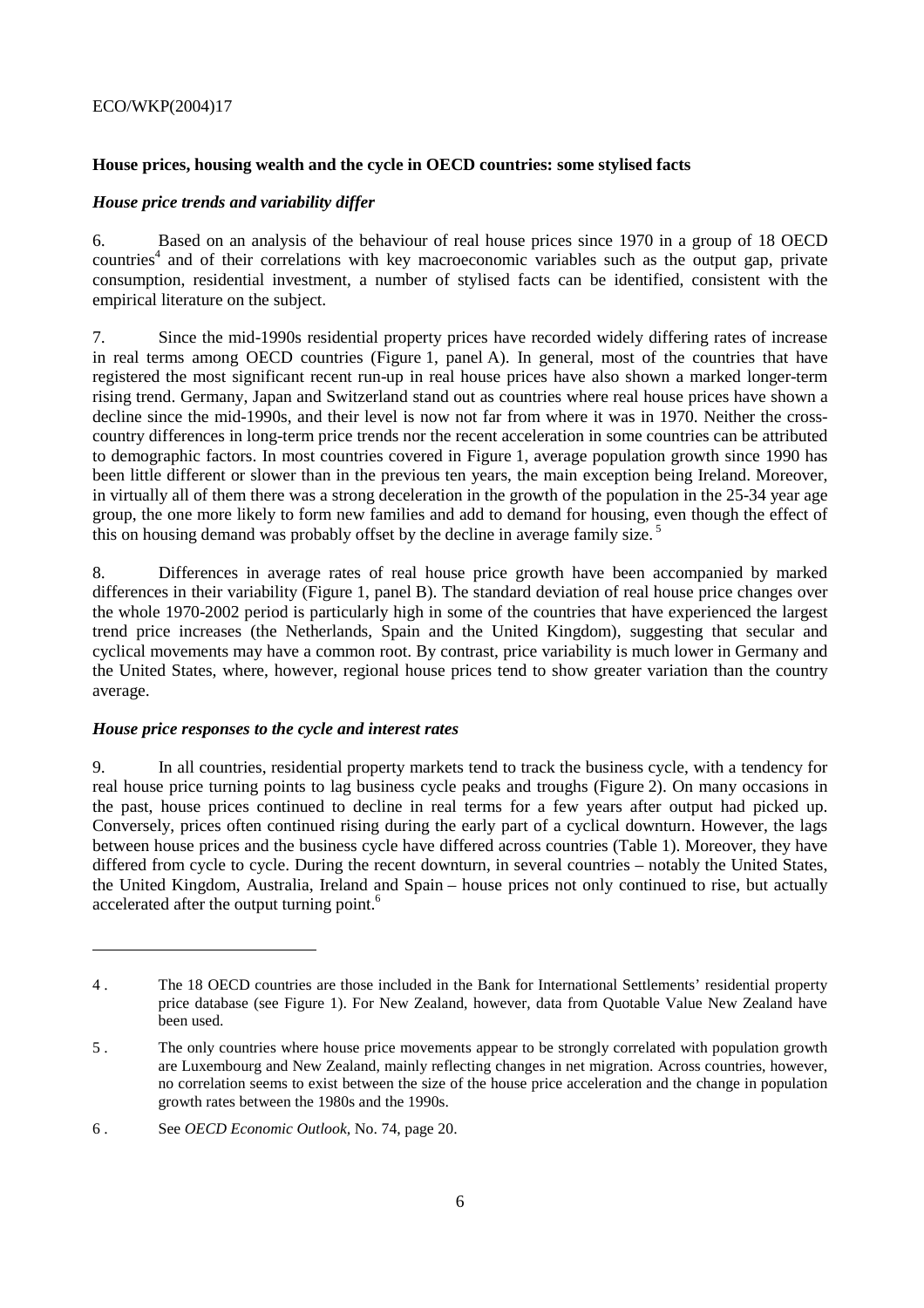

# **Figure 1. Real house prices : average annual increase and variability**



Note : House prices are deflated using the private consumption deflator. Source : Bank for International Settlements, Quotable Value New Zealand.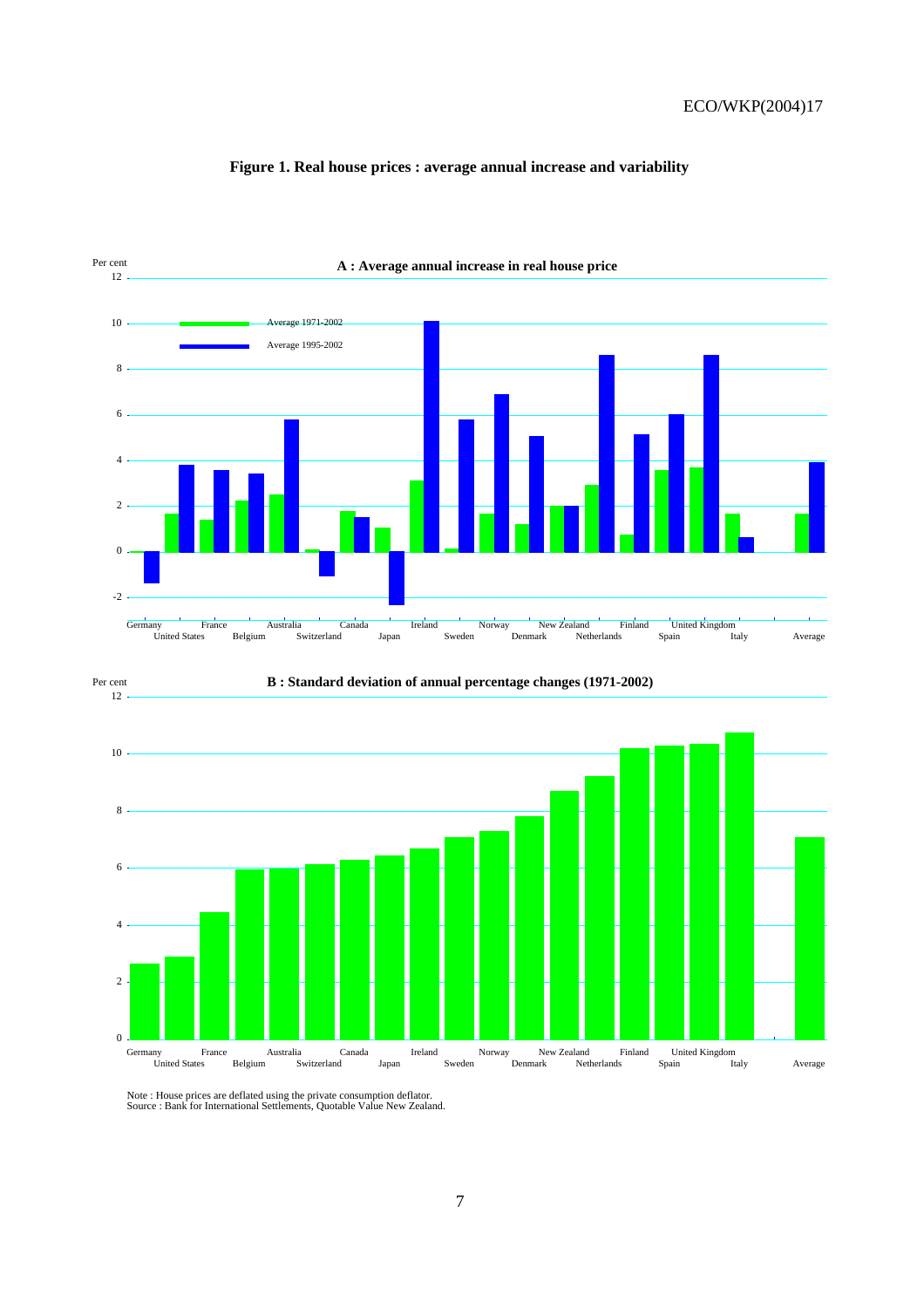

# **Figure 2. Real house prices and the output gap**

Sources : Bank for International Settlements, Quotable Value New Zealand and OECD.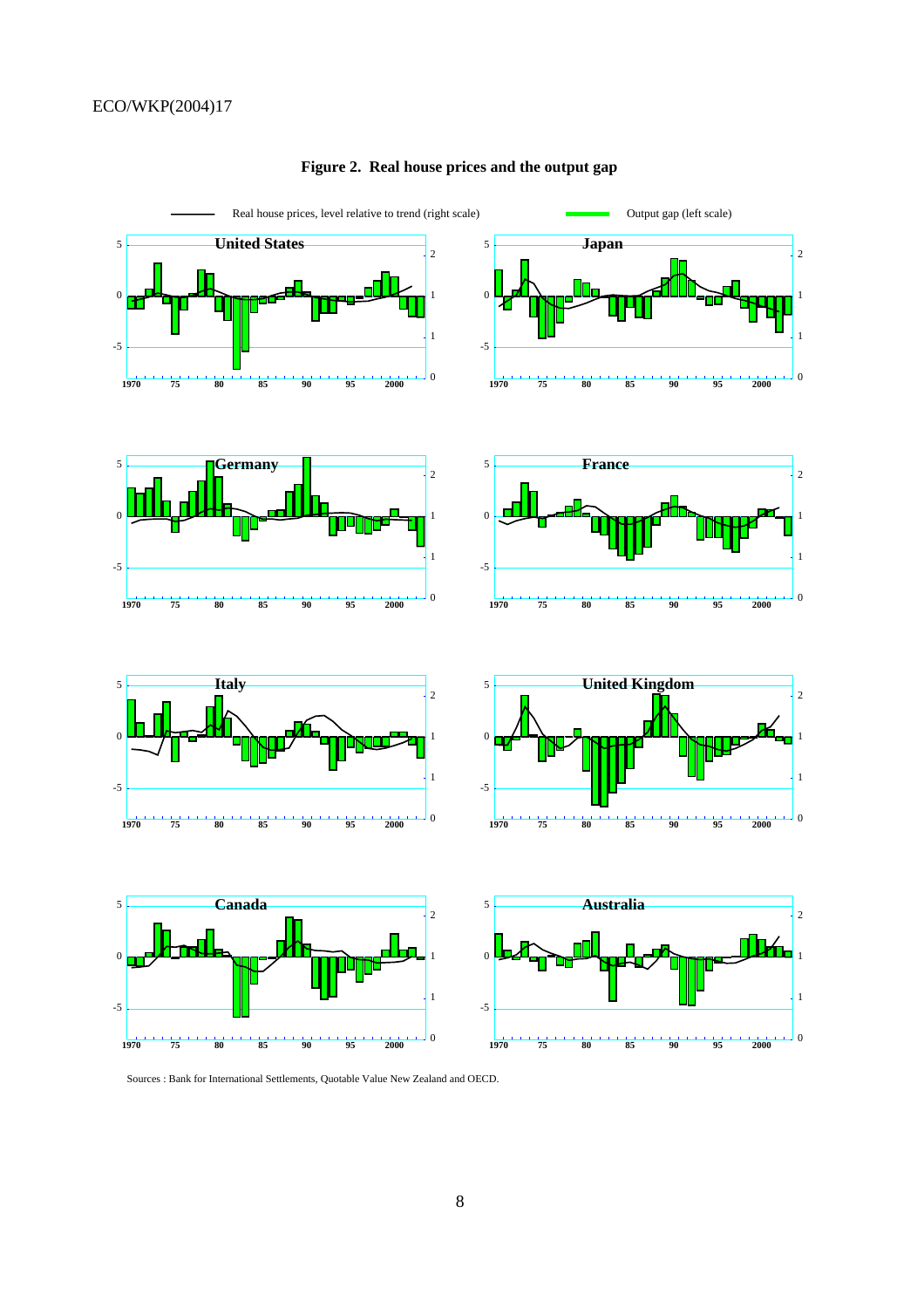

# **Figure 2 (cont.) Real house prices and the output gap**

Sources : Bank for International Settlements, Quotable Value New Zealand and OECD.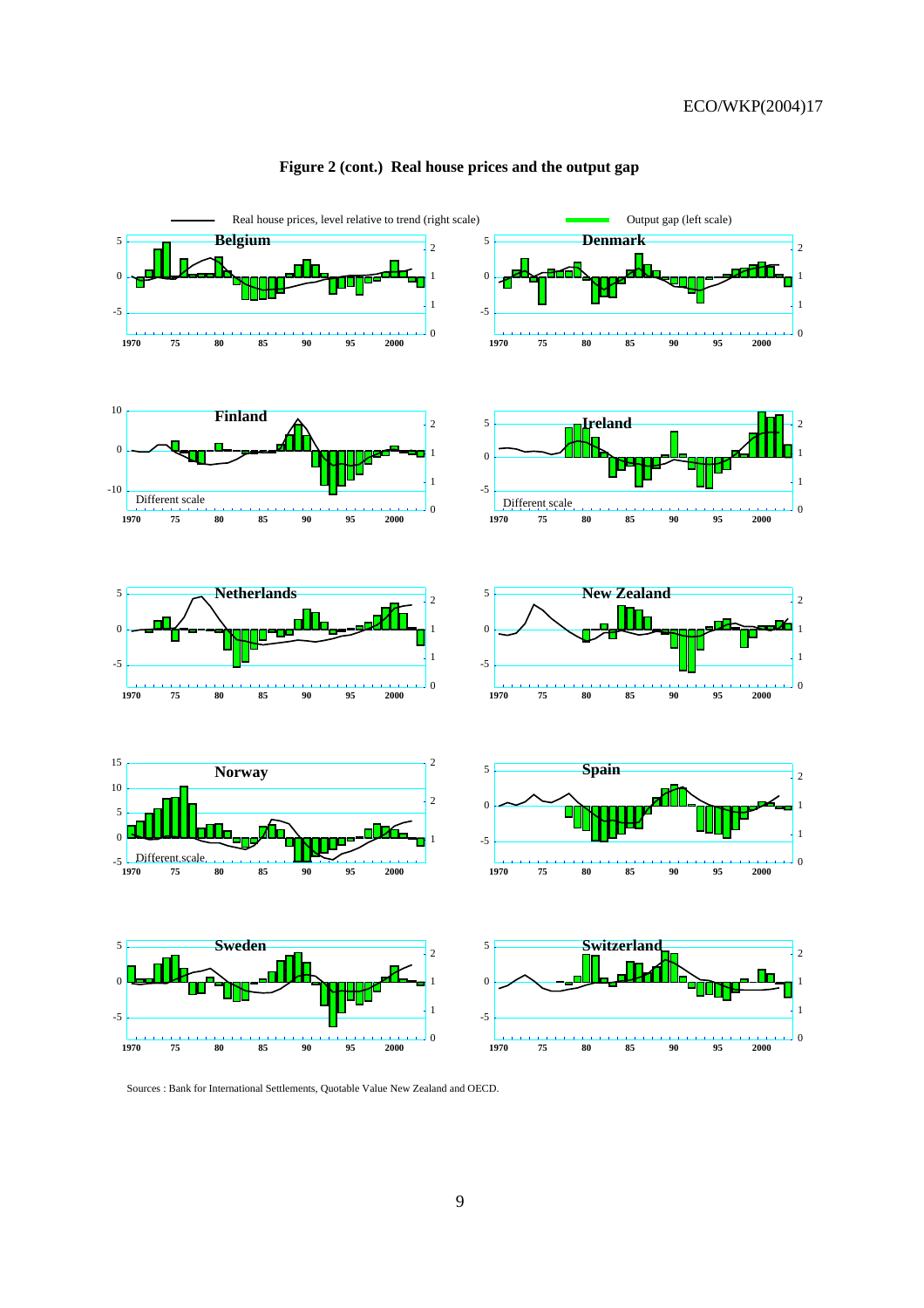$\overline{a}$ 

|                          |                                                                                                                                                                                                                                                                                                                                                                                                                                                              | Timing of maximum correlation     |                                    |  |
|--------------------------|--------------------------------------------------------------------------------------------------------------------------------------------------------------------------------------------------------------------------------------------------------------------------------------------------------------------------------------------------------------------------------------------------------------------------------------------------------------|-----------------------------------|------------------------------------|--|
|                          | Output gap<br>contemporaneous<br>or lagged<br>$< 1$ year                                                                                                                                                                                                                                                                                                                                                                                                     | Output gap<br>lagged<br>1-2 years | Output gap<br>lagged<br>3-4 years  |  |
| Intensity of correlation |                                                                                                                                                                                                                                                                                                                                                                                                                                                              |                                   |                                    |  |
| Strong                   | Denmark, Finland,<br>Ireland, United Kingdom                                                                                                                                                                                                                                                                                                                                                                                                                 | Spain                             |                                    |  |
| Average                  | Japan                                                                                                                                                                                                                                                                                                                                                                                                                                                        | Canada, France, Sweden            | Australia, Germany,<br>Switzerland |  |
| Weak                     | New Zealand                                                                                                                                                                                                                                                                                                                                                                                                                                                  | Norway, United States             | Belgium, Italy,<br>Netherlands     |  |
| Source: OECD.            | <i>Note:</i> Correlations are between de-trended real-house price levels and the output gap. They are calculated for the period<br>1970-2002, based on semi-annual data. Countries are ranked according to the value of the maximum correlations and<br>of the lags at which these are found. The intensity of correlation is indicated as strong if the maximum correlation<br>coefficient is above .65, average if between .50 and .65, weak if below .50. |                                   |                                    |  |

# Table 1. **Intensity and timing of correlations between real house prices and the business cycle**

10. Other evidence suggests that prices in residential property markets adjust to cyclical conditions more gradually than equity markets.<sup>7</sup> While not all equity price peaks are followed by one in house prices, the occurrence of an equity market boom significantly increases the probability that a house price surge will occur and that, in general, house price peaks tend to follow major equity market peaks by at least one year, and on average two years. Also, the cumulative house price decline following a peak is usually larger the greater has been the preceding rise and the more significant the financial imbalances which have accumulated during the boom.

11. The empirical literature also finds that house prices -- and hence the correlations between house prices and output -- are affected by interest rate changes, the behaviour of which has varied across cycles.<sup>8</sup> House price downturns in response to output cycles tend to be delayed and the subsequent price decline to be smaller when interest rates rise less than usual or decline after an equity market peak.<sup>9</sup> This is consistent with the findings of the more general literature on the transmission of monetary policy. However, the statistical relationship between interest rates and house price movements differs widely in speed and strength across countries.

<sup>7 .</sup> See Borio and McGuire (2004) who analyse equity and house price cycles in a group of OECD countries over the past 30 years.

<sup>8 .</sup> In the study referred to above, Borio and McGuire (2004) find that interest rate movements can affect the relationship between house prices and the business cycle..

<sup>9 .</sup> See for example Sutton (2002) and Tsatsaronis and Zhu (2004).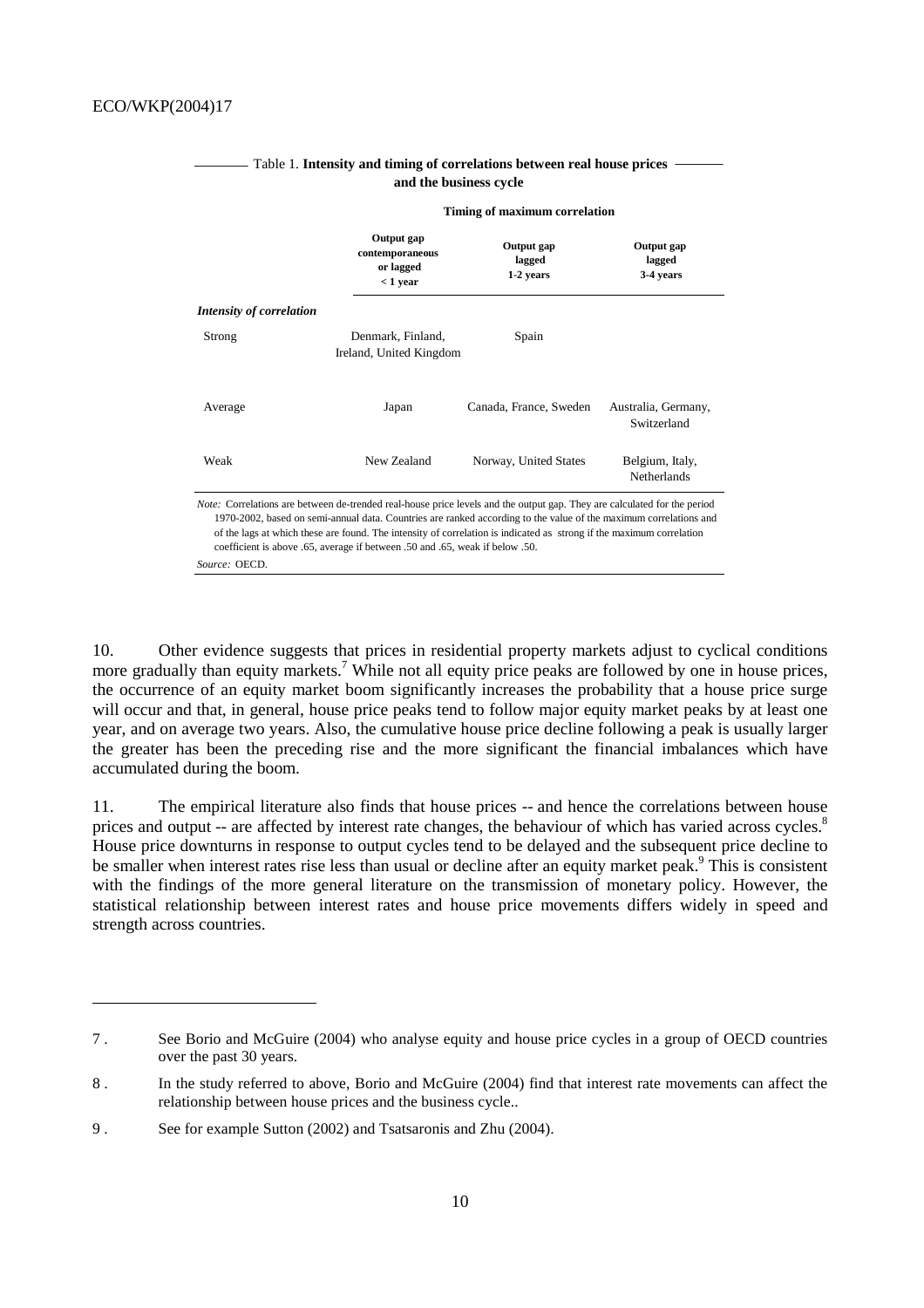# *House price movements, investment and consumption*

12. The lagged relationship between the cycle and house prices is reflected in the fact that the volume of residential investment has widely tended to turn around rather earlier than house prices in cyclical upswings and downturns, the major euro-area economies and the Netherlands being the main exceptions to this pattern. At least in the United States and the United Kingdom, residential investment seems to lead output.10 Since, on the other hand, house prices tend to lag output in virtually all countries, as mentioned above, this suggests that residential investment cycles are not driven principally by house prices, as a simple Tobin-q investment model would predict. Empirical research suggests that interest rates affect housing investment directly.<sup>11</sup> Perhaps related to this, the amplitude of housing investment cycles has declined significantly since the mid-1980s in the United States, although not -- or not to the same extent -in most other countries.<sup>12</sup> Indeed, the recent downturn seems to have been unusual in that, again with the exception of continental European countries, housing investment as well as house prices remained buoyant through the brief cyclical downswing and into the following recovery (Figure 3).

13. The channel by which house prices affect the shape of the cycle would seem to run primarily via changes in the value of the household sector's housing wealth, which help determine consumer behaviour and hence movements in household saving ratios. Changes in house prices are correlated with private consumption in most countries -- on average for all countries over the entire period the correlation of annual consumption growth with simultaneous changes in real house prices is 0.58 -- but to widely varying degrees (Figure 4).

# **Links between house prices, household wealth and consumption**

14. To assess the strength of the link between house prices and consumption, this section presents estimates of the marginal propensity to consume out of housing wealth for a number of OECD countries. The results seem to confirm the existence of significant housing wealth effects on consumption in the United States, United Kingdom, Canada, the Netherlands and Australia. By contrast, in France, Germany and Italy the consumption response to changes in wealth remains limited.

# *Effects of house price increases on net wealth*

15. The approach used here separates housing wealth from financial wealth as determinants of consumption. A preliminary issue to be addressed, however, is whether house price increases do in fact add to the household sector's net wealth. Because households both own housing assets and consume the housing services deriving from them, capital gain to the owner is partly or fully offset by the higher

 $\overline{a}$ 

<sup>10 .</sup> See Aoki *et al.* (2002).

<sup>11</sup> McCarthy-Peach (2002).

<sup>12 .</sup> As an explanation for the lower variability of housing investment, McCarthy and Peach (2002) cite the regulatory changes in US mortgage markets, which have reduced the extent of credit rationing. Stock and Watson (2002) also mention the lower variability of real interest rates.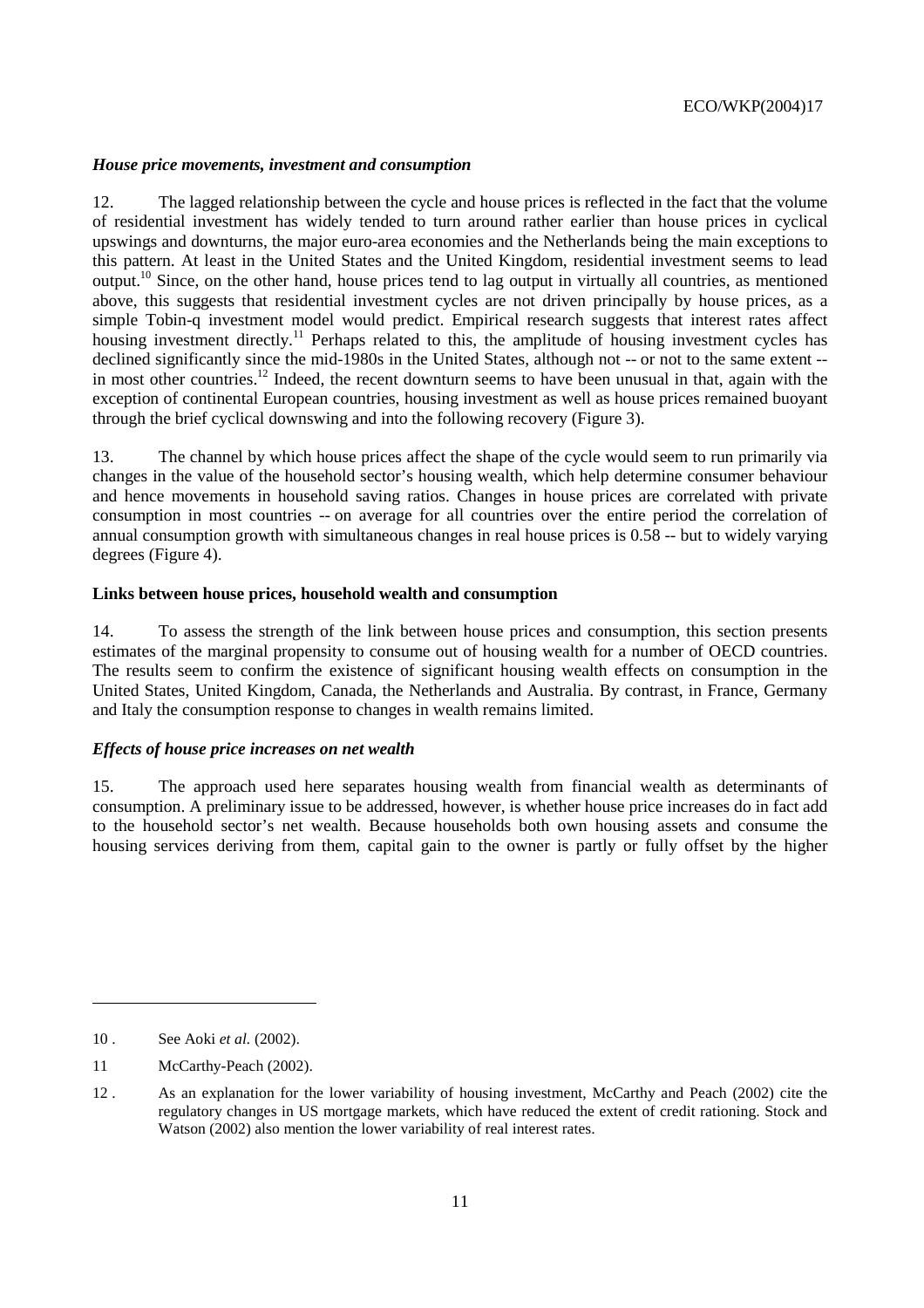

# **Figure 3. The cyclical behaviour of housing investment** index, cyclical trough=100

Note: The last cyclical trough is 2000Q4 for Australia, 2001Q3 for Canada, 2001Q4 for the United States and 2003Q2 for the European countries. Source: OECD.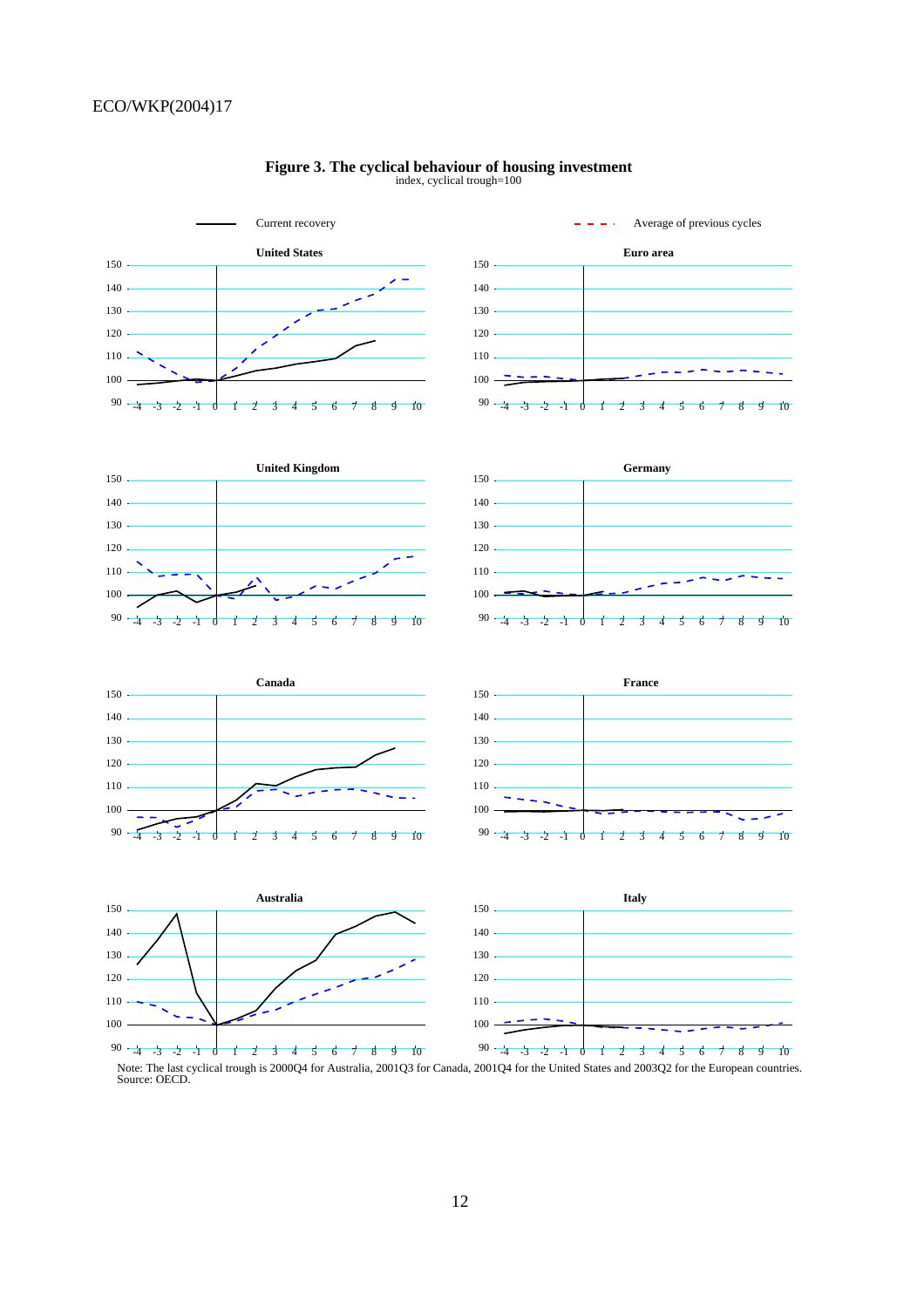

# **Figure 4. Correlation of private consumption growth with real house price changes**

Contemporaneous correlation coefficient

 $\overline{a}$ 

Notes: Contemporaneous correlation coefficients are calculated from annual data, 1971 to 2002. Source : Bank for International Settlements, Quotable Value New Zealand and OECD.

discounted value of future imputed rents when house prices rise.<sup>13</sup> Unlike a rise in equity prices, which can reflect an increase in the economy's expected productive potential, and thus of future income, higher house prices may simply reflect increased scarcity owing to higher demand, with no net change in either the quantity or the quality of the services they can provide. In that case, there would be no change in national wealth. Nevertheless, even if aggregate wealth is unchanged, house price increases usually affect the relative positions of specific groups of people – for example, of current home-owners *vis-à-vis* would-be home buyers. These wealth transfers can have macro-economic effects if these categories' propensities to spend differ, as they would be expected to. Furthermore, a change in the relative price of housing can induce consumers to substitute towards non-housing expenditure.

16. These considerations suggest that there are valid theoretical reasons to consider housing assets separately from other financial or productive assets. In particular, the marginal propensities to consume out of financial and housing wealth could differ due to a number of factors, which however can work in opposite directions.

<sup>13 .</sup> The extent of the offset depends on the owners' effective time horizon, that is, on whether they intend to sell their housing assets during their lifetime or to pass it on to their offspring. If current wealth holders fully internalize the welfare of future generations, so that their economic planning horizon is effectively infinite, the expected cost of future imputed rents fully offsets the value of housing assets (a conclusion that has some analogy with the Ricardian equivalence proposition on the effects of government debt).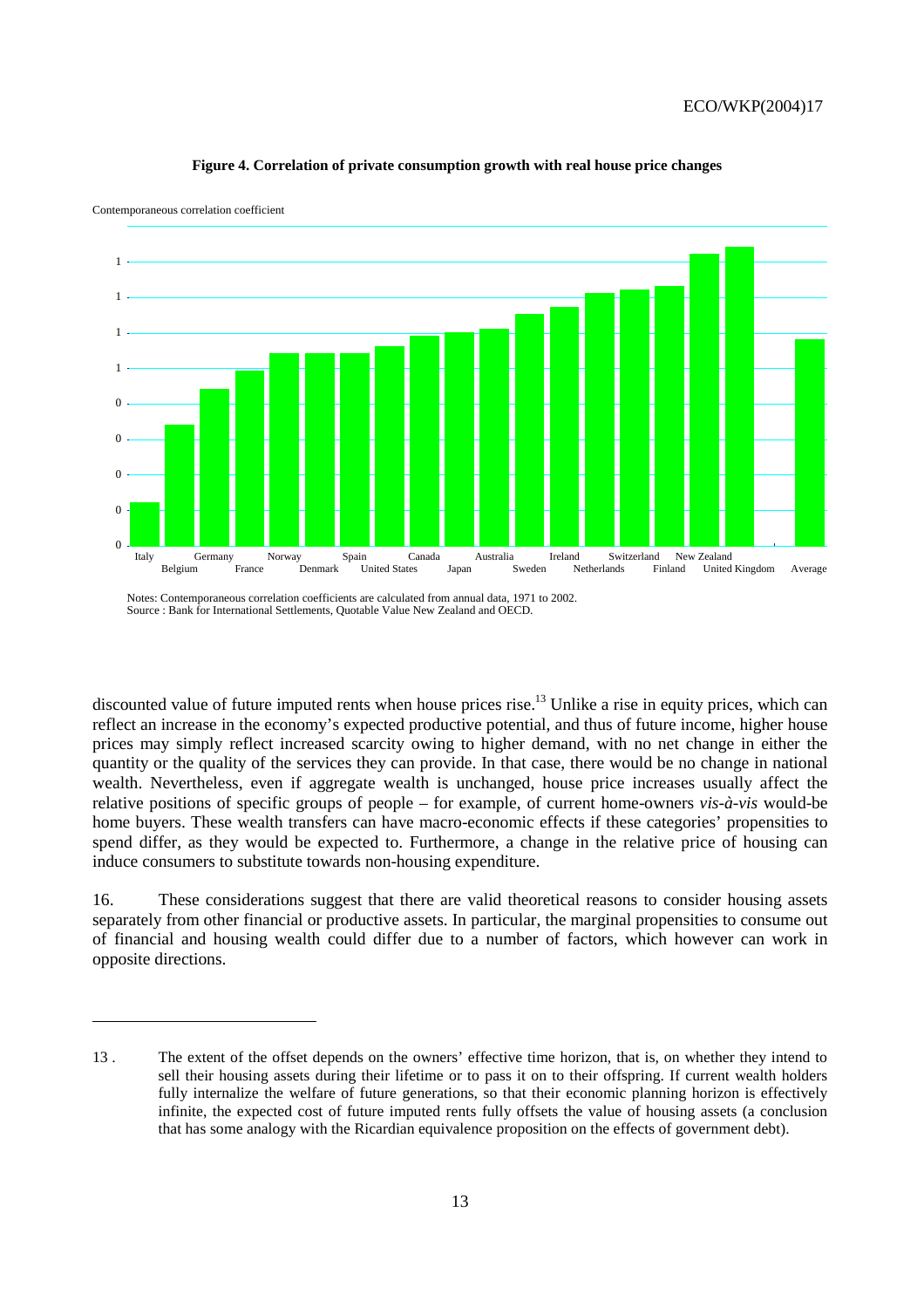- As already mentioned, the effect of higher house prices on wealth is partly or fully offset by the higher cost of present and future housing services consumed, unlike for financial assets. To the extent that most variations in housing wealth reflect valuation changes rather than changes in the housing stock, the propensity to consume out of housing wealth should be lower. The net effect will depend, *inter alia*, on the share of owner-occupied housing, on the extent to which actual rents in the rental sector move in line with house prices, and on the existence of behavioural asymmetries among the various categories.
- On the other hand, housing wealth can facilitate access to credit for liquidity-constrained households, which may not have access to uncollateralized consumer credit or may find it prohibitively expensive. Housing assets constitute the most important form of collateral available to them, also because they are less concentrated among certain segments of the population than financial assets. And households with lower overall wealth are more likely to be liquidityconstrained than wealthier households. Because of such distributional effects, a change in aggregate housing wealth may have a stronger effect on consumption than an equivalent change in financial wealth, if mortgage markets allow homeowners to borrow easily against housing equity. $^{14}$
- House prices may be perceived as being less volatile than the prices of certain financial assets, particularly equities. Therefore, households might be willing to modify their consumption more rapidly following a change in house prices.<sup>15</sup>
- The cost of realising capital gains on housing is potentially important, since one way in which households can obtain liquidity out of higher house prices is by trading down to less expensive housing. On the one hand, transaction costs are much higher on housing assets than on financial assets; on the other hand, in a number of countries capital gains on housing (especially if owneroccupied) are exempt from taxation.
- Finally, some of the factors mentioned above may interact with the age structure of the population. For example, as the share of home equity in household net wealth tends to increase with age, this may help offset the fact that older households have a large fraction of their wealth in illiquid form  $(e, g)$ . life insurance and pension funds). <sup>16</sup>

17. In summary, whether the marginal propensity to consume out of housing wealth should be higher or lower than that out of financial wealth is ambiguous on theoretical grounds. The net effect of the above mentioned factors needs to be assessed empirically. Moreover, all these factors can differ considerably across countries according to institutional features and the economic and financial structure.

# *Modelling wealth effects on consumption*

18. The approach used in this study is based on the life cycle hypothesis, with consumption depending on households' lifetime income and wealth. In the long run, trends in consumption are closely related to trends in income and wealth. Consumption deviates from this long run equilibrium in the short term but will tend to gradually revert to equilibrium over time. This process is modelled as an error

 $\overline{a}$ 

<sup>14 .</sup> See Di (2003), Drolet *et al*. (2002), Boone *et al.* (2002), Bundesbank (2003) and Flandrin (2004).

<sup>15 .</sup> See Lettau and Ludvigson (2003).

<sup>16 .</sup> See Venti and Wise (2001) and Mitchell and Piggott (2004).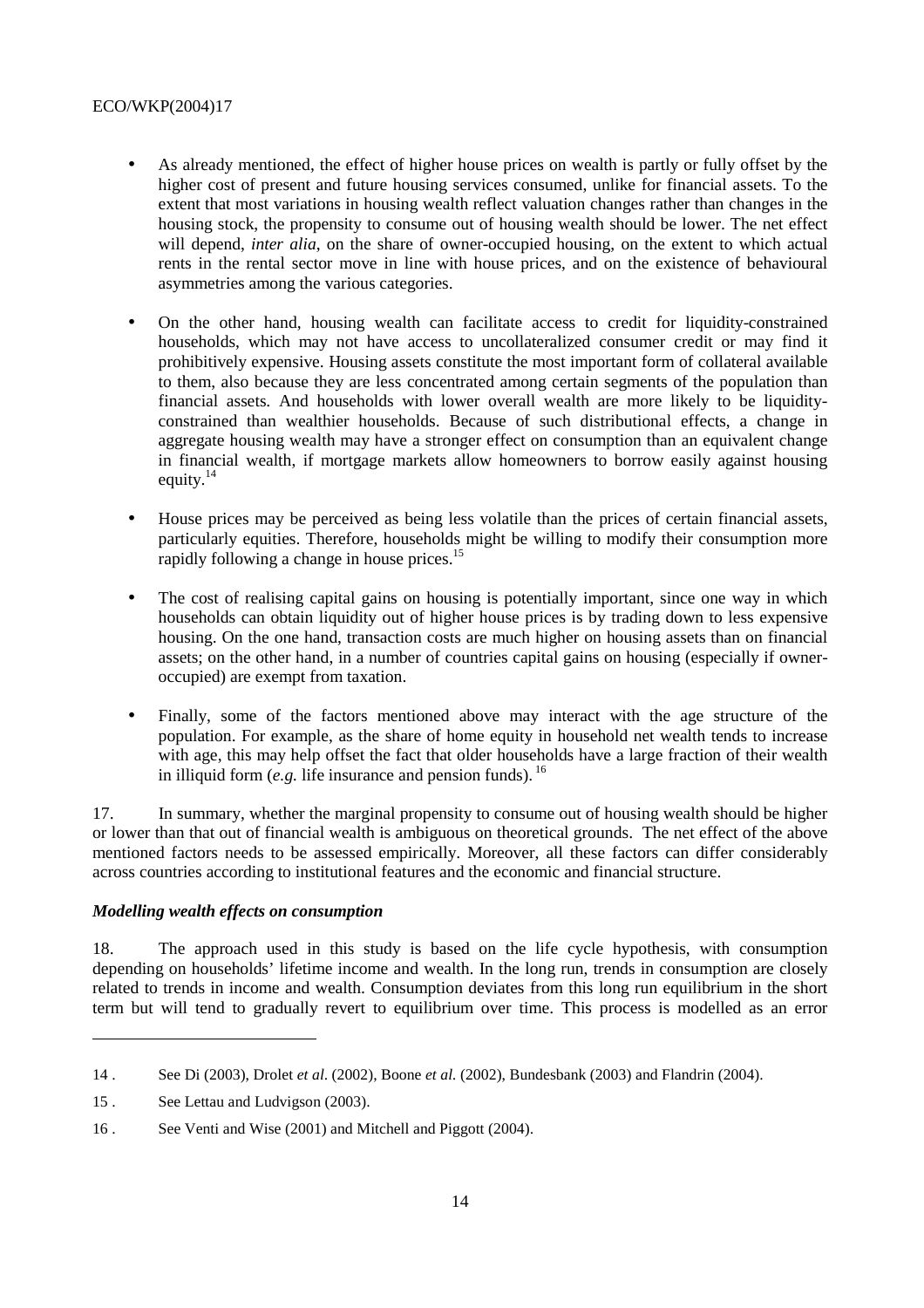correction mechanism. The short run dynamic terms which can lead to deviations from the trends can include lagged values of income and wealth, along with other factors such as interest rates, unemployment and inflation as in the long term equation.

19. The specification used incorporates disaggregated wealth components as different categories of wealth may affect consumption with different magnitude as discussed above. The consumption equation can be written more formally as:

$$
c = \alpha + \beta(y) + \omega(nfwr) + \gamma(nhwr) + \delta(unr) + \phi(irsr) + \theta(inf) + \text{ect}
$$

where  $c$  is real consumption,  $y$  is real labour income excluding property income to avoid the risk of double counting return earned on financial assets, *nfwr* represents real net financial wealth defined as financial assets minus financial liabilities other than mortgages, *nhwr* is real net housing wealth defined as housing assets minus households mortgages<sup>17</sup>, *unr* is the unemployment rate, *irsr* is the real short term interest rate and *inf* is the inflation rate. For Italy and Germany, proxies for wealth data (real stock market capitalisation and real house prices) were used due to limited wealth data availability. All variables are expressed in logarithmic form.  $\alpha$  is a constant and  $\beta$ ,  $\omega$  and  $\gamma$  are long term elasticities with respect to income, financial wealth and housing wealth respectively. *ect* is the residual from the regression. The regressions are estimated using the Stock and Watson procedure.<sup>18</sup> The estimated short run relationship is as follow:

$$
\Delta(c) = \text{zect}(-1) + \sum_{i=1}^{n} \gamma_i \Delta(c)(-i) + \sum_{i=1}^{n} \nu_i \Delta(y)(-i) + \sum_{i=0}^{n} \lambda_i \Delta(nfwr)(-i) + \sum_{i=0}^{n} \lambda_i \Delta(nhwr)(-i)
$$

$$
+ \sum_{i=0}^{n} \kappa_i \Delta(unr)(-i) + \sum_{i=0}^{n} \rho_i \Delta(irsr)(-i) + \sum_{i=0}^{n} \nu_i \Delta(inf)(-i)
$$

where *∆* represents first-order differences and *ect(-1)* is the error-correction term from the cointegrating vector. This equation is estimated with OLS.

20. The results presented below appear to be robust to a number of possible changes in specification that were tried. In particular, the main results would not be substantially different if the housing wealth variable were defined in gross terms (*i.e*. without netting out residential mortgage debt) – in which case mortgage debt is subtracted from net financial assets – or if variables were expressed in actual levels rather than in logarithms. The specification in actual levels has the advantage that the estimated coefficients for *y*, *nfwr* and *nhwr* can be directly interpreted as marginal propensities to consume. By contrast, if these variables are expressed in logarithms the coefficients are elasticities, which need to divided by the ratio of the respective variable to consumption to recover the corresponding marginal propensity to consume.<sup>19</sup> The specification presented above was retained because it provides the best econometric fit.

 $\overline{a}$ 

<sup>17 .</sup> In Spain, gross housing wealth series was used due to a short sample of data for mortgage debt.

<sup>18 .</sup> Stock and Watson (1993) suggest including leads and lags to address the endogeneity bias in OLS estimates of cointegrating relationships.

<sup>19 .</sup> To calculate the marginal propensities to consume presented in the text, the average values of these ratios over the sample period were used.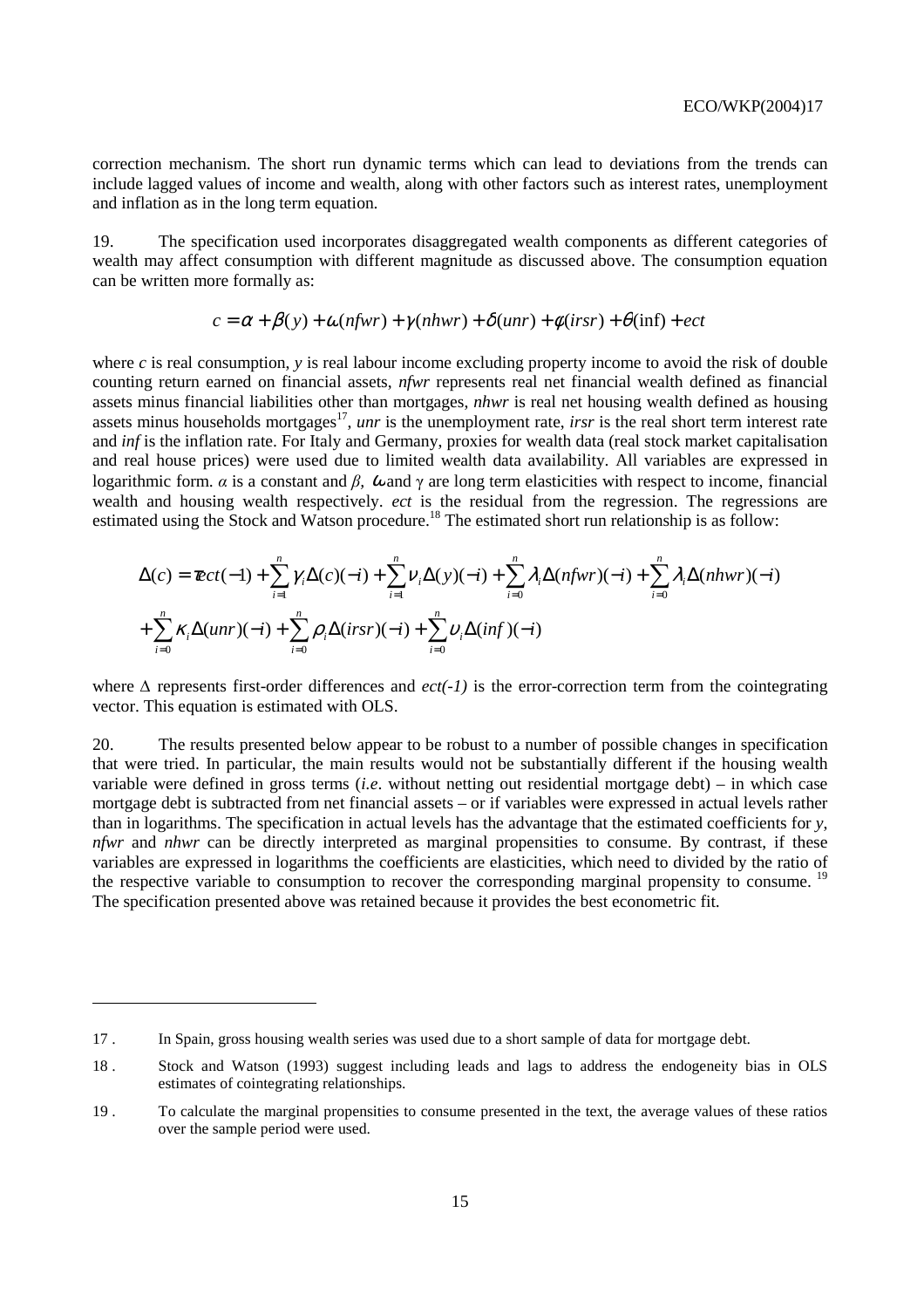$\overline{a}$ 

# *Differing strength of housing wealth effects*

21. The results based on the life-cycle model suggest that a wealth channel operates in all countries, with magnitudes similar to those found in previous research.<sup>20</sup> The long-run marginal propensities to consume out of financial wealth are between 0.01 and 0.02 for France, Germany, Italy and Spain and vary between 0.03 and 0.07 for Australia, Canada, Japan, the Netherlands, the United Kingdom and the United States (Table 2)<sup>21</sup>. The estimated long run marginal propensity to consume out of housing wealth is in the range of between 0.05 and 0.08 for Australia, Canada, the Netherlands, the United Kingdom and the United States while it is between 0.01 and 0.02 in Italy, Japan, and Spain and statistically insignificant in France and Germany. In the former five countries, the housing wealth effect appears to be larger than the financial wealth effect.

# Table 2. **Short-term and long-term impact of financial and housing wealth on consumption**

| Estimated short-term and long-term marginal propensities to consume |
|---------------------------------------------------------------------|
| out of financial and housing wealth                                 |

|                      | Short-term |                  | Long-term |                  |  |  |
|----------------------|------------|------------------|-----------|------------------|--|--|
|                      | Housing    | <b>Financial</b> | Housing   | <b>Financial</b> |  |  |
| Australia            | 0.02       | $\ddotsc$        | 0.07      | 0.03             |  |  |
| Canada               | 0.03       | 0.03             | 0.06      | 0.04             |  |  |
| France               |            | $\cdot$ .        |           | 0.02             |  |  |
| Germany              |            | 0.01             |           | 0.02             |  |  |
| Italy                |            | 0.01             | 0.01      | 0.01             |  |  |
| Japan                | 0.01       |                  | 0.01      | 0.07             |  |  |
| Netherlands          | 0.02       |                  | 0.08      | 0.06             |  |  |
| Spain                | 0.01       |                  | 0.02      | 0.02             |  |  |
| United Kingdom       | 0.08       | 0.03             | 0.07      | 0.04             |  |  |
| <b>United States</b> |            | 0.02             | 0.05      | 0.03             |  |  |

22. The dynamic specification exhibits significant error correction coefficients for all economies, with the expected sign. The speed of adjustment of consumption to the desired level of consumption appears to be relatively slow in general, though somewhat faster for Germany and Italy which are estimated with the price proxies and for Spain which has a relatively short estimating period. The gradual response speed in combination with the relatively small propensity to consumer out of wealth suggest that relatively long-lived movements in income and wealth, such as those brought on by the stock market boom in the late 1990s, can be expected to have a noticeable effect on consumption. The main exception is the

<sup>20 .</sup> See for example Pichette and Tremblay (2003) for Canada, Case *et al.* (2001) and Benjamin *et al*. (2003) for the United States, Deutsche Bundesbank (2003) for Germany, OECD (2003) for the United Kingdom, Dvornak and Kohler (2003) for Australia and Ludwig and Slok (2004) for a panel of seven countries.

<sup>21 .</sup> The full estimation results are presented in Annex tables 1A and 1B.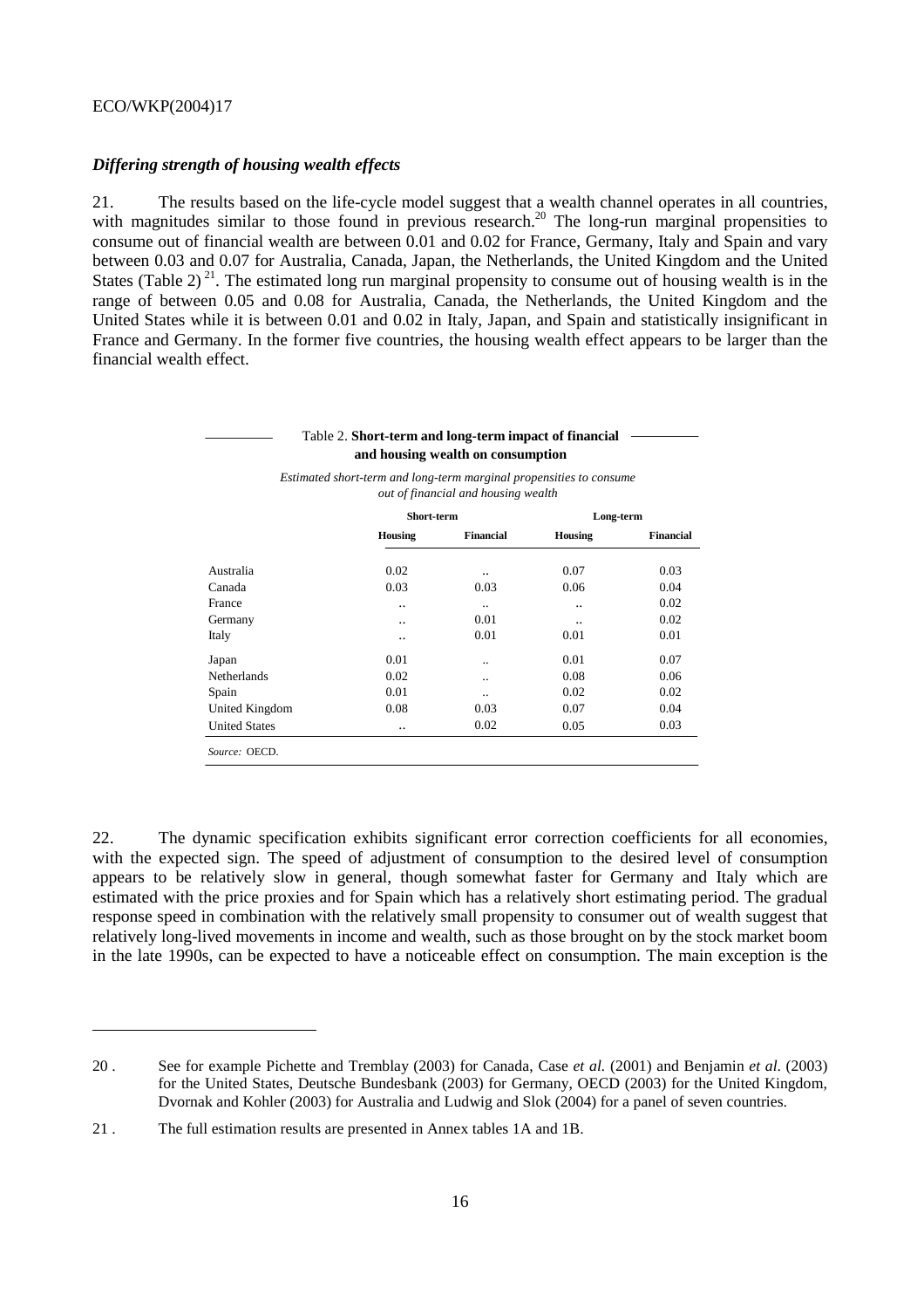United Kingdom, where changes in housing wealth have a large short run impact effect on consumption behaviour which "overshoots" the long run effect. $^{22}$ 

# *The role of mortgage debt and housing equity withdrawal*

 $\overline{a}$ 

23. The size of the long-run effect of housing wealth on consumption appears to be positively correlated with indicators of mortgage market size, such as household mortgage debt ratios, suggesting that the mortgage market is pivotal in translating house price shocks into spending responses (Figure 5, panel A). Indeed, the size of the household sector's residential mortgage debt shows large cross-country differences, with ratios to GDP currently above 60 per cent in Denmark, the Netherlands and the United Kingdom and below 25 per cent in France, Italy and Greece. These ratios have risen very substantially over the past decade, particularly where house prices have risen most (Table 3).



**Figure 5. Marginal propensities to consume out of housing wealth and mortgage market indicators**

Note : MPC is for marginal propensity to consume; HEW is for housing equity withdrawal.<br>Sources : European Mortgage Federation, United States Federal Reserve Board, Japan Statistics, United Kingdom Office for National Stat Australia and OECD.

24. The influence of the housing market on consumption -- as well as the rapidity of this response - depends on the extent to which homeowners are able to borrow against housing wealth. Housing equity withdrawal (HEW) is usually calculated by subtracting the household sector's residential investment from the net increment in their mortgage debt. This indicates the extent to which the household sector as a whole is extracting liquidity from the housing market. It is more likely to be positive when households are able to

<sup>22 .</sup> Econometric analysis by the UK Treasury and the Bank of England, as well as similar work published in OECD (2004a), confirms that changes in housing wealth have a relatively large short-run impact on consumption behaviour which overshoots the longer-term effect.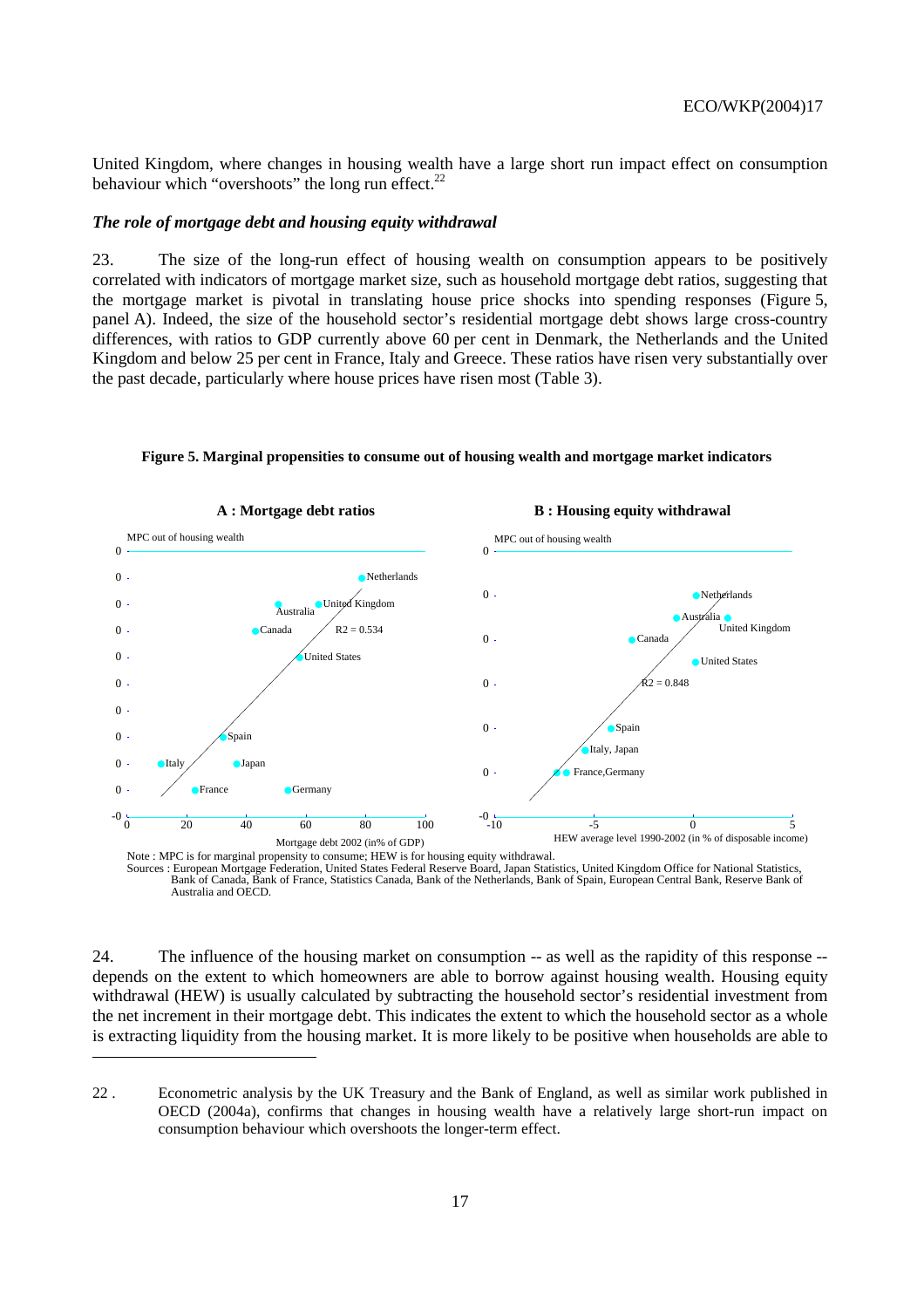renegotiate existing mortgage loans or to contract second mortgages on the same property to take advantage of an increase in housing wealth. Again, the size of housing equity withdrawal is closely correlated with the impact of housing wealth on consumption (Figure 5, panel B), as well as with the level of mortgage debt across countries.

|                      | <b>Residential mortgage debt</b><br>in % of GDP |          |           | Loan-to-value ratios (%) | <b>Typical loan</b><br>term | Share of owner-occupied housing (%) |          |          |  |
|----------------------|-------------------------------------------------|----------|-----------|--------------------------|-----------------------------|-------------------------------------|----------|----------|--|
|                      | 1992                                            | 2002     | typical   | maximum                  | (vears)                     | $1980^a$                            | $1990^a$ | $2002^a$ |  |
| Australia            | 24.2                                            | 50.8     | 65        | $\ddotsc$                | 25                          | 71                                  | 72       | 70       |  |
| Austria              | $\ddotsc$                                       | $\ldots$ | 60        | 80                       | $20 - 30$                   | 52                                  | 55       | 56       |  |
| Belgium              | 19.9                                            | 27.9     | 83        | 100                      | 20                          | 59                                  | 67       | 71       |  |
| Canada               | 42.7                                            | 43.1     | 75        | $\ldots$                 | 25                          | 62                                  | 63       | 66       |  |
| Denmark              | 63.9                                            | 74.3     | 80        | 80                       | 30                          | 52                                  | 52       | 51       |  |
| Finland              | 37.2                                            | 31.8     | 75        | 80                       | $15 - 18$                   | 61                                  | 67       | 58       |  |
| France               | 21.0                                            | 22.8     | 67        | 100                      | 15                          | 47                                  | 54       | 55       |  |
| Germany              | 38.7                                            | 54.0     | 67        | 80                       | 25-30                       | 41                                  | 39       | 42       |  |
| Greece               | 4.0                                             | 13.9     | 75        | 80                       | 15                          | 75                                  | 76       | 83       |  |
| Ireland              | 20.5                                            | 36.5     | 66        | 90                       | 20                          | 76                                  | 79       | 77       |  |
| Italy                | 6.3                                             | 11.4     | 55        | 80                       | 15                          | 59                                  | 68       | 80       |  |
| Japan                | 25.3                                            | 36.8     | 80        | $\ldots$                 | $25 - 30$                   | 60                                  | 61       | 60       |  |
| Luxembourg           | $23.9^{b}$                                      | 17.5     | $\ddotsc$ | 80                       | $20 - 25$                   | 60                                  | 64       | 70       |  |
| Netherlands          | 40.0                                            | 78.8     | 90        | 115                      | 30                          | 42                                  | 45       | 53       |  |
| New Zealand          | 32.6                                            | 56.2     | ٠.        | $\ldots$                 | $\ldots$                    | $\cdot$ .                           | 73       | 65       |  |
| Norway               | 47.9                                            | 50.2     | $\ldots$  | 80                       | $15 - 20$                   | 74                                  | 78       | 77       |  |
| Portugal             | 12.8                                            | 49.3     | 83        | 90                       | 15                          | 52                                  | 67       | 64       |  |
| Spain                | 11.9                                            | 32.3     | 70        | 100                      | 15                          | 73                                  | 78       | 85       |  |
| Sweden               | 37.5                                            | 40.4     | 77        | 80                       | $<$ 30                      | 58                                  | 56       | 61       |  |
| United Kingdom       | 55.5                                            | 64.3     | 69        | 110                      | 25                          | 58                                  | 65       | 69       |  |
| <b>United States</b> | 45.3                                            | 58.0     | 78        | $\ldots$                 | 30                          | 65                                  | 64       | 68       |  |

#### Table 3. **Mortgage and housing market indicators**

*a)* Approximate dates.

*b)* 1994

 $\overline{a}$ 

*Source:* European Mortgage Federation, Mercer Oliver Wyman (2003), ECB (2003), Contact Group (2002), Noguchi and Poterba (1994) and Australian Bureau of Statistics, Reserve Bank of Australia, Bank of Canada, Canada Mortgage and Housing Corporation, Japan Statistics Bureau, Bank of Japan, Statistics New Zealand, Reserve Bank of New Zealand, UK Office for National Statistics, US Department of Housing and Urban Development, US Federal Reserve, US Mortgage Bankers Association.

25. The addition of a variable representing housing equity withdrawal in the consumption equation permits the examination of this effect. The results support the hypothesis that rising HEW may have increased the consumption level in Australia, Canada, the Netherlands, the United Kingdom and the United States (Table 4).<sup>23</sup> In these countries the marginal propensity to consume out of housing equity withdrawal (approximating a liquidity effect since this variable represents a cash flow) appears significant, and its magnitude ranges between 0.20 for the Netherlands and the United States and 0.89 for the United

<sup>23 .</sup> The full estimation results are presented in Annex tables 2A and 2B.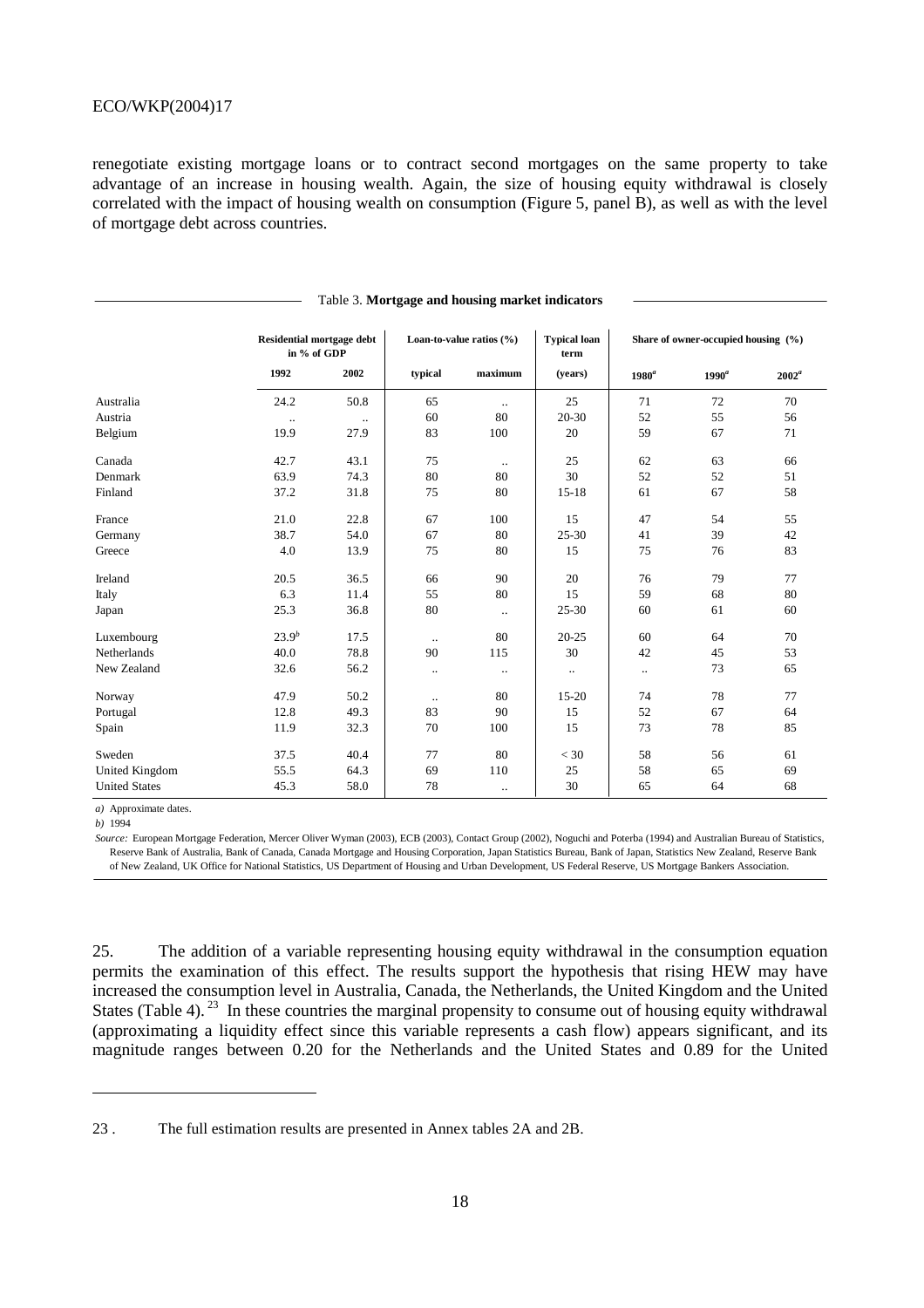Kingdom. By contrast, no effect of HEW is found for France, Germany, Italy, Japan and Spain. Where the housing equity withdrawal variable is significant, it seems to capture most of the impact of housing wealth on consumption, suggesting that such impact is channelled to a large extent through greater access to liquidity. In fact, when housing equity withdrawal is included among the explanatory variables, the effect of housing wealth is no longer statistically significant. This is consistent with the fact that in the countries where housing equity withdrawal plays an important role (Australia, Canada, the Netherlands, the United Kingdom and the United States) it is also strongly correlated with house prices (Figure 6).

|                                       | Australia     | Canada        | <b>Netherlands</b> | United Kingdom United States |               |
|---------------------------------------|---------------|---------------|--------------------|------------------------------|---------------|
| <b>Marginal propensity to consume</b> |               |               |                    |                              |               |
| Financial wealth                      | 0.33          | 0.06          | 0.11               | 0.08                         | 0.03          |
| Housing wealth                        | $- -$         | 0.05          | --                 |                              | $- -$         |
| Housing equity withdrawal             | 0.63          | 0.63          | 0.20               | 0.89                         | 0.20          |
| <b>Sample</b>                         | 1989:1 1999:2 | 1970:1 2002:2 | 1981:2 2003:1      | 1978:1 2002:2                | 1977:1 2002:2 |
| Source: OECD.                         |               |               |                    |                              |               |

# Table 4. **Estimates of the long-term equations with housing equity withdrawal**

# **Structural factors behind differences in housing wealth effects**

26. In summary, it is possible to identify a group of countries (Australia, Canada, the Netherlands, the United Kingdom and the United States) where changes in housing wealth have a significant effect on consumption, exceeding the effect of changes in financial wealth. This effect seems to work mainly through the interaction of house prices and mortgage lending. By contrast, in France, Germany, Italy, Japan and Spain the housing wealth effect appears to be smaller or in some cases statistically insignificant, and HEW does not help explain consumption behaviour. The different role of housing equity withdrawal in the two groups of countries suggests that the mortgage market is pivotal in translating house price shocks into spending responses. However, such aggregate indicators are the result of deeper structural differences in the functioning of national housing and mortgage markets, which may help explain observed crosscountry differences in marginal propensities to consume out of housing wealth.

27. In particular, consumption responses to changes in housing wealth can be expected to be higher, *ceteris paribus*, in countries where:

- Financial markets provide easy access to mortgage financing and to financial products that facilitate equity withdrawal.
- There is a high rate of owner-occupation, which implies a wider distribution of housing wealth.
- There are low housing transaction costs and housing wealth is exempted from capital gains taxes, both of which would encourage owners to perceive housing assets as more liquid.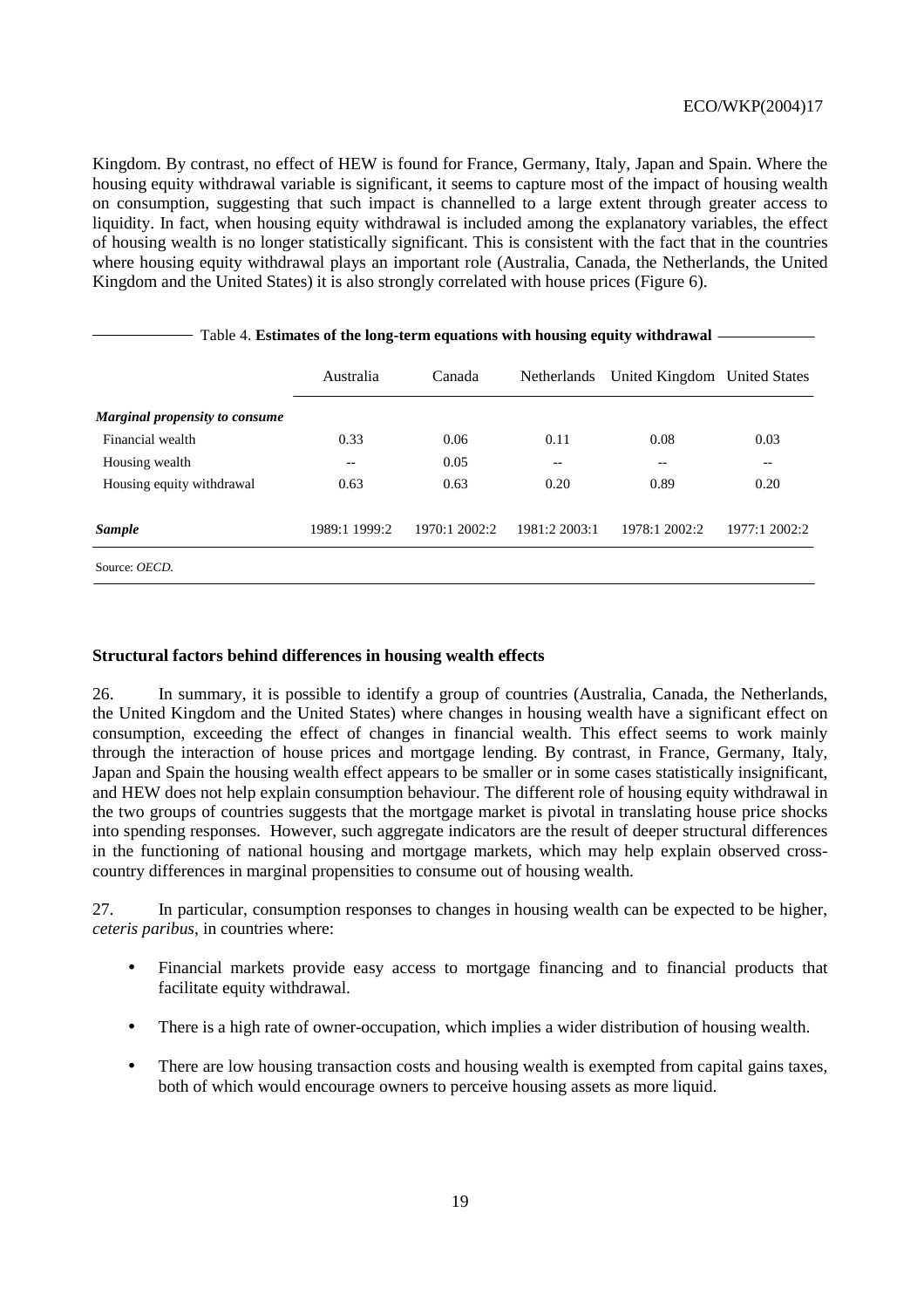

# **Figure 6. Housing equity withdrawal and real house prices**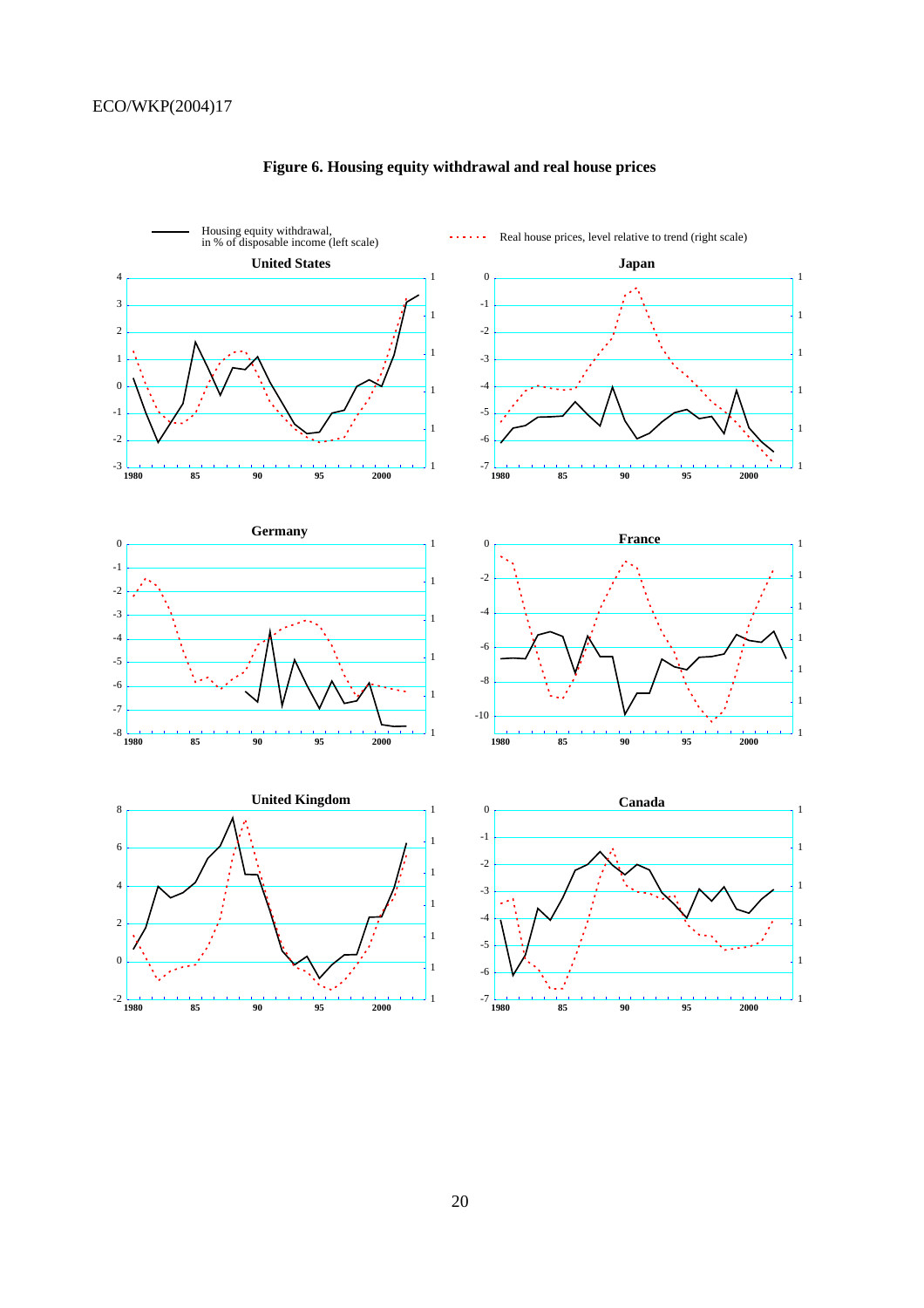

# **Figure 6 (cont.). Housing equity withdrawal and real house prices**

Sources: United States Federal Reserve Board, Japanese Annual National Account , United Kingdom Office for National Statistics, Bank of Canada, Bank of France,<br>Statistics Canada, European Mortgage Federation for Norway, Th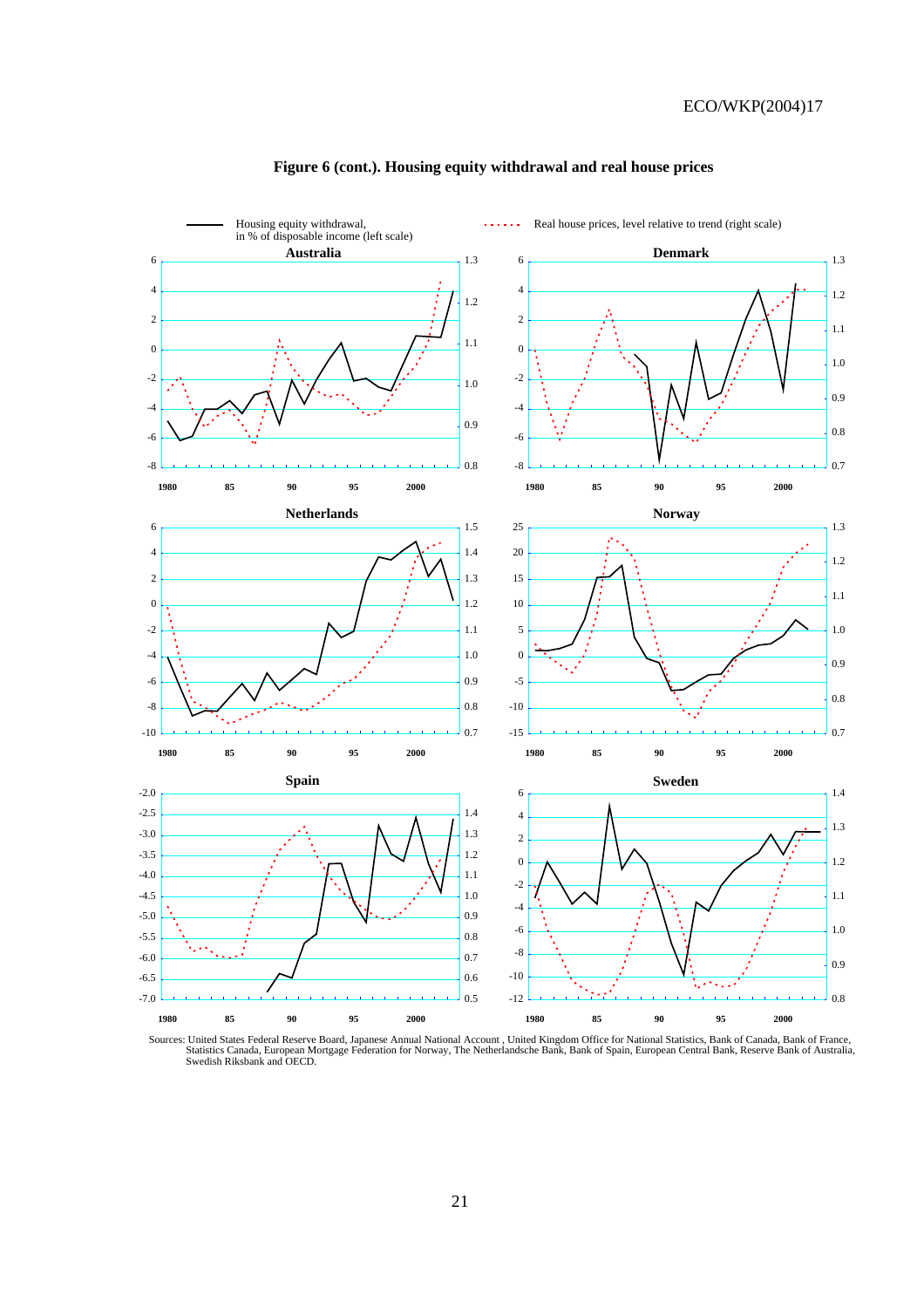# *Importance of mortgage market "completeness"*

28. In general, less regulated and more competitive mortgage markets can be expected to offer a greater variety of mortgage products, to be able to serve a broader range of borrowers and to apply lower mortgage interest rate spreads. A systematic cross-country comparison along these dimensions is available only for a group of eight European countries.<sup>24</sup> Among these, Denmark, the Netherlands and the United Kingdom appear to have the most complete mortgage markets in terms of the range of products offered, such as second mortgages and equity release products, as well as a choice between alternative interest rate adjustment and repayment structures (Table 5). They are also able to cover a broader range of potential borrowers, including for example younger or older households, and borrowers unable to certify their income. Some of these product or borrower coverage options exist also in the traditionally less sophisticated markets such as Italy and Germany, but they are less common, having been introduced more recently.

29. A synthetic measure of these characteristics of mortgage markets is the "completeness" index presented in Table 5. The index is calculated as a weighted average of several criteria, including levels of loan-to-value ratios, product variety, borrower types and loan purposes covered, as well as distribution channels and the quality of information and advice offered to customers.25 The close relationship of mortgage market "completeness" with real house price/consumption correlations (Figure 7, panel A) and housing equity withdrawal (panel B) confirm the crucial role played by the provision of liquidity in connection with housing assets.

30. The composition of mortgages as between fixed-rate and variable-rate is also potentially important, since mortgage rates can react differently depending on what is happening to the yield curve. Not surprisingly, in countries with mostly fixed-rate mortgages the pass-through to rates on new loans depends on whether the change in short rates is accompanied by a shift in long rates (de Bondt *et al.*, 2003). The short-term interest rate has a stronger impact in countries where variable-rate mortgages prevail, while the long-term rate is relevant in those with mostly fixed-rate mortgages. In the latter case it may be costly to refinance. In France, for example, fixed rate mortgages have typically been available for a term of 15 years, but refinancing penalties amount to up to six months interest or 3 per cent of the balance that is being prepaid. That makes refinancing unattractive when interest rate declines are small. In Germany, rates on mortgages are typically fixed for ten years, and it is very difficult to refinance. The Italian market is a hybrid of fixed and floating rates. By contrast, in Denmark and the United States, where most loans are also fixed-rate, penalty-free prepayment options are common, as mortgage lending is largely funded through callable mortgage-backed securities. In the United Kingdom, mortgage rates are usually variable and interest rate changes feed through rapidly to changes in monthly service payments.

 $\overline{a}$ 

<sup>24 .</sup> See Mercer Oliver Wyman (2003). The countries covered are: Denmark, France, Germany, Italy, the Netherlands, Portugal, Spain and the United Kingdom.

<sup>25 .</sup> See Mercer Oliver Wyman (2003) for further details.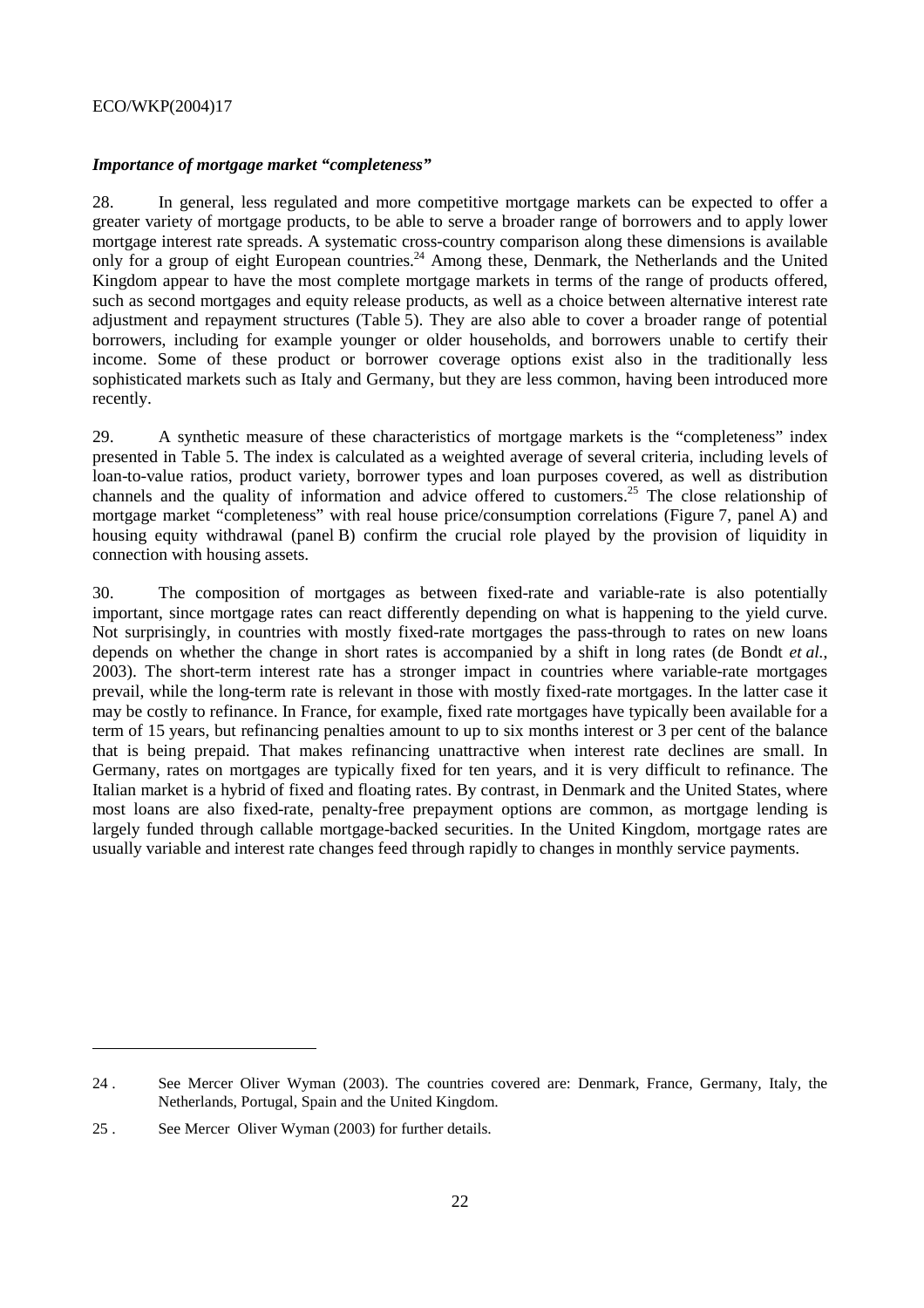|                                                  | <b>Denmark</b> | <b>France</b>  | <b>Germany</b> | Italy  | Netherlands Portugal |        | Spain          | <b>United</b><br>Kingdom |
|--------------------------------------------------|----------------|----------------|----------------|--------|----------------------|--------|----------------|--------------------------|
| a) LTV ratios                                    |                |                |                |        |                      |        |                |                          |
| Typical                                          | 80             | 67             | 67             | 55     | 90                   | 83     | 70             | 69                       |
| Maximum                                          | 80             | 100            | 80             | 80     | 115                  | 90     | 100            | 110                      |
| b) Variety of mortgage products                  |                |                |                |        |                      |        |                |                          |
| Rate structure                                   |                |                |                |        |                      |        |                |                          |
| Variable                                         | **             | **             | **             | **     | **                   | **     | **             | **                       |
| Variable (referenced)                            | **             | **             |                | **     | **                   | **     | **             | **                       |
| Discounted                                       | ۰              | **             |                | ∗      | $\blacksquare$       | ۰      | **             | **                       |
| Capped                                           | **             | **             | $\ast$         | ∗      | **                   | ä,     | ∗              | **                       |
| <b>Range of fixed terms</b>                      |                |                |                |        |                      |        |                |                          |
| $2 - 5$                                          | **             | **             | **             | **     | **                   | $\ast$ | ∗              | **                       |
| $5 - 10$                                         | **             | **             | **             | **     | **                   | $\ast$ | ∗              | *                        |
| $10 - 20$                                        | **             | **             | **             | ∗      | **                   | ٠      | ∗              | ∗                        |
| $20+$                                            | **             | ∗              | $\ast$         | ∗      | *                    |        | $\ast$         |                          |
| <b>Repayment structures</b>                      |                |                |                |        |                      |        |                |                          |
| Amortising                                       | **             | **             | **             | **     | **                   | **     | **             | **                       |
| Interest only                                    | ∗              | **             | **             | ∗      | **                   | ۰      | ٠              | **                       |
| Flexible                                         | $\ast$         | **             | ä,             | ∗      | **                   |        | $\ast$         | **                       |
| Fee-free redemption <sup>a</sup>                 | **             | $\blacksquare$ | ٠              | ٠      | $\blacksquare$       | ٠      | ٠              | *                        |
| Full yield maintenance fee                       | **             | ∗              | **             | $\ast$ | **                   | $\ast$ | $\ast$         | $\ast$                   |
| c) Range of borrower types and mortgage purposes |                |                |                |        |                      |        |                |                          |
| <b>Borrower</b> type                             |                |                |                |        |                      |        |                |                          |
| Young household (<30)                            | **             | ∗              | **             | ∗      | $\ast$               | **     | **             | **                       |
| Older household (>50)                            | **             | ∗              | ∗              | ∗      | **                   | ∗      | ∗              | **                       |
| Low equity                                       |                | **             | ∗              |        | ∗                    | $\ast$ | ∗              | **                       |
| Self-certify income                              | ۰              | $\blacksquare$ | ۰              | -      | *                    | -      | ∗              | *                        |
| Previously bankrupt                              | *              |                | ÷              | ٠      |                      | ۰      | ٠              | *                        |
| Credit impaired                                  | *              | ∗              | ۰              | $\ast$ | ∗                    | ۰      | ∗              | **                       |
| Self employed                                    | **             | ∗              | **             | **     | $\ast$               | **     | $***$          | **                       |
| Government sponsored                             | *              | **             | $\ast$         | ∗      | *                    | **     | ∗              | $\ast$                   |
| Purpose of loan                                  |                |                |                |        |                      |        |                |                          |
| Second mortgage                                  | **             | ∗              | **             | **     | **                   | **     | **             | **                       |
| Overseas holiday homes                           | **             | **             | $\ast$         | **     | ∗                    | ä,     | $\blacksquare$ | **                       |
| Rental                                           | **             | **             | **             | **     | **                   | **     | **             | **                       |
| Equity release                                   | **             | ٠              | ∗              | **     | **                   | ٠      | ∗              | **                       |
| Shared ownership                                 | **             | ∗              | ∗              | ∗      | *                    | **     |                | **                       |
| Mortgage market completeness index b             | 75             | 72             | 58             | 57     | 79                   | 47     | 66             | 86                       |

# Table 5. **Mortgage market completeness: range of mortgage products available and of borrowers served in eight European countries**

*Note:* Readily available means that products are actively marketed with high public awareness; Limited availability means that only a small subset of lenders provide this product, often with additional conditions; No availability means that no lenders surveyed offered the product. See Mercer Oliver Wyman (2003) for further details on the sample and criteria of the survey.

Key: **\*\*** Readily available **\*** Limited availability - No availability

*a)* On fixed-rate products only.

*b*) See Mercer Oliver Wyman (2003) for details on the calculation of the index.

*Source:* Mercer Oliver Wyman (2003).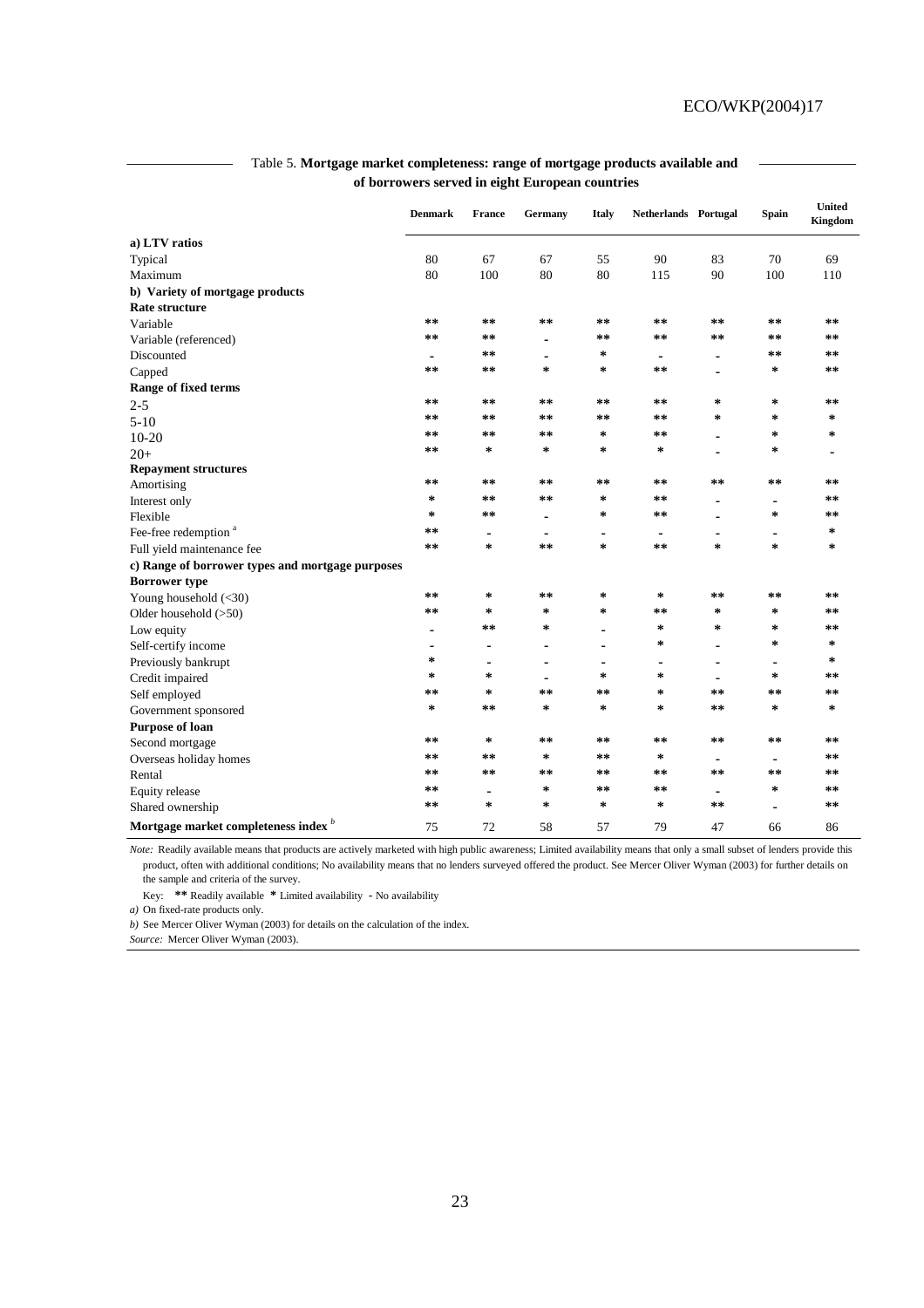

#### **Figure 7. Effects of mortgage market completeness**

 The synthetic indicator of mortgage market completeness is presented in Table 5 (for additional information see Mercer, Oliver, Wyman, 2003). For Portugal, the contemporaneous correlation between consumption and real house price change is calculated over the period

1989-2001, due to limited data availability.

 $\overline{a}$ 

Sources : Mercer, Oliver, Wyman (2003), United States Federal Reserve Board, Japan Statistics, United Kingdom Office for National Statistics, Bank of<br>Canada, Bank of France, Statistics Canada, Bank of the Netherlands, Bank

31. On the other hand, cross-country differences in mortgage rate spreads over market rates for the relevant maturity, which are proximate indicators of efficiency, are not large, having narrowed significantly over the past ten years. Once fees are taken into account and adjustment is made for credit risk and for the value of prepayment options, spreads vary within a relatively narrow range (70-135 basis points) among the countries considered in Figure 7.<sup>26</sup> The remaining differences reflect mostly product structure and operating and funding costs, plus some distorting influences such as cross-subsidisation with other products and the presence in some countries of government-owned lenders with low cost of capital. Spreads are highest in Italy, which also has the highest operating costs. In Denmark and Germany, the existence of well-developed markets for mortgage-backed securities has contributed to contain funding costs for fixed-rate loans.

32. Two key indicators of mortgage market ability to provide access to financing are typical or maximum loan-to-value (LTV) ratios and mortgage terms (Table 3). Not surprisingly, across countries both are correlated with the size of mortgage debt.<sup>27</sup> In fact, high LTV ratios allow borrowers to take out more debt, and longer repayment terms are then needed to keep debt service-to-income ratios affordable.

<sup>26 .</sup> An earlier study by Diamond and Lea (1992) covering four of the eight countries considered in the Mercer Oliver Wyman (2003) study (Denmark, France, Germany and the United Kingdom) found adjusted spreads ranging between 120 and 276 basis points.

<sup>27 .</sup> Among the countries reported in Table 3, the correlation coefficient of mortgage ratios with typical LTV ratios is 0.48; with typical mortgage terms it is 0.74.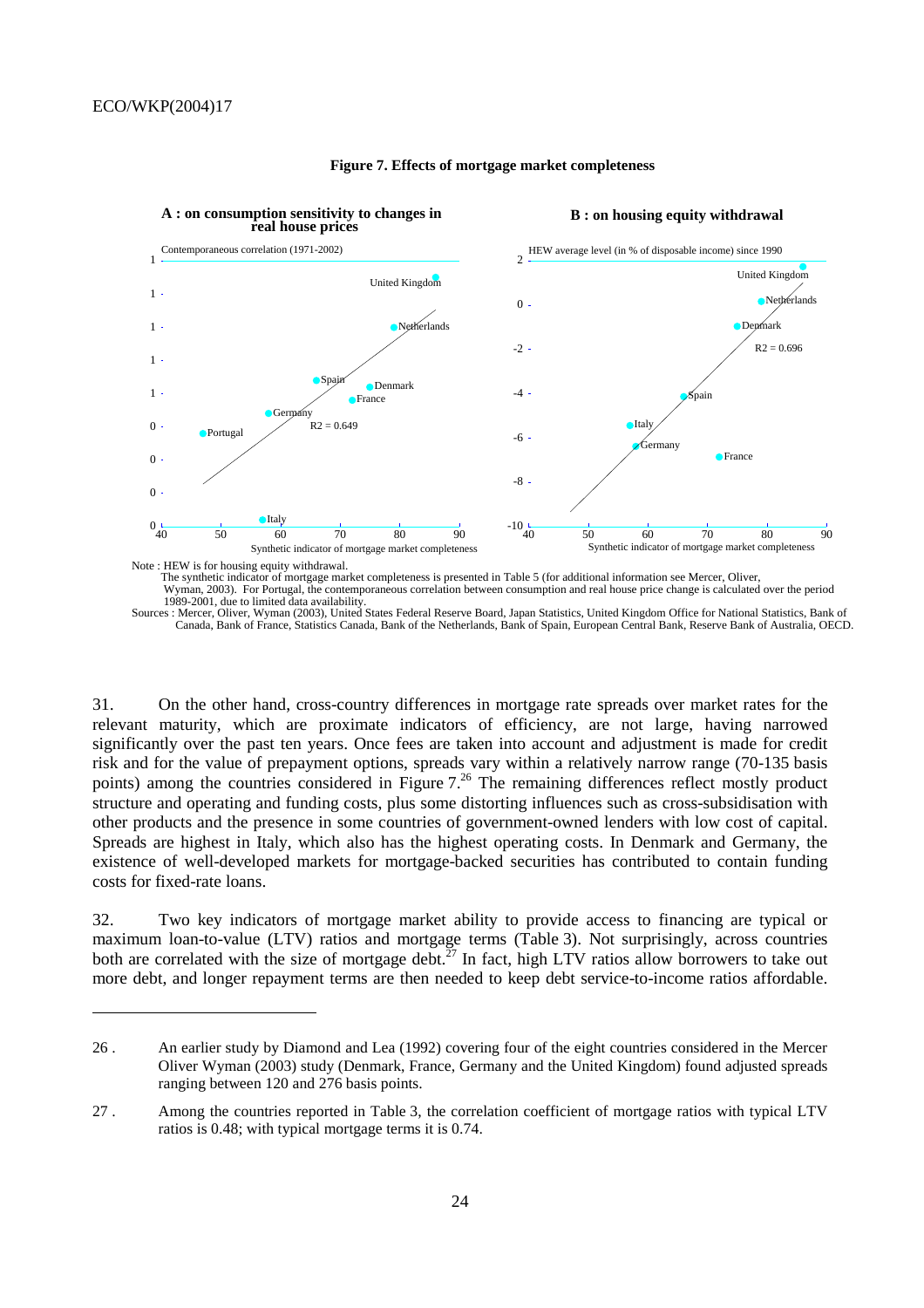Even if housing loans are taken solely for house purchase, this adds to the household sector's liquidity. Maximum LTV ratios above 100 per cent exist in the Netherlands and the United Kingdom, although they are typically lower. Typical LTV ratios are particularly low in Italy. Equity withdrawal is further facilitated where mortgage products specifically designed for this purpose are widely marketed, as is the case particularly in Australia, the Netherlands, the United Kingdom and the United States, but also in several Nordic countries. By contrast, such products are either not offered or not widely marketed in France, Belgium and in Southern European countries.

33. The above differences are likely to reflect the lender's perception of the risk connected to mortgage loans. An important element in this regard is the legal protection of collateral. The administrative costs and the time required to realise the collateral's value in the event of default differs considerably across countries (Table 6). In Belgium, France, Portugal and especially Italy the length of legal procedures is probably a key factor discouraging banks from making larger loans relative to the value of the property and from lending to higher-risk borrowers. In a number of OECD countries there are also regulatory ceilings to LTV ratios, and in most of them a loan's LTV ratio influences its weighting for the purpose of capital adequacy requirements, so that high-LTV loans are more costly to fund (see Annex table 3). Regulatory limits are particularly binding in Germany, being combined with a mandatory loan valuation method that implies an additional discount of 20 to 25 per cent relative to market prices. Moreover, loans with LTV ratios above the 60 per cent ceiling are also ineligible for inclusion in mortgage-backed securities (or can be included, up to an LTV of 80 per cent, but the portion of the loan above 60 per cent is not recognised for collateral purposes).28

|                      | Usual time required <sup>a</sup> | Administrative costs <sup>b</sup> |
|----------------------|----------------------------------|-----------------------------------|
|                      | (months)                         | (in per cent)                     |
| Austria              | 6                                |                                   |
| Belgium              | 18                               | 18.70                             |
| Denmark              | 6                                | $\cdot$ .                         |
| Finland              | $2 - 3$                          | 2.5                               |
| France               | $15 - 25$                        | 7                                 |
| Germany              | 12                               | 4.2                               |
| Greece               | 3                                | 16                                |
| Ireland              | 11-14                            | $8.6 - 10.6$                      |
| Italy                | 60-84                            |                                   |
| Netherlands          | 6                                | 3                                 |
| Portugal             | 18-30                            | 8                                 |
| Spain                | $7-9$                            | 17                                |
| Sweden               | $4 - 6$                          | 5                                 |
| United Kingdom       | $8 - 12$                         | $2.6 - 7$                         |
| <b>United States</b> | 8.4                              | 11.5                              |

Table 6. **Time required and cost of mortgage enforcement procedures**

*a)* Total time from the writ of execution (in the countries where the mortgage must be given executory power by a court) to the distribution of the proceeds to creditors.

*b*) Costs usually include both fixed and variable components. Here they are calculated for a property value of  $\epsilon$  100 000. They do not include lost interest during the procedure.

*Sources:* For EU countries: EMF (2002); for the United States: Department of Housing and Urban Development (1996).

28 . See Contact Group on Asset Prices (2002).

 $\overline{a}$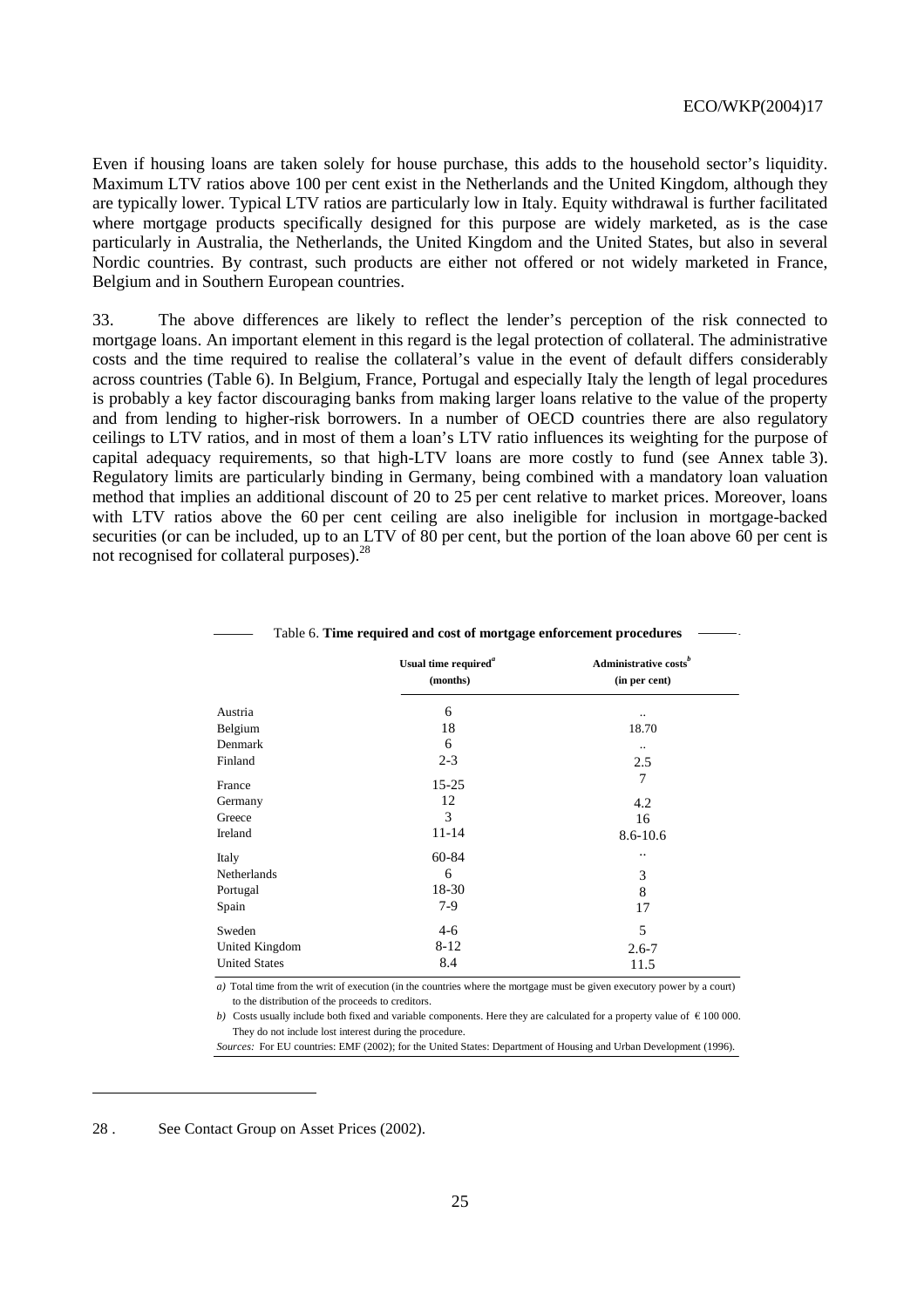$\overline{a}$ 

34. Though mortgage markets have been evolving rapidly in most OECD countries, including those where they were least developed, differences are still considerable as regards the range of potential borrowers reached and the variety of needs covered. If mortgage debt ratios can be taken as a summary indicator of market size, their dispersion has actually increased from 1992 to 2002. Thus, it seems possible to distinguish between a group of countries where mortgage markets provide ample access to liquidity (Australia, Canada, the Netherlands, the United Kingdom, the United States and Nordic countries) and others where this is still limited (particularly Italy and France). The picture is more mixed for Germany -- where basic mortgages with long repayment terms are very affordable but product range is limited and LTV ratios are low -- and for Spain, where the market seems to have been developing very rapidly.

# *Influence of owner-occupied housing*

35. Potentially amplifying the importance of mortgage-market structure is the extent of owner occupation. Housing tenancy structures differ considerably across OECD countries. Broadly speaking, the share of owner-occupied housing is very high in Southern European countries, relatively low in Austria, Germany, the Netherlands and in some Nordic countries and around two-thirds in most other countries (Table 3). In part, these differences reflect tax incentives (discussed below). They also reflect differences in access to mortgage financing. Access to mortgage markets seems to allow households to achieve homeownership earlier: in the Netherlands and in the United Kingdom households in the 25-29 age group are more likely to be homeowners, relative to the national average, than in France, Germany, Italy or Spain. In practice, however, some of the countries with the highest owner-occupation rates -- such as Italy and Spain -- are among those that have, or had until recently, the least developed mortgage markets. This suggests that other mechanisms for providing access to home-ownership are available in these countries, like for example inter-generational wealth transfers. Thus, while owner-occupation may be a necessary condition for a housing wealth channel to open up, it is not a sufficient one, and the cross-country correspondence between owner-occupation and the sensitivity of consumption to real house prices is weak.

# *Housing transaction costs and the taxation of housing capital gains*

36. Housing transaction costs also differ considerably across countries. Taxes, such as stamp duties are one component (Annex table 4). In addition, the fees to be paid to intermediaries can be set directly by regulations or be influenced by regulations on entry into the market for real estate services. Estimates of housing transaction costs for different countries on a comparable basis are difficult to find. Those available are not very recent and cover only a limited number of countries. Those shown in Figure 8, from the Danish Ministry of Business, indicate that such costs are generally higher in continental European countries than in Nordic countries. Data from other sources indicate that transaction costs are among the lowest in the United Kingdom.<sup>29</sup> The connection between housing transaction costs and the strength of the house-price/consumption correlation is difficult to demonstrate from this small sample. But the presumption is that higher costs operate to impede the housing sector/consumption transmission mechanism by making housing assets less liquid.

<sup>29 .</sup> For example, 1993 data from Woolwich Building Society (reproduced in MacLennan *et al.,* 1999) indicate that transaction costs tend to be very high in France and Spain; lower, but still substantial, in Germany, Italy and the United States; and much lower in the United Kingdom. However, because of the definitions used and the time to which they refer, these data are not fully comparable with those presented in Figure 6. Other data, such as those published in *The Economist*, 3 September 1998 (referring to non-tax transaction costs only) yield a broadly similar ranking of countries.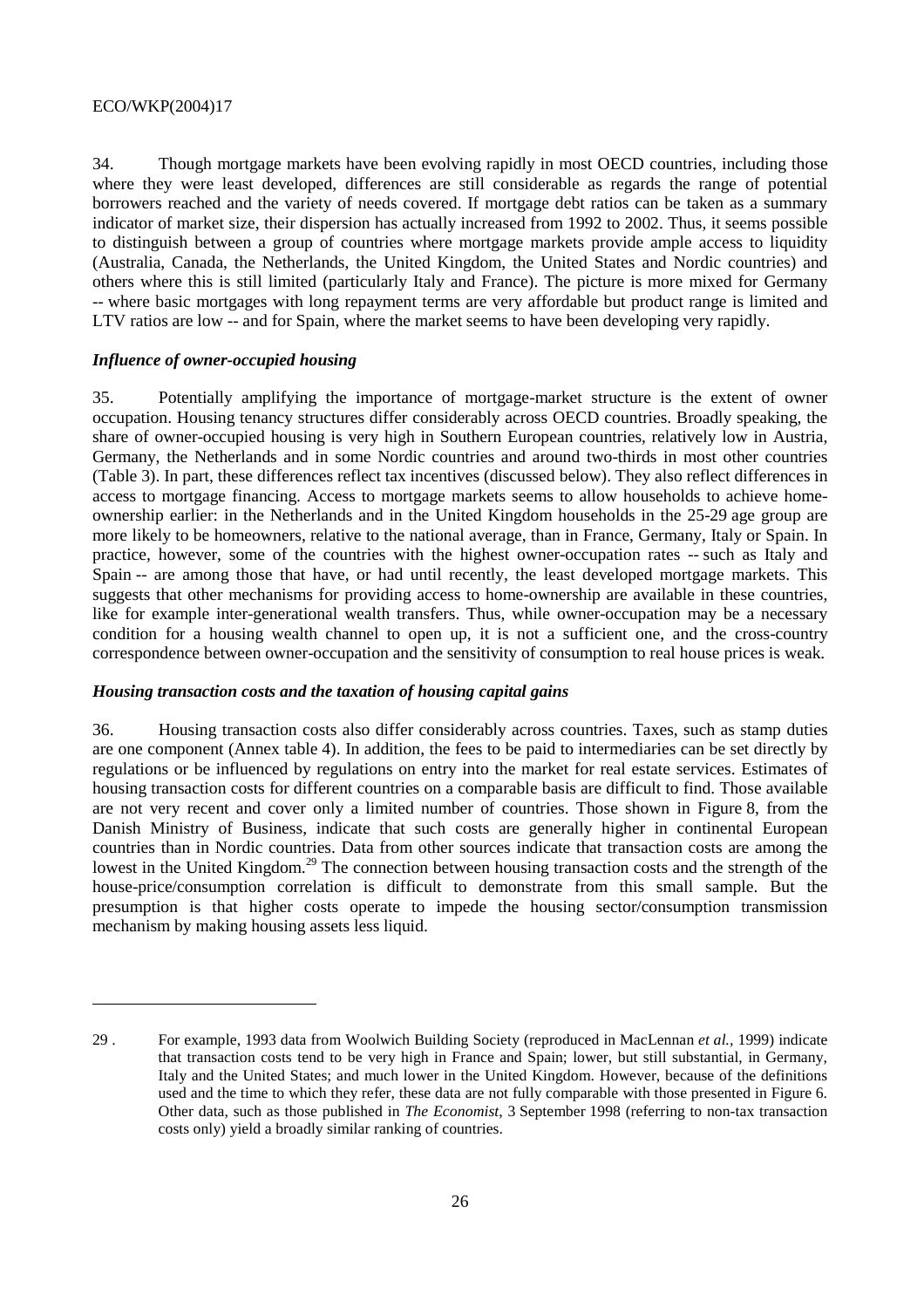

**Figure 8. Housing transaction costs** Transaction costs for sales of medium sized houses

Source : Denmark, Ministry of Business, 'Boligrapport' 1997.

37. The taxation of capital gains on housing assets can be seen as having similar effects to transaction costs if the tax is levied when the gains are realised, as is usually the case. However, while most OECD countries apply capital gains taxes to residential property, a majority exempt owner-occupied dwellings that are the owner's main residence (Annex table 4).<sup>30</sup> In the few countries where gains are taxed but no exemption exists for principal owners, such as Norway, Sweden and Austria, this tax may be perceived as a significant additional transaction cost. In Spain and Portugal, capital gains on housing are exempt from the tax if the proceeds are reinvested.

# **The determinants of house price variability**

 $\overline{a}$ 

38. While there is a clear connection between real house prices and aggregate demand, the extent to which this can add to economic resilience depends on the correlation of house prices with the output cycle. As noted, the lags between output fluctuations and real house prices vary both from one cycle to another and between countries, and it is these lags which determine the degree to which house price movements are pro- or counter-cyclical. This section examines the factors which help to determine these phenomena and draws some policy implications from them.

<sup>30 .</sup> In some countries, such as Austria, Belgium, Finland and Germany, this exemption has been available only if the property is held for a minimum number of years (*e.g.* five to ten years), a provision that is intended to encourage long-term, non-speculative investment in housing.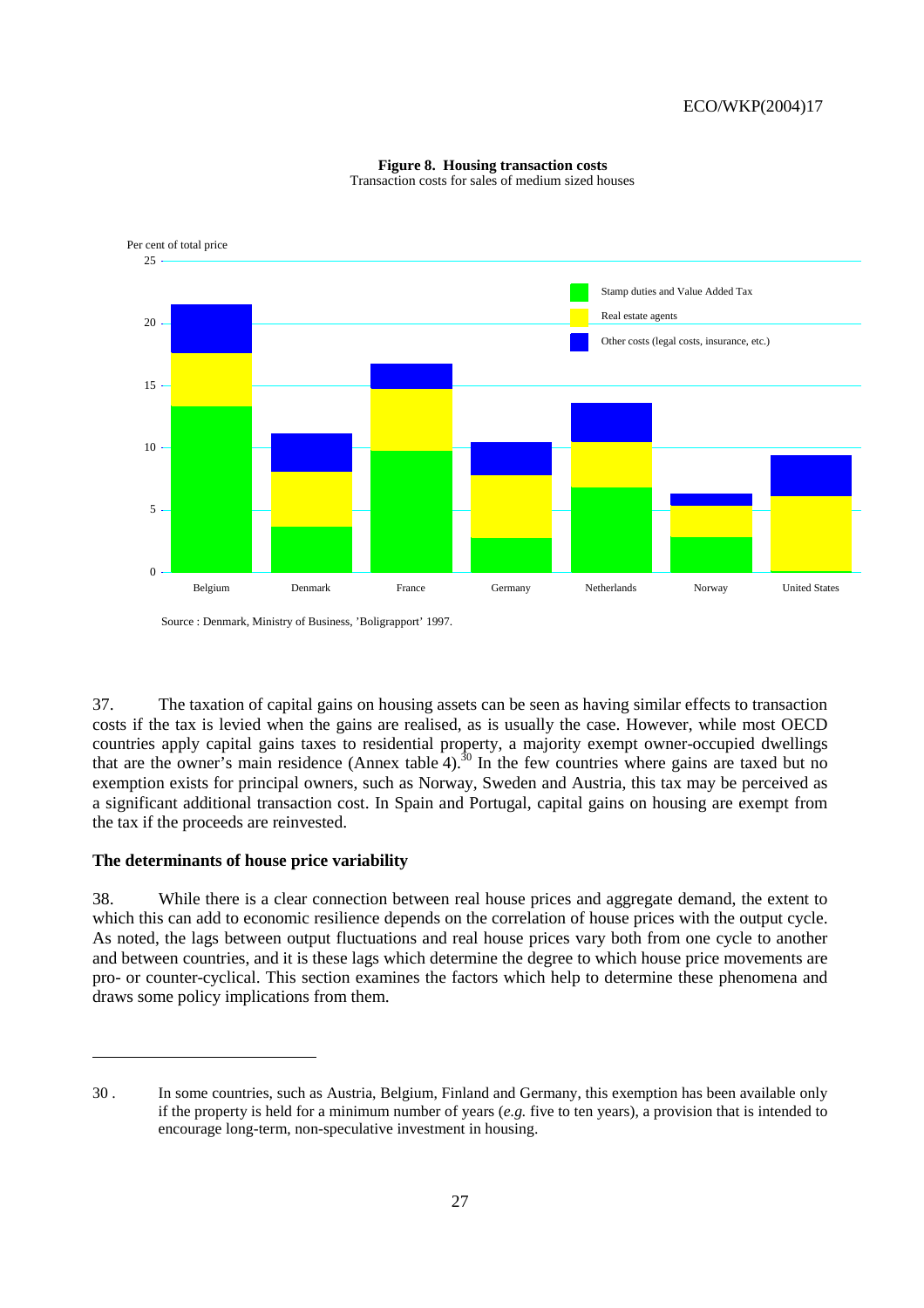# *Housing markets and monetary policy transmission*

39. The implications of house price movements for the transmission of monetary policy are of particular interest. Changes in policy-determined interest rates can influence household expenditure both through "income effects" and "wealth effects", which arise from associated movements in real house prices and hence from changes in housing equity. The "wealth channel" in this case would involve an initial link in which interest rates impact on real house prices, as changes in the relative cost of housing services lead to shifts in demand for housing.

40. House prices do, indeed, appear to be affected by interest rate changes, and there is evidence that the strength and speed of this transmission differ considerably across countries. The impact of interest rates on house prices seems to be both stronger and more rapid in countries with more developed mortgage markets (Australia, Ireland, the Netherlands, the United Kingdom and the United States, as well as Nordic countries and Japan) as compared with most continental European countries.<sup>31</sup> It is probable *a priori* that such differences can be ascribed to the same mortgage-market channels that determine the strength of housing wealth effects on spending, such as the costs of refinancing and the flexibility of the mortgage market in response to changes in housing demand. But cross-country variations in the link between monetary policy and house prices may also reflect such factors as differences in the elasticity of housing supply, inflation expectations and housing tax regimes.

41. The lags that characterise the interactions between house prices, interest rates and the business cycle help determine the extent to which house price movements have a stabilising effect on the cycle. Lags are present not only in consumption's response to changes in housing wealth, as discussed in Section 3, but also in house prices' response to economic activity (mediated *via* its effect on housing demand) and to interest rates, as mentioned in the presentation of the "stylised facts" in Section 2. In addition, interest rates respond to the business cycle, in ways that can differ from one cycle to another depending in particular on inflation behaviour. In practice, several patterns may be observed. For example, a buoyant housing market may have a pro-cyclical effect during the last part of an upswing -- as was the case in the late 1990s in many countries -- but then continue for some time after the cyclical turning point, helping to soften the downturn as in 2001-2002. However, there have also been instances, particularly when the previous run-up had taken house prices to unsustainable levels and had been accompanied by a large rise in household indebtedness, where a protracted property market slump contributed to deepen and prolong a cyclical downturn (*e.g.* the United Kingdom and some Nordic countries in the early 1990s).

42. Thus, having a strong transmission from housing wealth to consumption will tend to be most conducive to greater resilience where house prices fluctuations are not closely synchronised with the business cycle and where structural rigidities do not interact with interest rate shifts to push house prices to unsustainable levels. From this point of view, it helps that the institutional conditions associated with relatively strong housing wealth effects -- in particular, a well-developed and flexible mortgage market - tend to favour both a strong and relatively quick transmission of monetary impulses to the housing market and efficiency in the housing market. This means that, in assessing the overall impact of the housing market on resilience in the face of macroeconomic shocks, the degree of house price variability arising from structural rigidities in the housing market also needs to be considered.

 $\overline{a}$ 

<sup>31 .</sup> Tsatsaronis and Zhu (2004).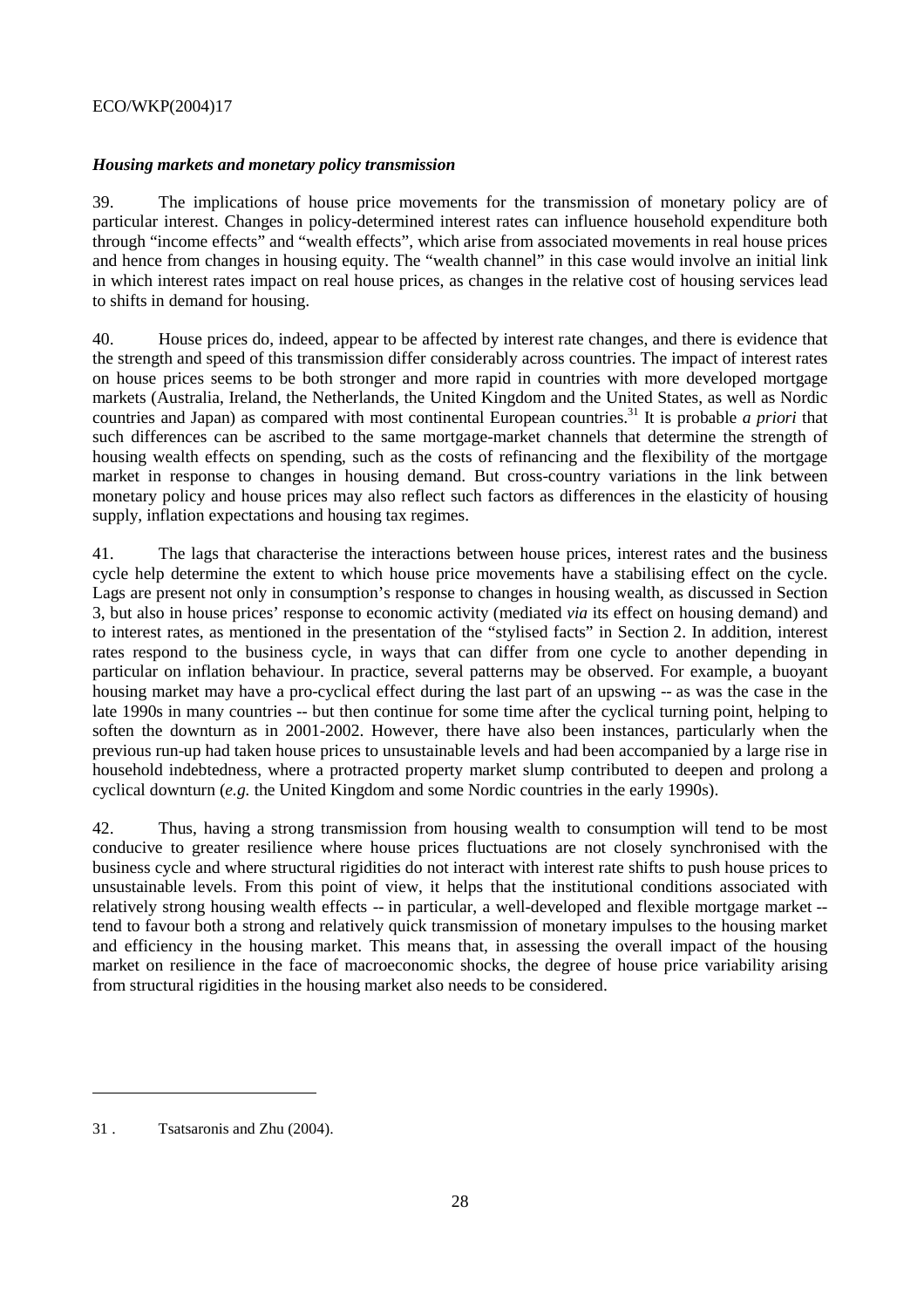# *Structural determinants of house price variability*

43. The variability of house prices is likely to be higher if the supply of housing is price-inelastic and if the demand for housing is subject to large shocks. There is evidence that supply rigidities are indeed important (Figure 9, panel A). The housing stock is given in the short run, while its long-run elasticity with respect to relative price changes is likely to depend mainly on the natural or policy-induced scarcity of urban land. For example, several studies have found that in the United Kingdom cumbersome local zoning regulations and a slow authorisation process are among the reasons for the rigidity of housing supply, and an important factor underlying both the trend rise of house prices in that country and their high variability.<sup>32</sup> Similar factors affect house price dynamics in Luxembourg, the Netherlands and Spain (OECD, 2003a, 2003b and 2004b).

44. Housing demand shifts can reflect a combination of structural factors. Institutional and tax parameters are important not only because frequent changes can be themselves the source of house price variability, but also because their settings influence economic agents response to actual and expected macroeconomic variables. The literature has emphasised that one important determinant of house price variation is inflation expectations, changes in which affect the relative returns on alternative investments. Indeed, across countries house price variability appears to be correlated with inflation variability (Figure 9, panel B), although the relevance of this result is much reduced in a low-inflation environment.<sup>33</sup> However, the scope for speculative behaviour is increased by several features of housing and mortgage markets which have been characterised as favouring economic resilience above. For example, mortgage markets characterised by high loan-to-value ratios make it easier for investors to take leveraged positions, while low transaction costs and the exemption of housing assets from capital gains taxation could increase the expected net profits from speculative housing investments.

45. Among the structural factors that have been identified as a potential source of house price variability, negative tax wedges resulting from the tax deductibility of mortgage interest appear to be correlated with house price variability, at least among European Union countries (Figure 9, panel  $C$ ).<sup>34</sup> This would seem to confirm that tax incentives can make some housing markets more prone to cycles by lowering the cost of leveraging the financing of housing investment. Some correlation exists also between house price variability and a low level of housing transaction costs, although reliable data on these are available for too few countries for the relationship to be regarded as robust (Figure 9, panel D).<sup>35</sup>

# *Housing market efficiency and resilience to shocks*

 $\overline{a}$ 

46. In sum, the benefits to resilience from liberalising housing and mortgage markets and reducing housing transaction costs would appear to be enhanced where supply-side conditions are favourable. From the above evidence it would seem that policies which create a low and stable inflation environment, which

<sup>32 .</sup> See OECD (2004a), Barker (2003) and Bramley (1993).

<sup>33 .</sup> These variabilities are calculated over a relatively long period (1970-2002) so that the results reflect to a large extent the past history of macroeconomic instability in a number of countries.

<sup>34 .</sup> The tax wedges shown on the figure also take into account property taxes on housing (van den Noord, 2004).

<sup>35 .</sup> Transaction costs have two effects of opposite sign: on the one hand they tend to make housing demand price inelastic, which tends to exacerbate house price movements; on the other hand, they also make demand less reactive to price expectations, thus reducing the scope for speculative bubbles.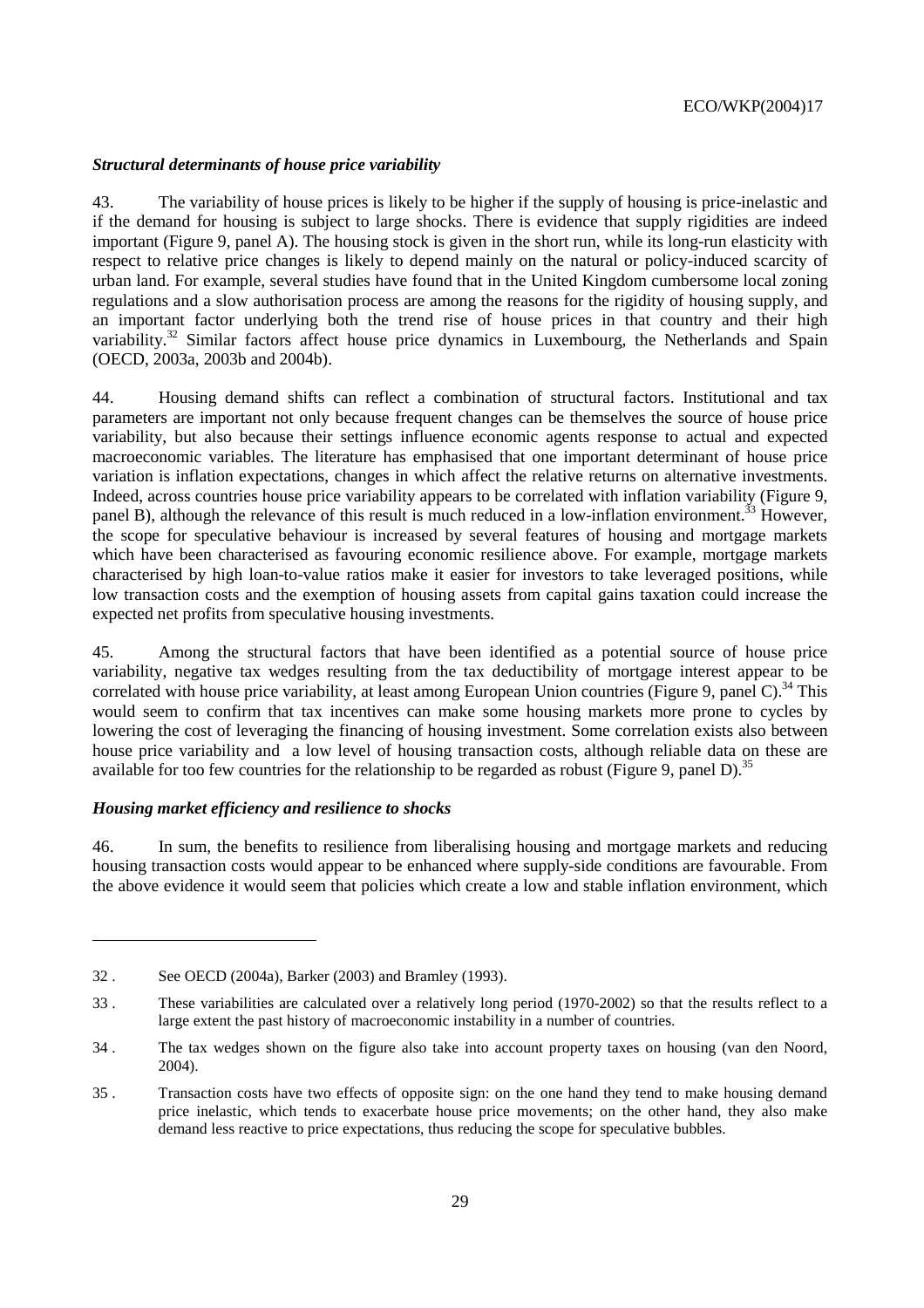

# **Figure 9. Real house price variability and selected explanatory variables**

Note : In panel C, the tax wedge is defined as the difference between the after-tax and the pre-tax real interest rate on mortgage loans. It also incorporates the effect<br>of property taxes. Thus, a low or negative tax wedge for data on consumer inflation variability.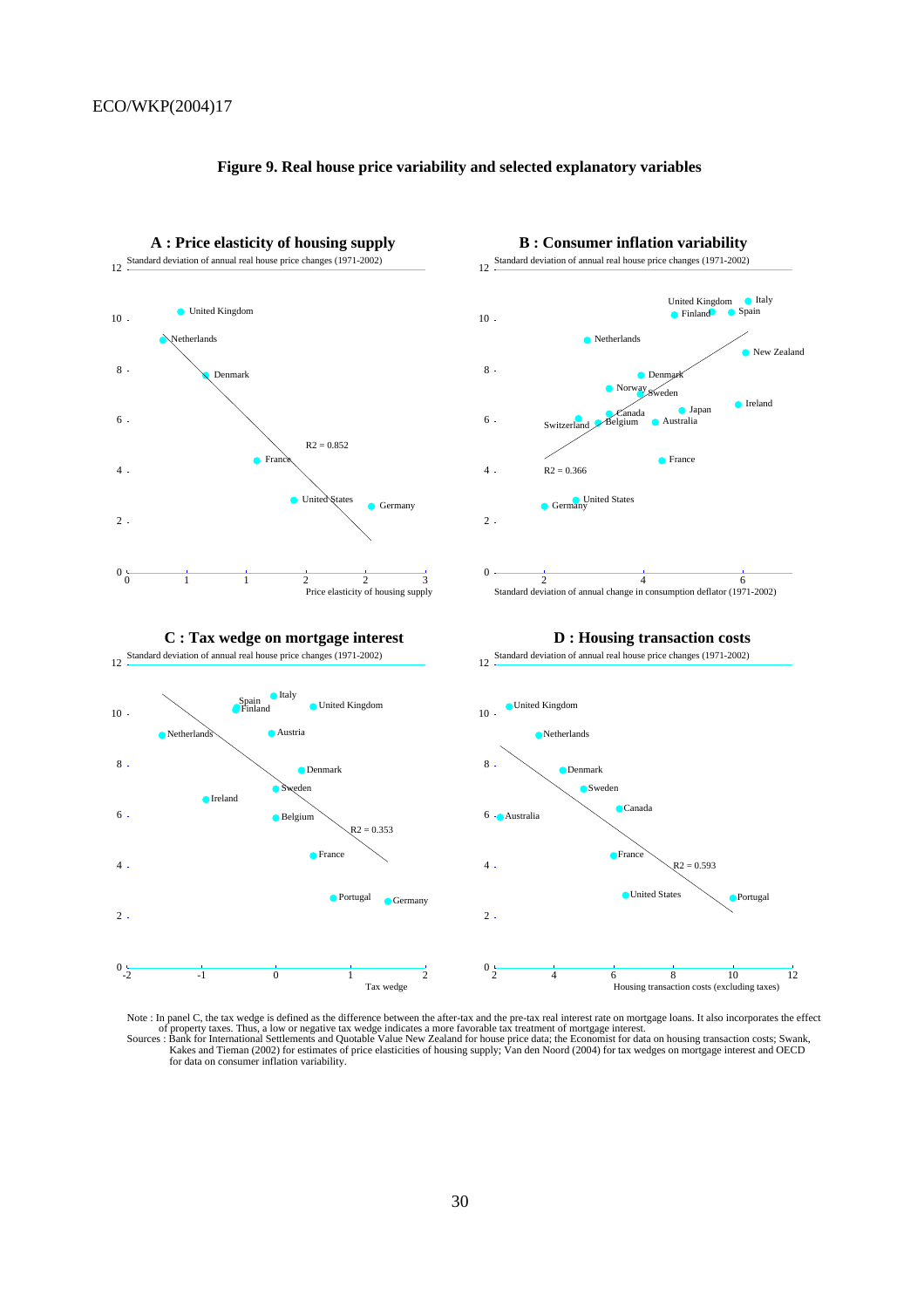enhance the efficiency of the housing market via a neutral tax structure, and which encourage housing supply responsiveness by avoiding unnecessarily restrictive zoning regulations can act to ensure that asset price movements in the housing market are based on solid fundamentals.

47. While removing regulatory and tax-induced distortions to housing and mortgage markets can be expected to yield both long-run benefits in terms of efficient resource allocation and greater resilience to shocks, the sequencing of structural reforms is also important. Inappropriate sequencing can generate macroeconomic instability in the short run and lead to the accumulation of imbalances, whose subsequent re-absorption may require a lengthy and costly adjustment process. For example, during the 1980s in several Nordic countries financial market deregulation took place in a context still characterised by large tax subsidies to mortgage borrowing and inadequate prudential supervision. This gave rise to a pronounced house price cycle fuelled by over-lending, and eventually led to costly bank bailouts and a protracted period of balance sheet consolidation in both the household and the financial sector.

48. Even in the absence of ill-timed policy reforms, the possibility that speculative bubbles may emerge in the housing market cannot be ruled out and needs to be guarded against. Some of the special characteristics of the housing market that set it apart from other asset markets -- a prevalence of small investors; the absence of derivatives and short-selling; the heterogeneity and indivisibility of the traded asset, and low transaction frequency –- tend to create some degree of inertia in price movements and to exacerbate informational problems. They may also make it easier for prices to be driven by expectations that depart from fundamentals. Several studies have documented a tendency of house price expectations to be of the extrapolative kind.<sup>36</sup> For these reasons, supervisory authorities must continue to ensure that the prudential framework is also resilient, by discouraging excessive risk-taking on the part of lenders and monitoring the possible emergence of financial fragilities in balance sheets in situations where asset prices may be subject to large corrections.

 $\overline{a}$ 

<sup>36 .</sup> Most of the empirical literature on housing market efficiency (see Cho, 1996, for a survey) finds that both house prices and excess returns exhibit positive serial correlation in the short run. Consistent with this, Muellbauer and Murphy (1997) find that, for the United Kingdom, lagged house price changes are a significant explanatory variable for the current level of house prices. And Case and Shiller (2003) report the results of surveys conducted in 1988 and in 2003 among home buyers in four US cities, which seem to indicate that large expected long-term capital gains and low perceived risk play an important role in decisions to buy a house at times of rising prices.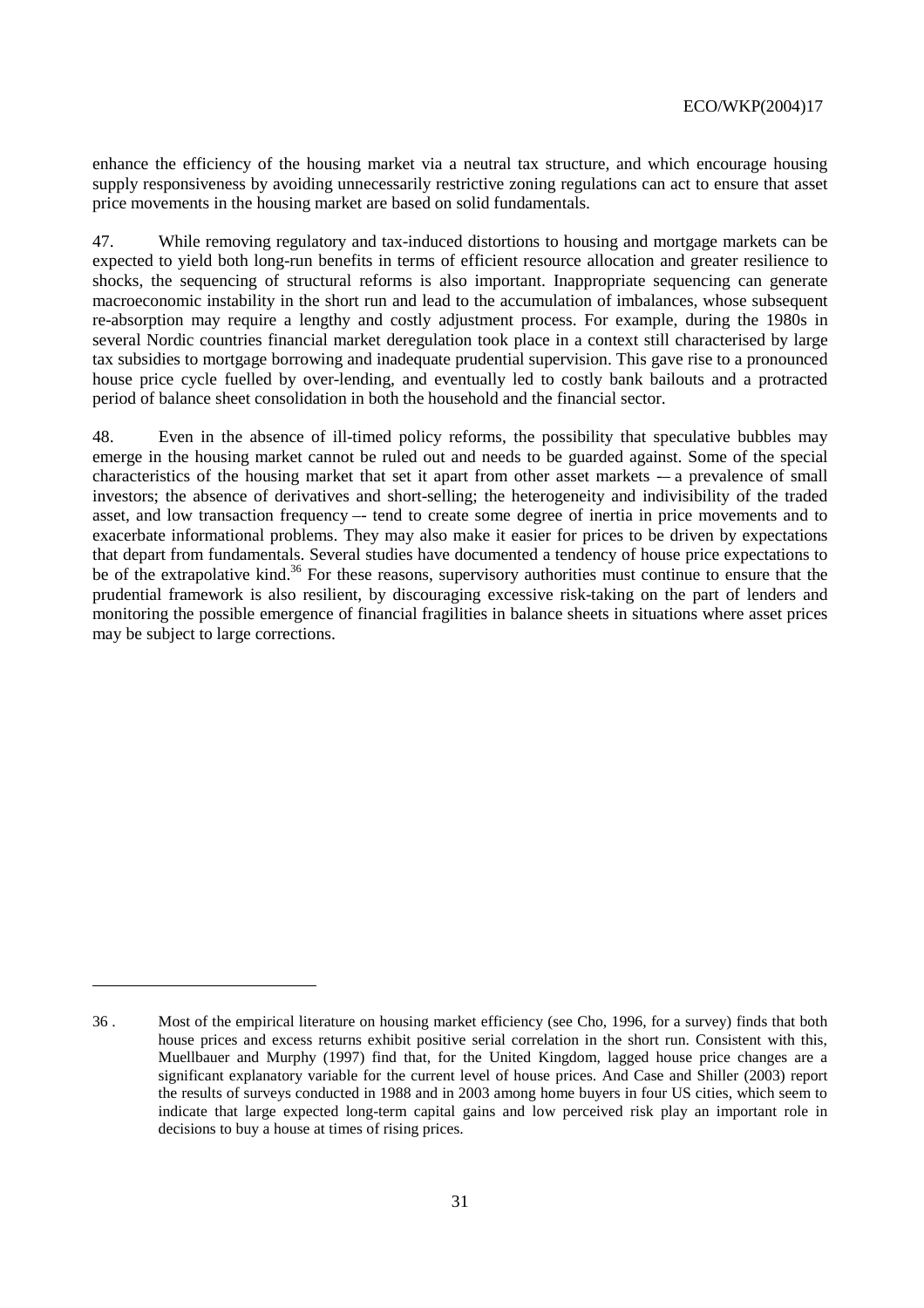# **ANNEX I - STATISTICAL TESTS**

49. This annex describes the statistical tests conducted in this study. For each variable, using the Augmented Dickey Fuller tests, the non-stationarity condition was tested. Subsequently, tests on the cointegrating relationships were performed. The results are discussed below.

50. To test for unit roots, the Augmented Dickey Fuller test was applied. A constant was included in the test and the lag structure was chosen by the Schwarz Information Criterion. Results are reported in Table A1. For all countries, the ADF test rejects the null hypothesis of a unit root in first differences for the logarithm of real private consumption (*lcpv*) and the logarithm of the adjusted real human income (*lydrha*) or of the real disposable income (*lydrh*). With the exception of the United Kingdom, the financial and the housing wealth variables were found to be integrated of the first order. In the United Kingdom, where the sample is relatively short, test statistics cannot reject the null hypothesis that the real housing wealth component is I(2). For all countries, the ADF test rejects the null hypothesis of a unit root in first difference for real house prices, inflation, the unemployment rate and the real short term interest rate. The exception being Spain where the real short term interest rate in first differences is not stationary. The critical values (one-sided p-values) for unit roots tests are from MacKinnon (1996).

51. The Engle and Granger (1987) two-step method was used to test for cointegration. The test amounts to testing for a unit root in the residuals of a first stage regression using the ADF test. The critical values associated with the test should be taken from Davidson and MacKinnon (1993) and depend on the number of explanatory variables. No constant were included in the test and the lag structure were chosen by the Schwarz Information Criterion. The results are reported in Table A2. The null hypothesis of no cointegration relationship is rejected for all countries, although at the 10 per cent level for Japan.

| Australia            | $-5.86**$   |
|----------------------|-------------|
| Canada               | $-5.27$ *** |
| France               | $-4.50***$  |
| Germany              | $-4.57$ *** |
| Italy                | $-5.01$ *** |
| Japan                | $-4.06*$    |
| <b>Netherlands</b>   | $-5.45$ *** |
| Spain                | $-4.45**$   |
| United Kingdom       | $-4.50**$   |
| <b>United States</b> | $-5.42$ *** |
|                      |             |

Table A2. **Cointegration test**

*Note:* \*, \*\* and \*\*\* indicate statistical significance at the 10%, 5% and 1% level respectively. Critical values for the residual tests of non cointegration are from Davidson and MacKinnon (1993).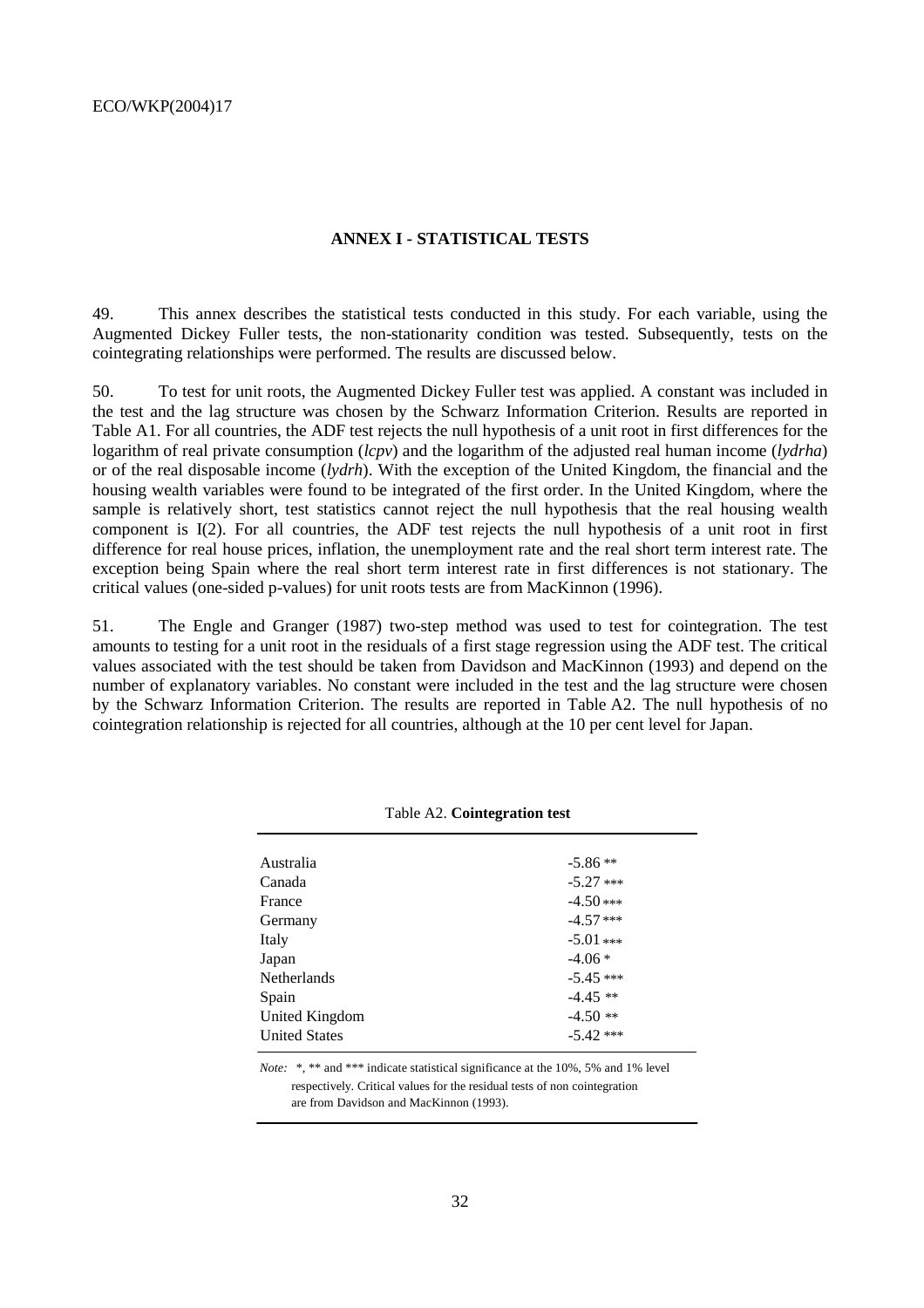|         | <b>Australia</b> |                   | Canada                |                   | <b>France</b> |                   | <b>Germany</b> |                   | <b>Italy</b> |                   |
|---------|------------------|-------------------|-----------------------|-------------------|---------------|-------------------|----------------|-------------------|--------------|-------------------|
|         | Level            | 1st<br>difference | Level                 | 1st<br>difference | Level         | 1st<br>difference | Level          | 1st<br>difference | Level        | 1st<br>difference |
| lcpy    | $-0.37$          | $-6.76$ ***       | $-1.65$               | $-5.26$ ***       | $-2.28$       | $-4.16$ ***       | $-1.67$        | $-3.19$ **        | $-2.08$      | $-4.36$ ***       |
| lydrha  | $-2.24$          | $-8.59$ ***       | $-2.53$               | $-3.06$ **        | -4.48         | $-4.86$ ***       | $-1.32$        | $-7.94$ ***       | $-0.78$      | $-4.72$ ***       |
| lydrh   | $-1.96$          | $-10.47$ ***      | $-3.19$ <sup>**</sup> | $-4.89$ ***       | $-1.14$       | $-4.86$ ***       | $-1.48$        | $-3.86$ ***       | $-2.75$      | ***<br>$-3.71$    |
| lnfwr   | $-1.02$          | $-4.25$ ***       | $-0.63$               | ***<br>$-5.91$    | $-0.92$       | $-5.53$ ***       |                |                   |              |                   |
| lnhwr   | $-1.10$          | $-4.99$ ***       | $-1.13$               | $-7.35$ ***       | $-3.65$       | $-3.79$ ***       |                |                   |              |                   |
| ltotmkr | $-0.97$          | $***$<br>$-6.41$  | $-1.21$               | ***<br>$-8.57$    | 0.20          | $***$<br>$-6.00$  | $-1.35$        | $***$<br>$-5.01$  | $-0.61$      | ***<br>$-4.87$    |
| lhpr    | 0.32             | ***<br>$-4.34$    | $-1.96$               | ***<br>$-6.02$    | $-3.05$ *     | $-2.79$<br>$\ast$ | $-2.62$        | $**$<br>$-3.00$   | $-2.90$      | ***<br>$-6.50$    |
| inf     | $-2.27$          | $***$<br>$-5.97$  | $-1.80$               | ***<br>$-5.77$    | $-1.39$       | $-4.29$ ***       | $-1.64$        | ***<br>$-6.89$    | $-1.61$      | ***<br>$-6.51$    |
| unr     | $-1.78$          | $***$<br>$-5.71$  | $-2.83$               | $-5.29$ ***       | $-1.98$       | ***<br>$-3.82$    | $-1.25$        | ***<br>$-4.11$    | $-1.48$      | $-4.53$ ***       |
| irsr    | $-2.55$          | ***<br>$-6.81$    | $-3.35$               | $-7.34$ ***       | $-1.42$       | $-6.15$<br>***    | $-3.83$ ***    | $-7.39$ ***       | $-1.68$      | $-7.03$ ***       |

Table A1. **Augmented Dickey-Fuller test**

|             | Japan        |                   | <b>Netherlands</b> |                       | <b>Spain</b>             |                              | <b>United Kingdom</b> |                   | <b>United States</b> |                   |
|-------------|--------------|-------------------|--------------------|-----------------------|--------------------------|------------------------------|-----------------------|-------------------|----------------------|-------------------|
|             | Level        | 1st<br>difference | Level              | 1st<br>difference     | Level                    | 1st<br>difference            | Level                 | 1st<br>difference | Level                | 1st<br>difference |
| lcpy        | $-5.01$ ***  | ***<br>$-5.38$    | $-3.38$            | $\ast\ast$<br>$-3.78$ | $-3.49$                  | $-3.85$ ***                  | 0.31                  | ***<br>$-5.41$    | $-0.19$              | $-4.74$ **        |
| lydrha      | ∗<br>$-3.74$ | ***<br>$-4.20$    | $-0.71$            | $**$<br>$-4.50$       | $\overline{\phantom{a}}$ | $\qquad \qquad \blacksquare$ | $-1.57$               | ***<br>$-6.44$    | $-0.72$              | $-6.59$ ***       |
| lydrh       | $-4.96$ ***  | $-2.81$<br>*      | $-1.18$            | ***<br>$-5.62$        | $-2.53$                  | ***<br>$-5.32$               | 0.01                  | ***<br>$-7.58$    | $-0.82$              | $-6.07$ ***       |
| lnfwr       | $-0.90$      | ***<br>$-3.98$    | $-1.93$            | $**$<br>$-3.41$       | $-0.80$                  | **<br>$-2.24$                | $-1.61$               | ***<br>$-4.14$    | $-0.52$              | ***<br>$-5.66$    |
| lnhwr       | 1.59         | $-4.04$<br>***    | 0.46               | ***<br>$-5.30$        | $-1.97$                  | **<br>$-2.13$                | $-1.07$               | $-2.47$           | $-1.13$              | $-4.85$ ***       |
| ltotmkr     | $-0.95$      | $***$<br>$-7.32$  | $-0.40$            | ***<br>$-6.19$        | $-0.82$                  | $***$<br>$-6.65$             | $-0.31$               | ***<br>$-7.70$    | $-0.17$              | $-6.69$ ***       |
| <b>lhpr</b> | $-2.25$      | **<br>$-3.07$     | $-0.71$            | $\ast$<br>$-3.65$     | $-0.92$                  | $-3.45$<br>$\ast\ast$        | 0.22                  | $-2.69$ *         | $-0.42$              | $-3.55$ ***       |
| inf         | $-0.88$      | ***<br>$-3.62$    | $-2.19$            | $-13.10$ ***          | $-0.97$                  | $-8.83$<br>***               | $-0.99$               | ***<br>$-4.68$    | $-1.59$              | $-5.78$ ***       |
| unr         | 0.47         | ***<br>$-5.12$    | $-2.31$            | ***<br>$-3.53$        | $-1.66$                  | $\ast\ast$<br>$-3.29$        | $-2.16$               | ***<br>$-3.70$    | $-3.55$<br>$^\star$  | ***<br>$-5.47$    |
| irsr        | $-1.39$      | ***<br>$-7.94$    | $-3.85$ ***        | ***<br>$-3.73$        | $-3.88$ ***              | $-2.10$                      | $-2.01$               | ***<br>$-7.47$    | $-2.30$              | ***<br>$-7.72$    |
|             |              |                   |                    |                       |                          |                              |                       |                   |                      |                   |

*Note:* \*, \*\* and \*\*\* indicates the stationarity at the 10 per cent, 5 per cent and 1 per cent level respectively. The lag structures for the ADF equations are chosen using the Schwarz Information Criterion. The critical values are from MacKinnon (1996).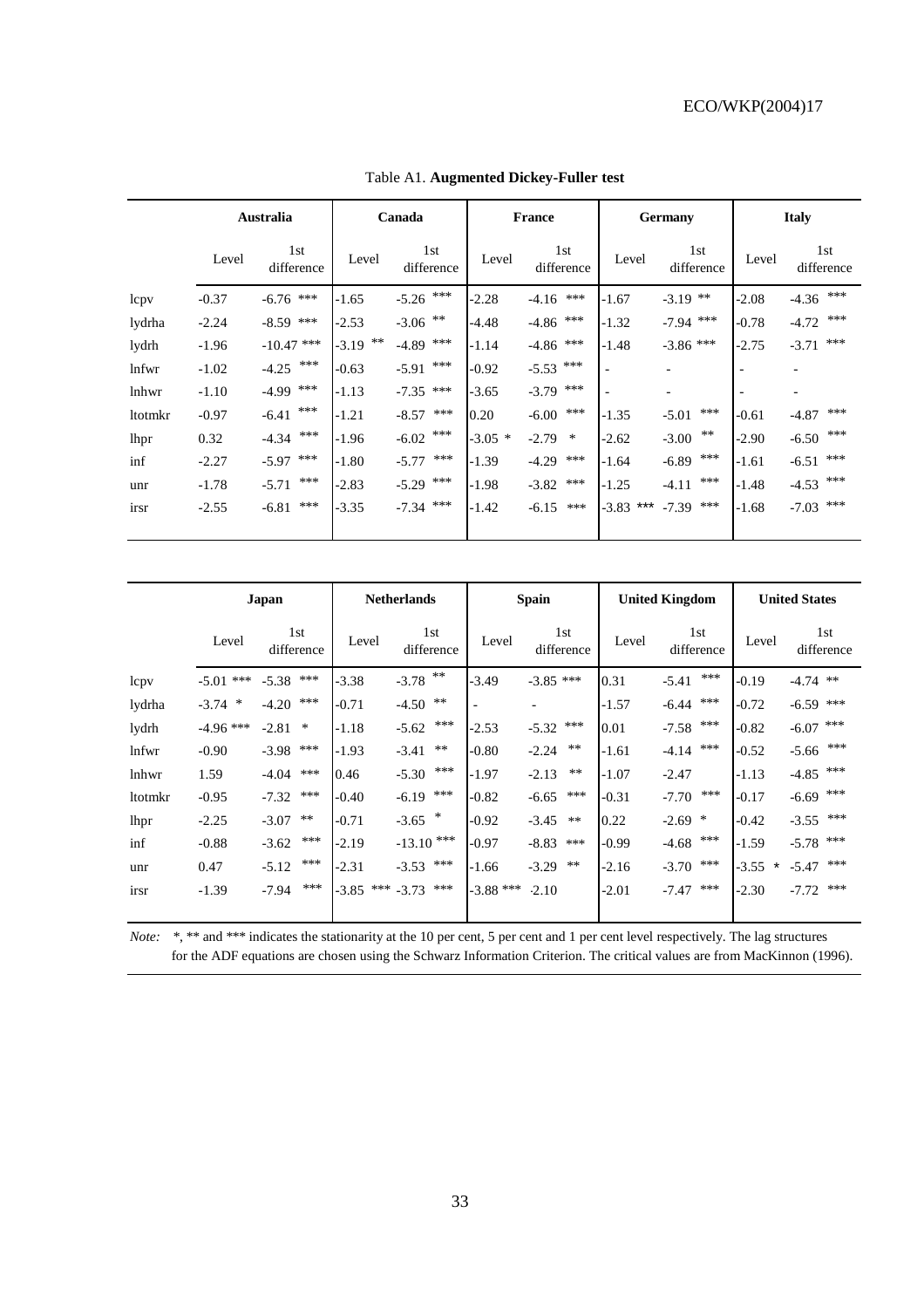# **ANNEX II - DATA DESCRIPTION**

52. Housing wealth and financial wealth series were used for Australia, Canada, France, Japan, the Netherlands, Spain, the United Kingdom and the United States. House price indices and stock market capitalisation data were used to proxy the wealth variables for Germany and Italy. In these two countries, the calculation of the marginal propensity to consume out of wealth was done using the short samples of wealth data available. Housing wealth and financial wealth are amounts outstanding at the end of the period. Annual wealth data have been interpolated to semi-annual frequency using a cubic interpolation method with the last observation matching to the source data. The household sector includes non-profit institutions serving households.

# *Real net housing wealth*

53. In Australia, annual housing assets data are defined as non-financial wealth (including durable goods). In Canada, housing wealth series are defined as residential structures and are available on a quarterly basis. In France, annual data for housing wealth are defined as "actifs immobiliers". In Germany, annual data for housing wealth are defined as dwellings. In Italy, annual series are defined as "abitazioni". In Japan, annual data for housing wealth are defined as fixed assets and land (75 per cent of the value of land owned by households is included in the housing asset variable). In the Netherlands, annual data for housing wealth are defined as owner occupied homes. In Spain, annual data for housing wealth are defined as "inmobiliario total". In the United Kingdom, annual data for housing assets are defined as residential buildings. Housing assets are defined as real estate in the United States and are available on a quarterly basis. For all countries, housing assets are expressed at market value. Net housing wealth series are constructed as housing assets minus home mortgages. The private consumption deflator from the OECD Analytical database is used to calculate the real net housing wealth variable.

# *Real net financial wealth*

54. Financial assets comprise currency and deposits, securities other than shares, loans, shares and other equity, insurance technical reserves and other accounts receivable/payable. Not included are assets with regard to social security pension insurance schemes. In Canada, the United Kingdom and the United States, data were available on a quarterly basis. For the other countries, data were available on an annual basis. Net financial assets are constructed as financial assets minus financial liabilities excluding mortgages. For all countries, net financial assets are expressed at market value. The private consumption deflator from the OECD Analytical database is used to calculate the real net financial wealth variable.

# *Real net labour income*

55. Labour income is defined as after-tax labour income and transfer income. Income from selfemployed and property income have been excluded from the definition of labour income because they include (partially for the self-employed) the return earned on financial wealth.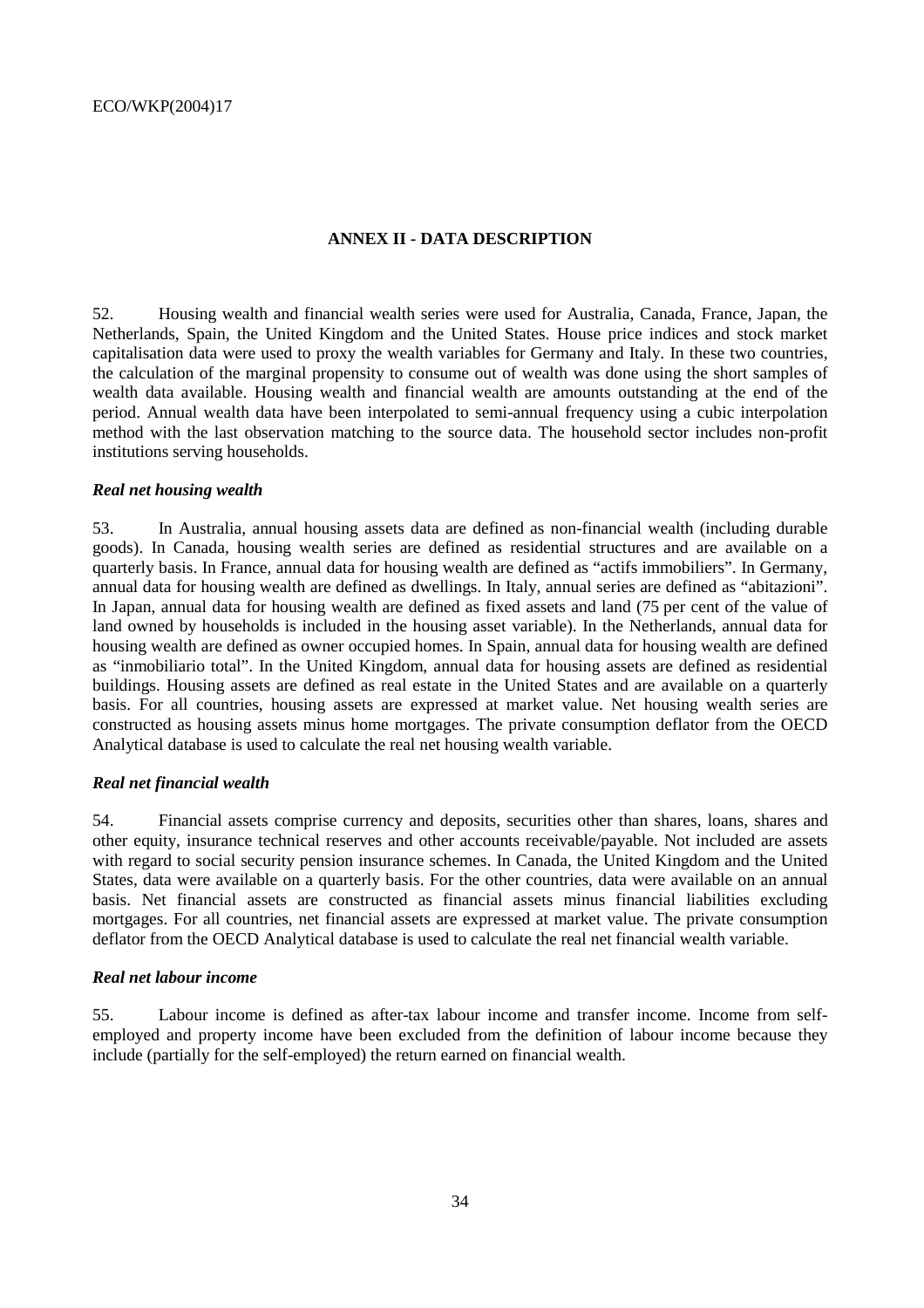# *Real house prices*

56. Quarterly and/or annual data on real property prices have been provided by the Bank of International Settlements and are based on national sources. These data are not strictly comparable across countries due of differences in definitions. In a majority of countries, the house price index covers house prices on a national basis. However, in Australia, the index refers to a weighted average of capital cities and regional areas, whereas in Germany, the index refers to the price of houses located in Western Germany. In Japan, the price index refers to residential land prices. Furthermore, in some countries the index related to prices of existing and/or new housing, to prices of houses for owner-occupation only or also to prices of second residences, to prices of housing for which a loan has been applied for only or is a mix-adjusted house price index taking into account several differences in property type.

# *Real stock market capitalisation*

57. The total market capitalisation series were extracted from Datastream on a daily basis for each half year *(<i>i.e.* 30 June and 31 December). The private consumption deflator from the OECD Analytical database is used to calculate the real stock market capitalisation variable.

# *Sources*

58. The sources for the wealth data and the mortgage series are the following: For the United States, Federal Reserve Statistical Release, Flow of Funds Accounts of the United States, September 2003. For Japan, Economic Planning Agency, Government of Japan, Annual Report on National Accounts, 1998 and 2003. For Germany, Deutsche Bundesbank, Monthly Report and Financial accounts 1991-2002. For France, INSEE, Comptes Nationaux, Rapport sur les comptes de la Nation 2002, Comptes financiers 1995- 2002 and unpublished data from Bank of France. For Italy, unpublished data from Banca d'Italia and Supplements to the Statistical Bulletin. For the United Kingdom, Office for National Statistics and National Accounts and Financial Statistics. For Canada, Bank of Canada unpublished series. For Australia, the series are from the data appendix of Tan and Voss (2002). For the Netherlands, the Central Planning Bureau, unpublished series. For Spain, Bank of Spain Financial accounts and Estudios de la Fundacion de las Cajas de Ahorros Confederadas, 1984-2000.

59. Other data come from the OECD Analytical Database (ADB). The frequency is semi-annual. Samples vary with data availability, but are generally between 1975 and 2002.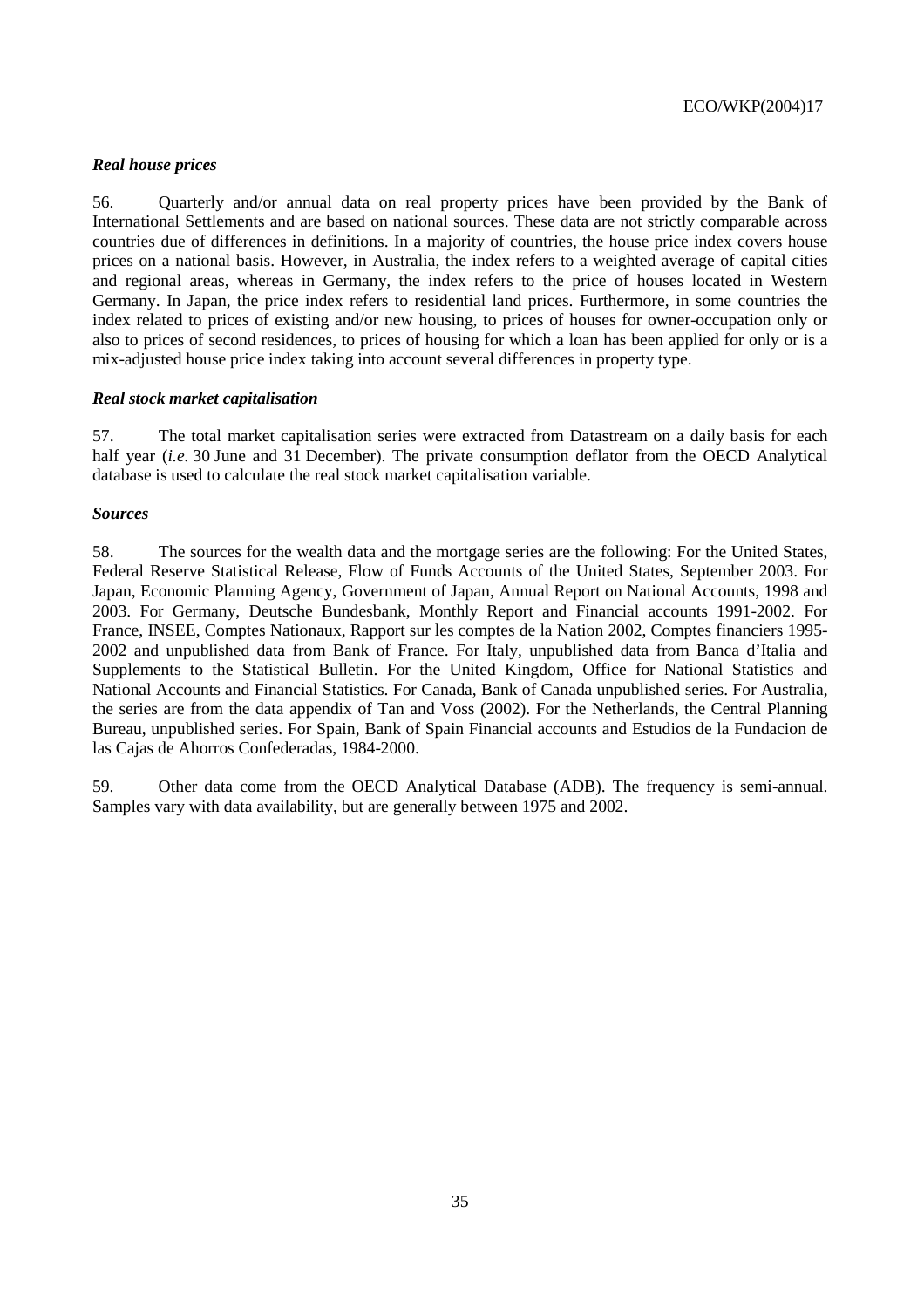| ç |  |
|---|--|
|   |  |
|   |  |
|   |  |
|   |  |

|                                                            |                        |                             |                                                       | Short-run relationship |                                     |                                   |                                                                                                                          |                        |                                                                 |                       |
|------------------------------------------------------------|------------------------|-----------------------------|-------------------------------------------------------|------------------------|-------------------------------------|-----------------------------------|--------------------------------------------------------------------------------------------------------------------------|------------------------|-----------------------------------------------------------------|-----------------------|
|                                                            | Australia              | Canada                      | France                                                | Germany                | Italy                               | Japan                             | Netherlands                                                                                                              | Spain                  | Kingdom<br>United                                               | <b>United States</b>  |
| A Private consumption (-1)                                 |                        |                             | $-0.22$<br>(1.73)                                     |                        |                                     |                                   |                                                                                                                          |                        |                                                                 | 0.23                  |
| A Disponsable income                                       |                        |                             |                                                       | $\frac{0.65}{(9.21)}$  | $0.6$<br>$0.86$<br>$0.27$<br>$0.44$ |                                   |                                                                                                                          | $\frac{0.15}{(2.27)}$  |                                                                 | (2.35)                |
| A Disponsable income (-1)                                  |                        |                             |                                                       |                        |                                     |                                   |                                                                                                                          |                        |                                                                 |                       |
| A Labour income                                            | (5.65)<br>0.24         | (6.50)<br>0.39              | (2.90)<br>0.27                                        |                        |                                     | $\frac{0.38}{(6.35)}$             |                                                                                                                          |                        | (3.12)<br>0.19                                                  | $0.42$<br>(5.68)      |
| A Labour income (-1)                                       | (3.31)<br>0.18         |                             |                                                       |                        |                                     |                                   |                                                                                                                          |                        |                                                                 |                       |
| A Net financial wealth                                     |                        | (2.14)<br>0.04              |                                                       |                        |                                     |                                   |                                                                                                                          |                        |                                                                 | $0.04$<br>(2.27)      |
| A Net housing wealth                                       | $0.10$<br>(6.96)       | 0.04                        |                                                       |                        |                                     | $0.04\,$                          | (6.06)<br>$0.14\,$                                                                                                       | (4.23)<br>0.12         | $\begin{array}{c} 0.07 \\ 0.68) \\ 0.11 \\ 0.4.94) \end{array}$ |                       |
| A Inflation                                                |                        | $(-2.49)$<br>(3.06)<br>0.00 |                                                       |                        |                                     | $(2.32)$<br>$-0.002$<br>$(-3.48)$ |                                                                                                                          |                        |                                                                 | $-0.003$<br>$(-3.26)$ |
| A Short-term real interest rate                            |                        | $-0.001$                    |                                                       |                        |                                     |                                   | $-0.002$                                                                                                                 |                        |                                                                 |                       |
| A Unemployment rate                                        |                        | $(-2.03)$<br>$(-4.48)$      | $0.00$<br>(-1.63)                                     |                        |                                     |                                   | $(-2.00)$<br>$(-3.32)$                                                                                                   | $-0.004$<br>$(-2.63)$  | $-0.006$<br>$(-3.33)$                                           | $-0.006$<br>$(-3.99)$ |
| A Total market capitalisation                              |                        |                             |                                                       | (2.84)<br>$0.02\,$     | (2.43)<br>0.01                      |                                   |                                                                                                                          |                        |                                                                 |                       |
| A Real house price                                         |                        |                             |                                                       |                        |                                     |                                   |                                                                                                                          |                        |                                                                 |                       |
| Trend                                                      |                        |                             |                                                       |                        |                                     |                                   |                                                                                                                          |                        |                                                                 |                       |
| Constant                                                   | 0.01                   | $0.01$                      |                                                       | 0.005                  | $0.002$<br>(1.24)                   | 0.005                             | 0.005                                                                                                                    | 0.008                  | $\frac{0.006}{(3.91)}$                                          | $0.007$               |
| $ECT (-1)$                                                 | (4.37)                 | (5.89)<br>$-0.24$           | $\begin{array}{c} 0.00 \\ (2.74) \\ 0.35 \end{array}$ | (4.49)<br>$-0.6$       |                                     | (3.49)<br>$-0.25$                 | $(5.41)$<br>$-0.39$<br>$(-5.63)$                                                                                         | (5.18)                 |                                                                 | (4.45)<br>$-0.23$     |
|                                                            | $-0.36$<br>( $-4.85$ ) | $(-3.33)$                   | (4.13)                                                | $(-4.66)$              | $-0.45$<br>(-3.95)                  | $(-4.18)$                         |                                                                                                                          | $-0.51$<br>( $-4.86$ ) | $-0.35$<br>(-3.55)                                              | $(-3.06)$             |
| Sample                                                     |                        |                             |                                                       |                        |                                     |                                   | 1988:11999: 11963:22002:21079:22002:11985:12003:11981:12002:11973:12002:11981:1203:11984:22002:21076:22002:11970:12002:2 |                        |                                                                 |                       |
| R <sub>2</sub>                                             | 0.92                   | 0.63                        | 0.51                                                  | 0.77                   | 0.6                                 | 0.63                              | 0.78                                                                                                                     | 0.77                   | 0.7                                                             | 0.78                  |
| SE of regression                                           | 0.002                  | 0.008                       | 0.005                                                 | 0.005                  | 0.007                               | 0.007                             | 0.006                                                                                                                    | 0.006                  | 0.008                                                           | 0.005                 |
| Note: For Spain, wealth data are expressed in gross terms. |                        |                             |                                                       | $\frac{96}{5}$         |                                     |                                   |                                                                                                                          |                        |                                                                 |                       |

Annex Table 1A. Detailed estimation results using the standard specification Annex Table 1A. **Detailed estimation results using the standard specification**

Source: OECD. *Source:* OECD.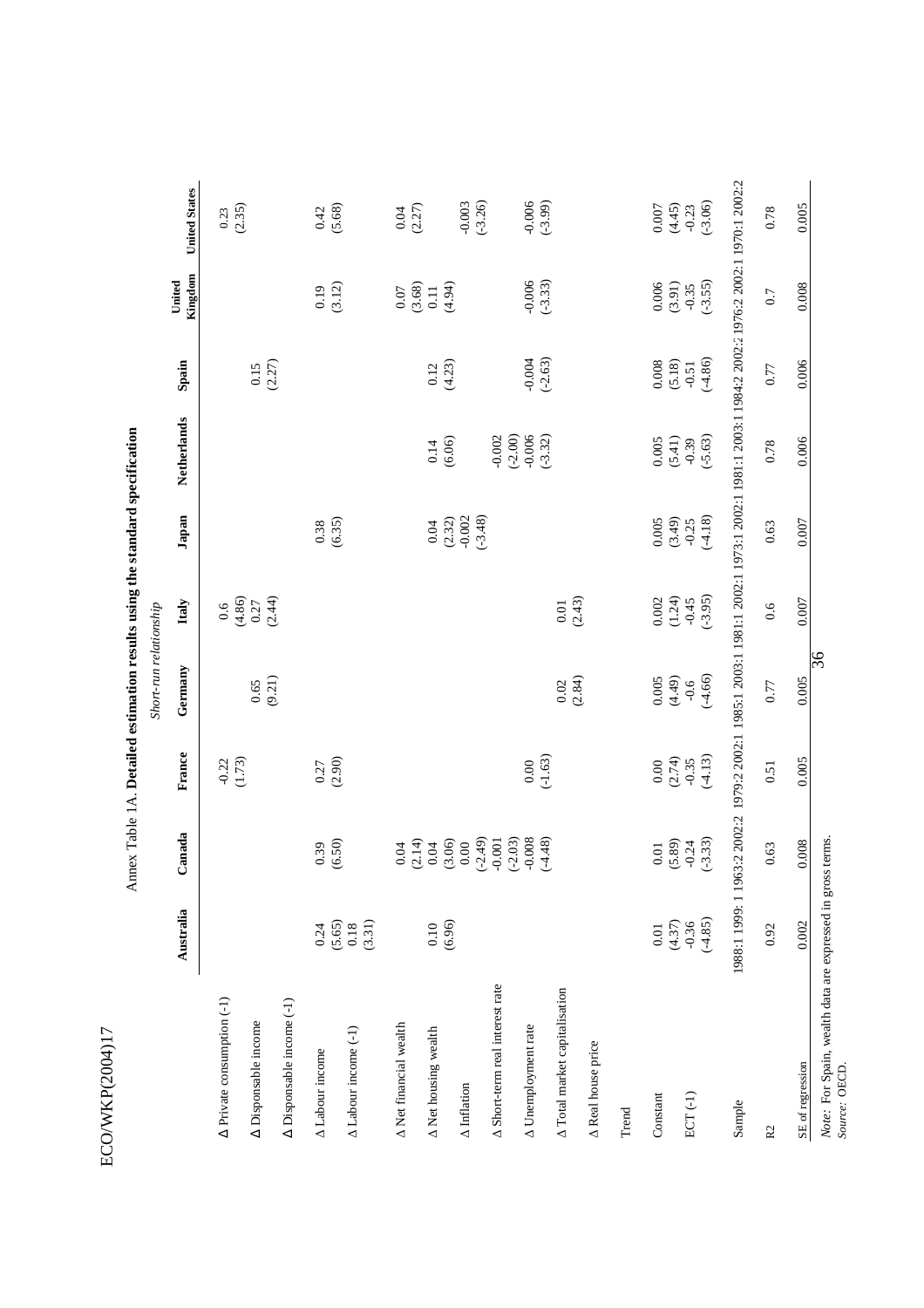|                                                                             |                                                                     |                                                        |                                               | Annex Table 1B. Detailed estimation results using the standard specification |                            |                                                                                                |                                                                                                                                           |                                                                 |                                                                                     |                                                                                           |
|-----------------------------------------------------------------------------|---------------------------------------------------------------------|--------------------------------------------------------|-----------------------------------------------|------------------------------------------------------------------------------|----------------------------|------------------------------------------------------------------------------------------------|-------------------------------------------------------------------------------------------------------------------------------------------|-----------------------------------------------------------------|-------------------------------------------------------------------------------------|-------------------------------------------------------------------------------------------|
|                                                                             |                                                                     |                                                        |                                               | Long-run relationship                                                        |                            |                                                                                                |                                                                                                                                           |                                                                 |                                                                                     |                                                                                           |
|                                                                             | Australia                                                           | Canada                                                 | France                                        | Germany                                                                      | Italy                      | Japan                                                                                          | Netherlands                                                                                                                               | Spain                                                           | Kingdom<br>United                                                                   | <b>United States</b>                                                                      |
| Disposable income                                                           |                                                                     |                                                        |                                               | (43.46)<br>0.91                                                              | (9.54)                     |                                                                                                | (9.68)<br>0.48                                                                                                                            | (5.13)<br>$0.42\,$                                              |                                                                                     |                                                                                           |
| Labour income                                                               |                                                                     | (19.00)<br>0.68                                        | $\frac{0.86}{(12.19)}$                        |                                                                              |                            | 0.59                                                                                           |                                                                                                                                           |                                                                 |                                                                                     |                                                                                           |
| Net financial wealth                                                        |                                                                     | $\frac{0.12}{(11.00)}$                                 | $\begin{array}{c} 0.03 \\ (1.50) \end{array}$ |                                                                              |                            |                                                                                                |                                                                                                                                           |                                                                 |                                                                                     |                                                                                           |
| Net housing wealth                                                          | 0.71<br>$(14.80)$<br>$0.12$<br>$0.15$<br>$0.14$<br>$0.14$<br>$0.25$ |                                                        |                                               |                                                                              |                            |                                                                                                | $\begin{array}{c} 0.15 \\ (5.78) \\ 0.1 \\ (6.56) \end{array}$                                                                            | $\begin{array}{c} 0.07 \\ (5.79) \\ 0.15 \\ (5.39) \end{array}$ | $\begin{array}{c} 0.42 \\ (11.82) \\ 0.17 \\ (9.89) \\ 0.13 \\ (12.31) \end{array}$ |                                                                                           |
| Inflation                                                                   |                                                                     | $0.09$<br>$(6.32)$<br>$-0.01$<br>$(-8.79)$<br>$-0.003$ | $(-6.67)$<br>$-0.01$                          |                                                                              |                            | $\begin{array}{c} (12.67) \\ 0.2 \\ (10.93) \\ 0.06 \\ (7.75) \\ -0.006 \\ (4.85) \end{array}$ |                                                                                                                                           |                                                                 |                                                                                     | 0.93<br>$(28.15)$<br>$(1.2)$<br>$(7.53)$<br>$(0.06)$<br>$(4.14)$<br>$(4.14)$<br>$(0.002)$ |
| Short-term real interest rate                                               | $-0.003$<br>$(-3.72)$                                               |                                                        |                                               | $-0.005$                                                                     |                            |                                                                                                |                                                                                                                                           | $-0.003$                                                        |                                                                                     |                                                                                           |
| Unemployment rate                                                           |                                                                     | $(4.10)$<br>0.003<br>$(-2.41)$                         |                                               | $(-4.63)$                                                                    |                            |                                                                                                |                                                                                                                                           | (19.4)<br>$(-3.26)$<br>$-0.003$                                 | $-0.004$<br>$(-4.06)$                                                               |                                                                                           |
| Total market capitalisation                                                 |                                                                     |                                                        |                                               | (5.22)<br>0.03                                                               | 0.04                       |                                                                                                |                                                                                                                                           |                                                                 |                                                                                     |                                                                                           |
| Real house price                                                            |                                                                     |                                                        |                                               |                                                                              | $(6.23)$<br>0.09           |                                                                                                |                                                                                                                                           |                                                                 |                                                                                     |                                                                                           |
| Trend                                                                       |                                                                     |                                                        |                                               |                                                                              | $(4.59)$<br>0.005          |                                                                                                |                                                                                                                                           |                                                                 |                                                                                     |                                                                                           |
| Constant                                                                    | $1.42$<br>(1.82)                                                    | $2.84$<br>(6.34)                                       | $3.16$<br>(2.41)                              | $2.29$<br>(4.15)                                                             | (11.81)<br>(8.82)<br>13.54 | (4.35)<br>4.94                                                                                 | 11.98<br>(10.33)                                                                                                                          | (7.29)<br>9.99                                                  | (12.58)<br>7.17                                                                     | $-3.17$<br>$(-12.19)$                                                                     |
| Sample                                                                      |                                                                     |                                                        |                                               |                                                                              |                            |                                                                                                | 1988:11999: 11963:22002:2 1979:2 2002:1 1985:1 2003:1 1981:1 2002:1 1973:1 2002:1 1981:1 2003:1 1984:2 2002:2 1976:2 2002:1 1970:1 2002:2 |                                                                 |                                                                                     |                                                                                           |
| R <sub>2</sub>                                                              | 0.99                                                                | 0.99                                                   | 0.99                                          | 0.99                                                                         | 0.99                       | 0.99                                                                                           | 0.99                                                                                                                                      | 0.99                                                            | 0.99                                                                                | 0.99                                                                                      |
| SE of regression                                                            | 0.004                                                               | 0.01                                                   | 0.008                                         | 0.007                                                                        | 0.009                      | 0.01                                                                                           | 0.007                                                                                                                                     | 0.01                                                            | 0.01                                                                                | 0.009                                                                                     |
| Note: For Spain, wealth data are expressed in gross terms.<br>Source: OECD. |                                                                     |                                                        |                                               |                                                                              |                            |                                                                                                |                                                                                                                                           |                                                                 |                                                                                     |                                                                                           |

ECO/WKP(2004)17

37  $37$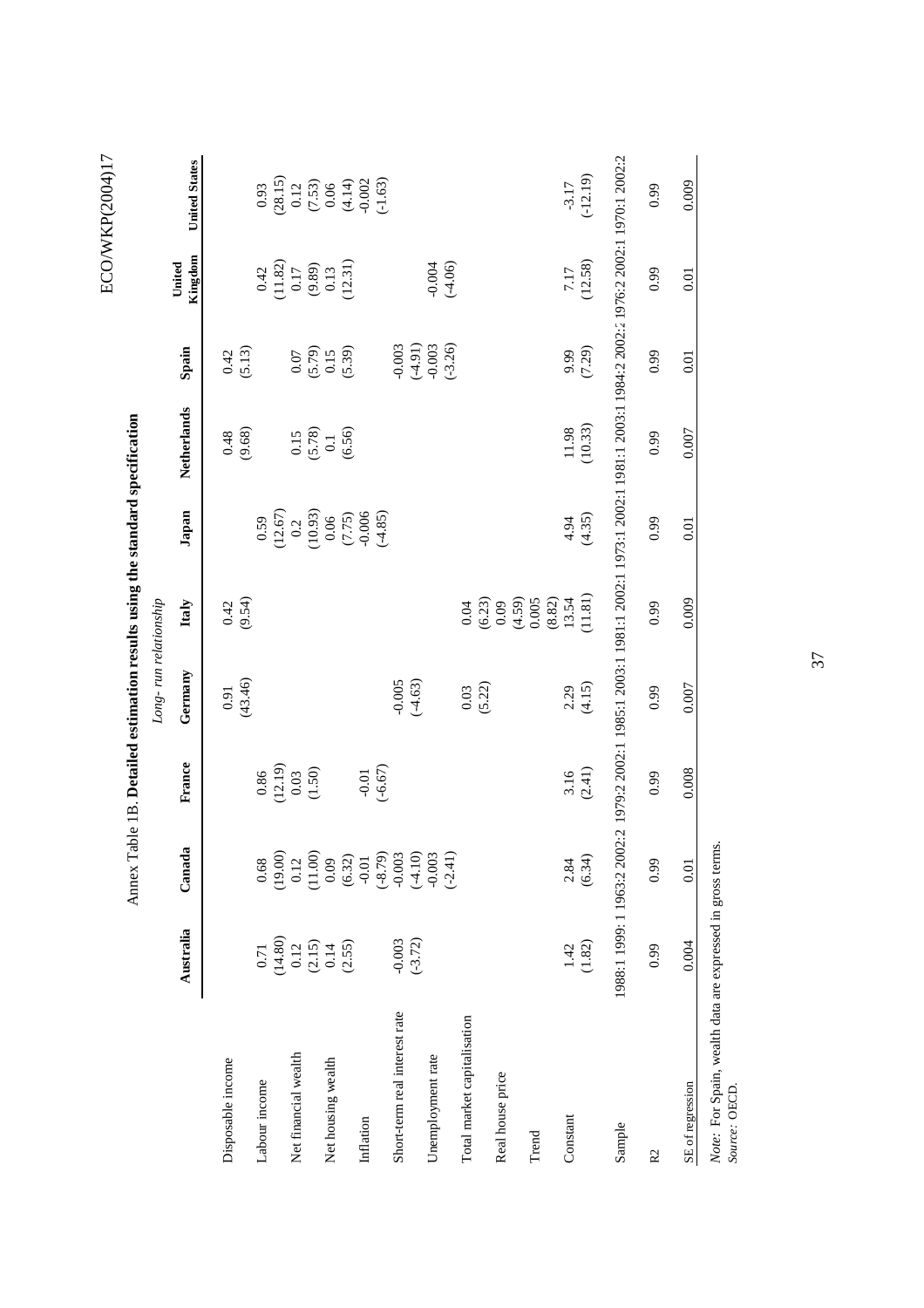ECO/WKP(2004)17 ECO/WKP(2004)17

|                                  |                    | Short-run relationship |                      |                                                                                     |                                                     |                                                                                                |
|----------------------------------|--------------------|------------------------|----------------------|-------------------------------------------------------------------------------------|-----------------------------------------------------|------------------------------------------------------------------------------------------------|
|                                  | Australia          | Canada                 | Japan                | Netherlands                                                                         | Kingdom<br>United                                   | <b>United States</b>                                                                           |
| A Labour income                  | 0.11               | 0.30                   | 0.42                 |                                                                                     | 0.15                                                | 0.32                                                                                           |
|                                  | (1.17)             |                        | (6.53)               |                                                                                     | (2.01)                                              | (4.33)                                                                                         |
| A Disponsable income (-1)        |                    |                        |                      |                                                                                     |                                                     |                                                                                                |
|                                  |                    |                        |                      |                                                                                     |                                                     |                                                                                                |
| A Net financial wealth           |                    |                        |                      |                                                                                     | 0.06                                                | 0.06                                                                                           |
|                                  |                    |                        |                      |                                                                                     | 3.18                                                |                                                                                                |
| A Net housing wealth             |                    |                        | 0.05                 |                                                                                     |                                                     |                                                                                                |
|                                  |                    |                        |                      |                                                                                     |                                                     |                                                                                                |
| A Inflation                      |                    |                        | $(2.63)$<br>$-0.002$ |                                                                                     |                                                     |                                                                                                |
|                                  |                    |                        | $(-2.65)$            |                                                                                     |                                                     |                                                                                                |
| A Unemployment rate              | $-0.008$           |                        |                      |                                                                                     | $-0.010$                                            | $-0.008$                                                                                       |
|                                  | $(-3.87)$          | $(-3.73)$<br>8.87E-07  |                      |                                                                                     | $(-5.60)$<br>8.11E-07                               |                                                                                                |
| A Real housing equity withdrawal |                    |                        |                      | $2.30E-13$                                                                          |                                                     |                                                                                                |
|                                  |                    | (1.90)                 |                      |                                                                                     |                                                     |                                                                                                |
| Constant                         | 0.02               | $0.01$                 | $0.01$               |                                                                                     |                                                     |                                                                                                |
|                                  | (10.24)            | (3.87)                 | (5.73)               |                                                                                     |                                                     |                                                                                                |
| $ECT(-1)$                        |                    | $-0.17$                | $-0.26$              |                                                                                     |                                                     |                                                                                                |
|                                  | $-0.23$<br>(-3.07) | $(-1.78)$              | $(-3.45)$            | $(2.04)$<br>$0.01$<br>$(8.29)$<br>$0.26$<br>$(-6.51)$                               | $(2.56)$<br>$0.01$<br>$0.55$<br>$0.23$<br>$(-2.53)$ | $(-6.54)$<br>$9.64E-05$<br>$(1.90)$<br>$(1.90)$<br>$(0.01)$<br>$(0.14)$<br>$-0.3$<br>$(-4.64)$ |
|                                  |                    |                        |                      |                                                                                     |                                                     |                                                                                                |
| Sample                           |                    |                        |                      | 1989: 1999: 2 1970:2 2002:2 1973:2 2002:1 1982:1 2003:1 1978:2 2002:2 1977:2 2002:2 |                                                     |                                                                                                |
| R <sub>2</sub>                   | 0.73               | 0.60                   | 0.60                 | 0.72                                                                                | 0.59                                                | 0.77                                                                                           |
| SE of regression                 | 0.004              | 0.008                  | 0.008                | 0.005                                                                               | 0.009                                               | 0.004                                                                                          |
| Source: OECD.                    |                    |                        |                      |                                                                                     |                                                     |                                                                                                |

Annex Table 2 A. Detailed estimation results with housing equity withdrawal Annex Table 2 A. **Detailed estimation results with housing equity withdrawal**

38  $38$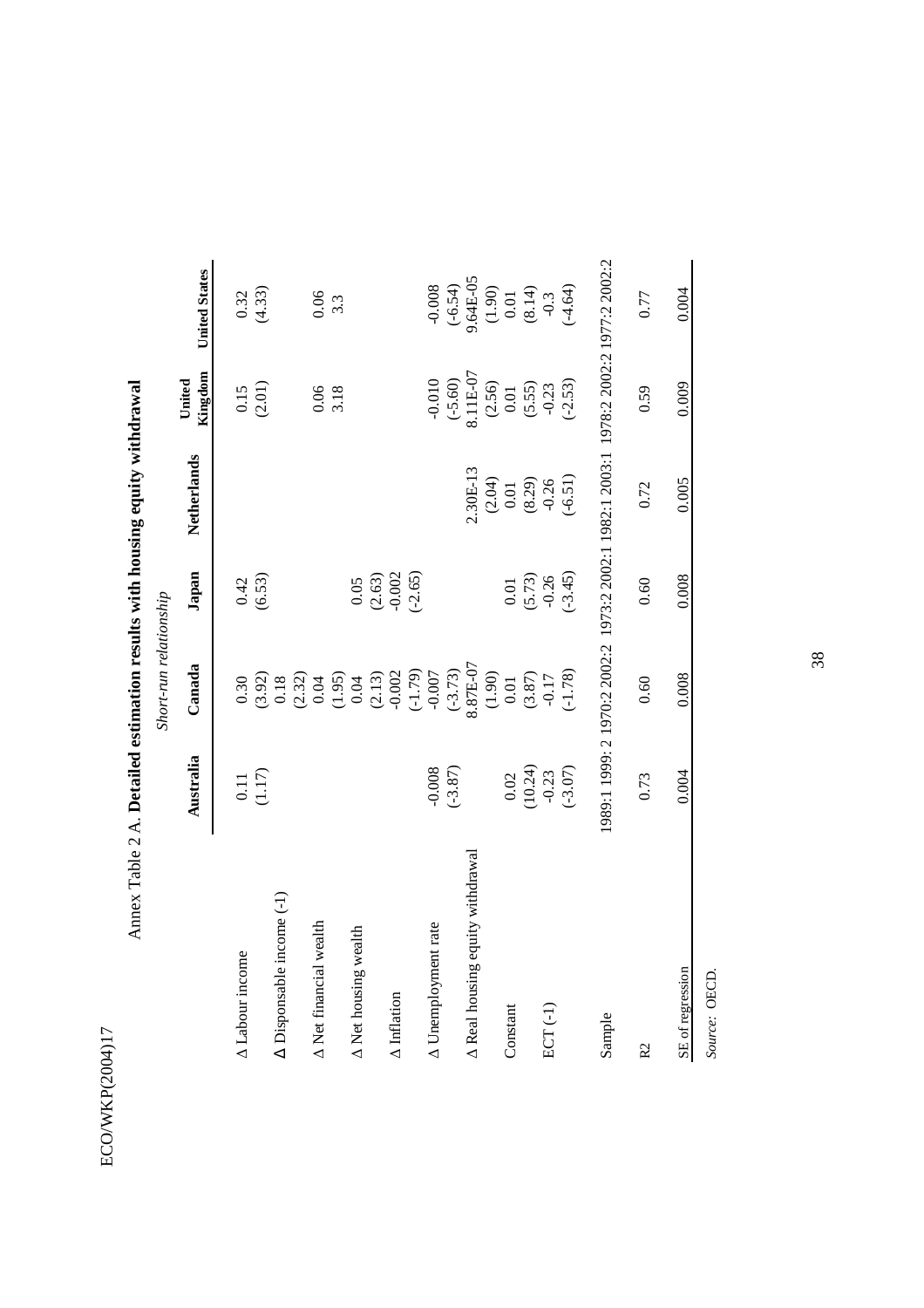ECO/WKP(2004)17 ECO/WKP(2004)17

|                                |                                                          | Long-run relationship                                                           |                                                                                      |                                                                                          |                                   |                             |
|--------------------------------|----------------------------------------------------------|---------------------------------------------------------------------------------|--------------------------------------------------------------------------------------|------------------------------------------------------------------------------------------|-----------------------------------|-----------------------------|
|                                | Australia                                                | Canada                                                                          | Japan                                                                                | Netherlands                                                                              | Kingdom<br>United                 | <b>United States</b>        |
| Disposable income              |                                                          |                                                                                 |                                                                                      | (11.12)<br>0.62                                                                          |                                   |                             |
| Labour income                  | 0.98                                                     | 0.62                                                                            | 0.52                                                                                 |                                                                                          | 0.48                              | 0.93                        |
| Net financial wealth           | $\begin{array}{c} (09.77) \\ 0.14 \\ (2.51) \end{array}$ |                                                                                 | $\begin{array}{c} (08.47) \\ 0.27 \\ 1.38) \\ (11.38) \\ 0.07 \\ (7.44) \end{array}$ | 0.24                                                                                     | (10.82)<br>$\frac{0.21}{(10.42)}$ | $(23.03)$<br>0.14<br>(6.85) |
| Net housing wealth             |                                                          |                                                                                 |                                                                                      | (6.75)                                                                                   |                                   |                             |
| Inflation                      |                                                          | $(16.37)$<br>$0.17$<br>$(12.97)$<br>$0.08$<br>$(5.51)$<br>$-0.005$<br>$(-5.48)$ |                                                                                      |                                                                                          |                                   | $(-2.50)$<br>$-0.003$       |
| Short-term real interest rate  |                                                          |                                                                                 |                                                                                      |                                                                                          |                                   |                             |
| Unemployment rate              |                                                          |                                                                                 |                                                                                      |                                                                                          |                                   |                             |
| Real housing equity withdrawal | 1.93E-12<br>(2.89)                                       | 1.59E-06<br>(3.86)                                                              | $2.65E-08$<br>(2.23)                                                                 | 1.39E-12<br>(1.79)                                                                       | 1.88E-06<br>(7.58)                | 5.20E-05<br>(2.15)          |
| Constant                       | (2.87)<br>$-3.57$                                        | (6.27)<br>3.28                                                                  | (3.09)<br>4.14                                                                       | $8.48$<br>(6.61)                                                                         | (11.56)<br>8.02                   | $-1.99$<br>$(-3.15)$        |
| Sample                         |                                                          |                                                                                 |                                                                                      | 1970: 1970: 1970: 1973: 1973: 1973: 1981: 1981: 1981: 1978: 1978: 1978: 1977: 1977: 1900 |                                   |                             |
| R <sub>2</sub>                 | 0.99                                                     | 0.99                                                                            | 0.99                                                                                 | 0.99                                                                                     | 0.99                              | 0.99                        |
| SE of regression               | 0.014                                                    | 0.014                                                                           | 0.016                                                                                | 0.011                                                                                    | 0.021                             | 0.010                       |

Annex Table 2 B. Detailed estimation results with housing equity withdrawal Annex Table 2 B. **Detailed estimation results with housing equity withdrawal**

39  $39$ 

*Source:* OECD.

Source: OECD.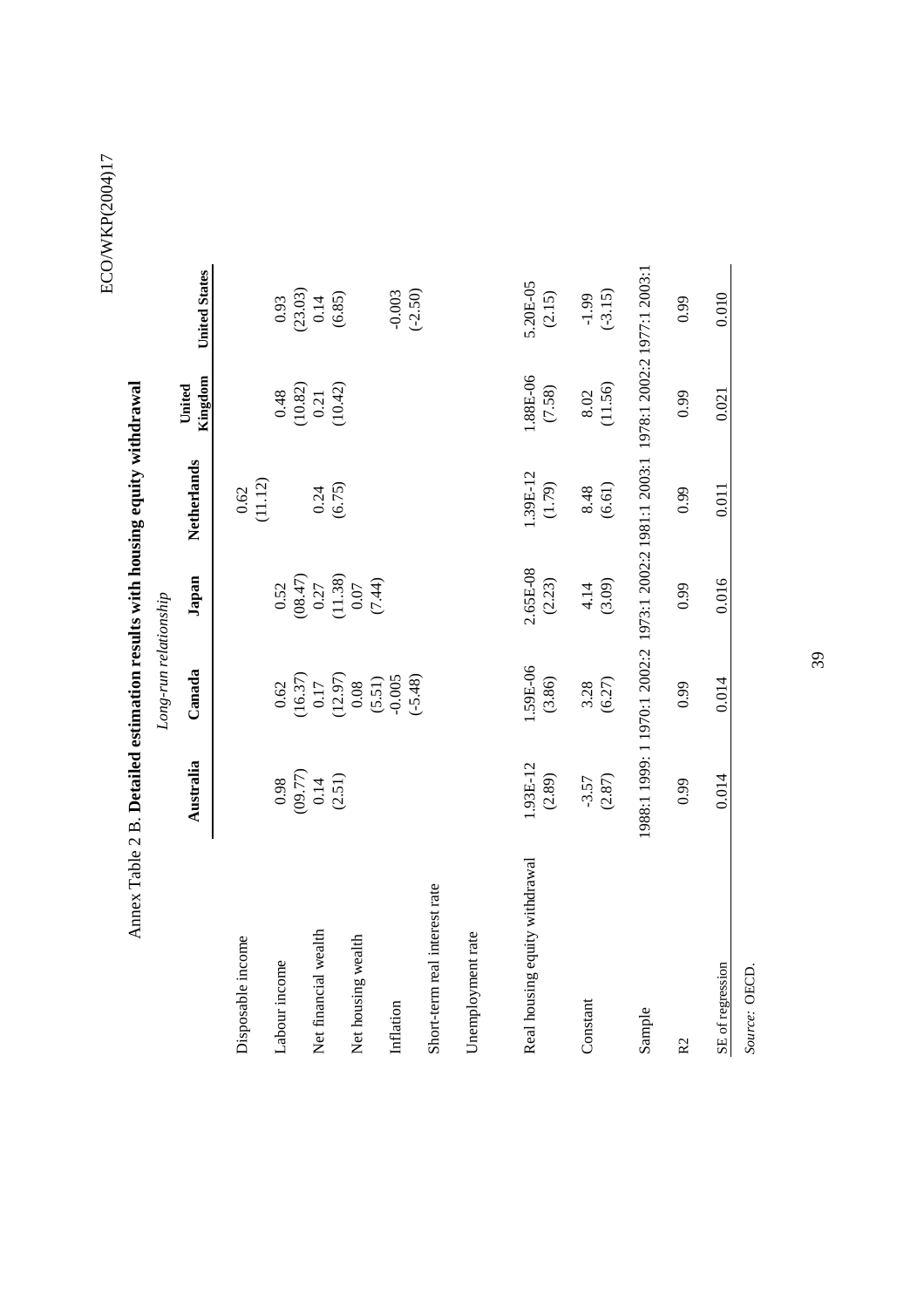|                      | <b>Property valuation</b><br>method                       | <b>Restrictions</b><br>on valuation<br>method     | <b>Regulatory limits on</b><br><b>LTV</b>               | Link with capital adequacy                                                              |
|----------------------|-----------------------------------------------------------|---------------------------------------------------|---------------------------------------------------------|-----------------------------------------------------------------------------------------|
| Australia            | <b>OMV</b>                                                | Y                                                 | 80% (100% if<br>insured)                                | 50% weight, subject to<br>insurance if loan is above<br>80% limit                       |
| Belgium              | OMV / MLV                                                 | N                                                 | None                                                    | 50% weight, subject to<br>prudent valuation of collateral                               |
| Canada               | OMV (or variant)                                          | N                                                 | 75% (95% if insured)                                    | 50% weight if loan is up to<br>75% limit; 0% weight if<br>CMHC-insured                  |
| Denmark              | n.a.                                                      | n.a.                                              | 80%                                                     | None                                                                                    |
| Finland              | n.a                                                       | n.a.                                              | None                                                    | None                                                                                    |
| France               | OMV                                                       | Y                                                 | 60% to be eligible for<br>mortgage-backed<br>securities | None                                                                                    |
| Germany              | MLV                                                       | Y                                                 | 60% to be eligible for<br>mortgage-backed<br>securities | 50% weight for first mortgages<br>if loan is up to 60% limit                            |
| Ireland              | <b>OMV</b>                                                | N                                                 | 80% (only for<br>building societies)                    | None                                                                                    |
| Italy                | OMV                                                       | N                                                 | 80% (100% if<br>guaranteed)                             | 50% weight if loan is up to<br>80% limit                                                |
| Japan                | n.a.                                                      | N                                                 | None                                                    | 50% weight for first<br>mortgages                                                       |
| Netherlands          | OMV                                                       | N                                                 | None                                                    | 50% weight for part of the loan<br>up to 75% of collateral; 0%<br>weight if NHG-insured |
| Spain                | Prudent valuation<br>certified by authorised<br>appraiser | Yes                                               | 80% to be eligible for<br>mortgage-backed<br>securities | 50% weight, subject to<br>prudent valuation of collateral                               |
| Sweden               | <b>OMV</b>                                                | No                                                | None                                                    | 50% weight if loan is up to<br>100% of collateral                                       |
| Switzerland          | Mortgage lending<br>value                                 | n.a.                                              | None                                                    | 50% weight up to 2/3 of market<br>value; 75% weight above that<br>limit                 |
| United<br>Kingdom    | <b>OMV</b>                                                | No                                                | 100% (only for<br>building societies)                   | 50% weight if loan is up to<br>90% of collateral; 60% weight<br>above that limit        |
| <b>United States</b> | <b>OMV</b>                                                | No (but<br>appraisers<br>need to be<br>certified) | 90% if not guaranteed                                   | 50% weight if loan is up to<br>90% of collateral; 100% weight<br>above that limit       |

# Annex Table 3. **Regulatory limitations on LTV ratios**

OMV = open market value; MLV = Mortgage lending value. The MLV must be based on a prudent assessment of the market value (in Germany the typical adjustment factor is 20/25 per cent). *Source:* Contact Group (2002), ECB (2003).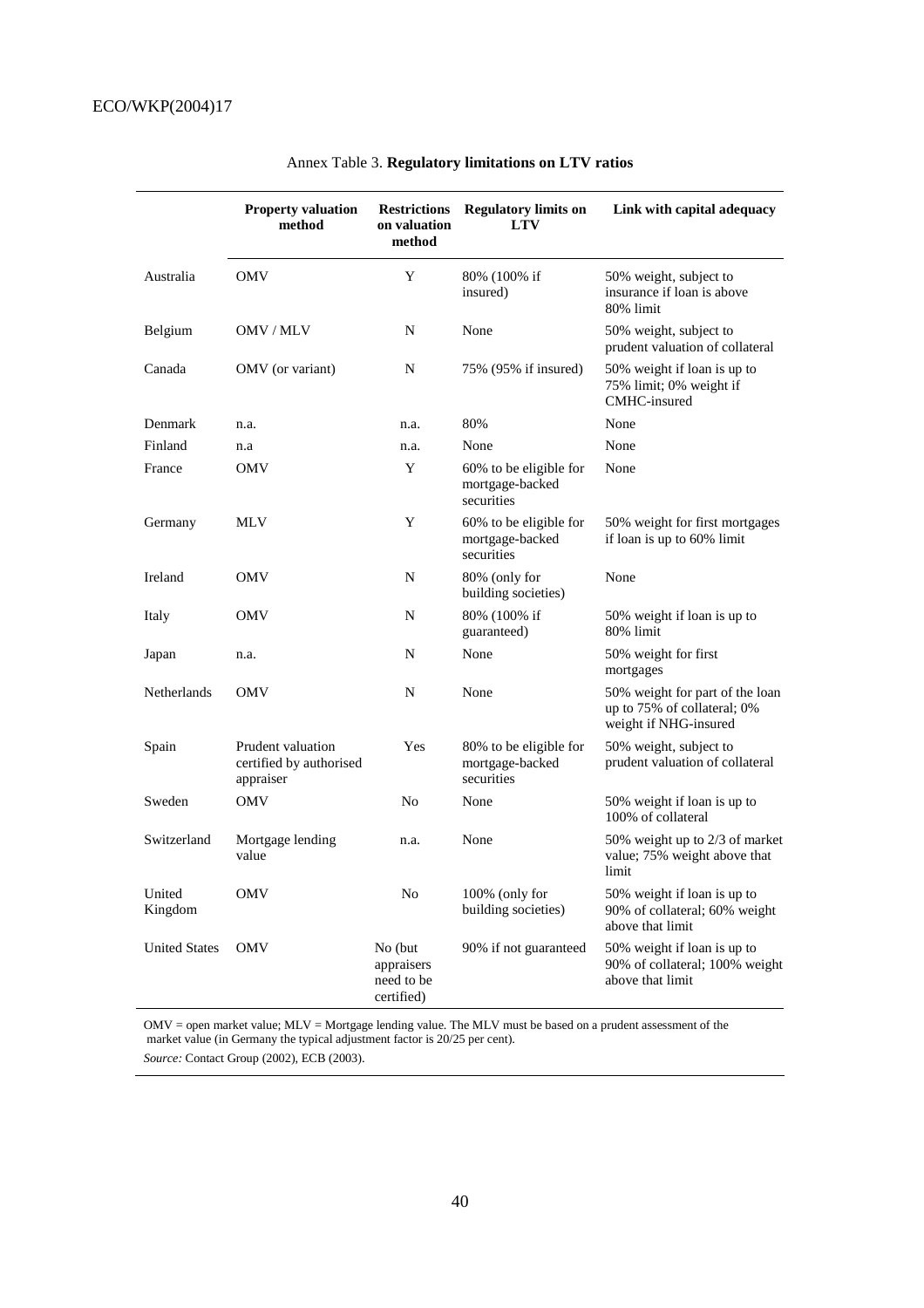|                      | <b>Imputed</b><br>rental income<br>taxed | Tax relief on mortgages<br>interest                | principal<br>repayments | Capital gains on<br>housing assets<br>taxable                | Inheritance tax                       | <b>Stamp duty</b>                  |
|----------------------|------------------------------------------|----------------------------------------------------|-------------------------|--------------------------------------------------------------|---------------------------------------|------------------------------------|
| Austria              | $\overline{N}$                           | $\overline{Y}$                                     | ${\bf N}$               | $\overline{Y}$                                               | $\overline{Y}$                        | 6%                                 |
|                      |                                          | (up to ceiling)                                    |                         | (if sold < 10 years)                                         |                                       |                                    |
| <b>Belgium</b>       | $\mathbf Y$                              | Y                                                  | Y                       | Y                                                            | Y                                     | 10%-12.5%                          |
|                      | (with fixed<br>deduction)                | (up to imputed<br>rental income)                   | (within<br>limit)       | (if sold < 5 years)<br>POOD are exempt                       |                                       | $(5\% - 6\%$ for modest<br>houses) |
| Canada               | N                                        | $\mathbf N$                                        | N                       | Y                                                            | $\mathbf N$                           | n.a                                |
|                      |                                          |                                                    |                         | (on 50% of gains)<br>POOD are exempt                         | (but subject to<br>capital gains tax) |                                    |
| <b>Denmark</b>       | Y                                        | Y                                                  | n.a.                    | Y                                                            | Y                                     | 1.5%                               |
|                      |                                          |                                                    |                         | POOD are exempt                                              |                                       | total trading costs 7.2%           |
| <b>Germany</b>       | $\mathbf N$                              | $\mathbf N$                                        | $\mathbf N$             | Y                                                            | $\mathbf Y$                           | 3.5%                               |
|                      |                                          |                                                    |                         | (if sold < 10 years)<br>POOD are exempt                      | (lower than for<br>financial assets)  |                                    |
| <b>Greece</b>        | Y                                        | Y                                                  | n.a.                    | ${\bf N}$                                                    | Y                                     | 11%-13%                            |
|                      | (for POOD)                               | (for POOD)                                         |                         |                                                              |                                       |                                    |
| <b>Finland</b>       | N                                        | Y                                                  | n.a.                    | Y                                                            | Y                                     | 4%                                 |
|                      |                                          | (up to a ceiling)                                  |                         | POOD exempt if<br>$sold > 2$ years                           |                                       | (first-time buyers<br>exempt)      |
| France               | $\mathbf N$                              | $\mathbf N$                                        | N                       | Y                                                            | Y                                     | 2%-3%                              |
|                      |                                          |                                                    |                         | POOD are exempt                                              |                                       |                                    |
| <b>Ireland</b>       | N                                        | Y                                                  | $\mathbf N$             | Y                                                            | Y                                     | 0%-9%                              |
|                      |                                          |                                                    |                         | POOD are exempt                                              |                                       |                                    |
| <b>Italy</b>         | ${\bf N}$                                | Y                                                  | ${\bf N}$               | Y                                                            | Y (until 2001)                        | 10%                                |
|                      | (for POOD)                               | (for POOD)                                         |                         | (50% for POOD)                                               |                                       | (3% for POOD)                      |
| Luxembourg           | Y                                        | Y                                                  | n.a.                    | Y                                                            | Y                                     | 7%-10%                             |
|                      |                                          |                                                    |                         | POOD are exempt                                              |                                       |                                    |
| <b>Netherlands</b>   | Y                                        | Y                                                  | N                       | N                                                            | Y                                     | 6%                                 |
|                      |                                          |                                                    |                         |                                                              | (above tax free<br>threshold)         |                                    |
| <b>Norway</b>        | Y                                        | Partly<br>(as other interest<br>expenses)          | N                       | Y                                                            | Y                                     | n.a.                               |
| Portugal             | N                                        | Y                                                  | n.a.                    | Y                                                            | Y                                     | 0.8%                               |
|                      |                                          |                                                    |                         | (exempt if reinvested<br>in $<$ 2 years)                     |                                       |                                    |
| Spain                | N                                        | Y                                                  | $\mathbf Y$             | Y                                                            | Y                                     | n.a.                               |
|                      | (for POOD)                               |                                                    |                         | (exempt if reinvested)                                       |                                       |                                    |
| Sweden               | $\mathbf Y$                              | Y                                                  | N                       | Y                                                            | $\mathbf Y$                           | 1.5%-3%                            |
| <b>Switzerland</b>   | $\mathbf Y$                              | Y                                                  | N                       | Y                                                            | $\mathbf Y$                           | n.a.                               |
|                      |                                          | (up to total<br>property income<br>+ fixed amount) |                         | (cantonal only)<br>POOD are exempt                           | (cantonal only)                       |                                    |
| <b>United</b>        | N                                        | $\mathbf N$                                        | N                       | Y                                                            | Y                                     | 1%, 2% or 4%                       |
| <b>Kingdom</b>       |                                          |                                                    |                         | POOD are exempt                                              |                                       | (depends on house value)           |
| <b>United States</b> | N                                        | Y<br>(up to ceiling)                               | $\mathbf N$             | Y (until 2002)<br>(deduction for POOD<br>if held $>2$ years) | Y<br>(to be phased out)               | $\rm n.a$                          |

# Annex Table 4. **Taxation of residential property**

*Note:* POOD = principal owner-occupied dwellings.

*Source:* ECB (2003), Contact Group (2002), European tax handbook (2002).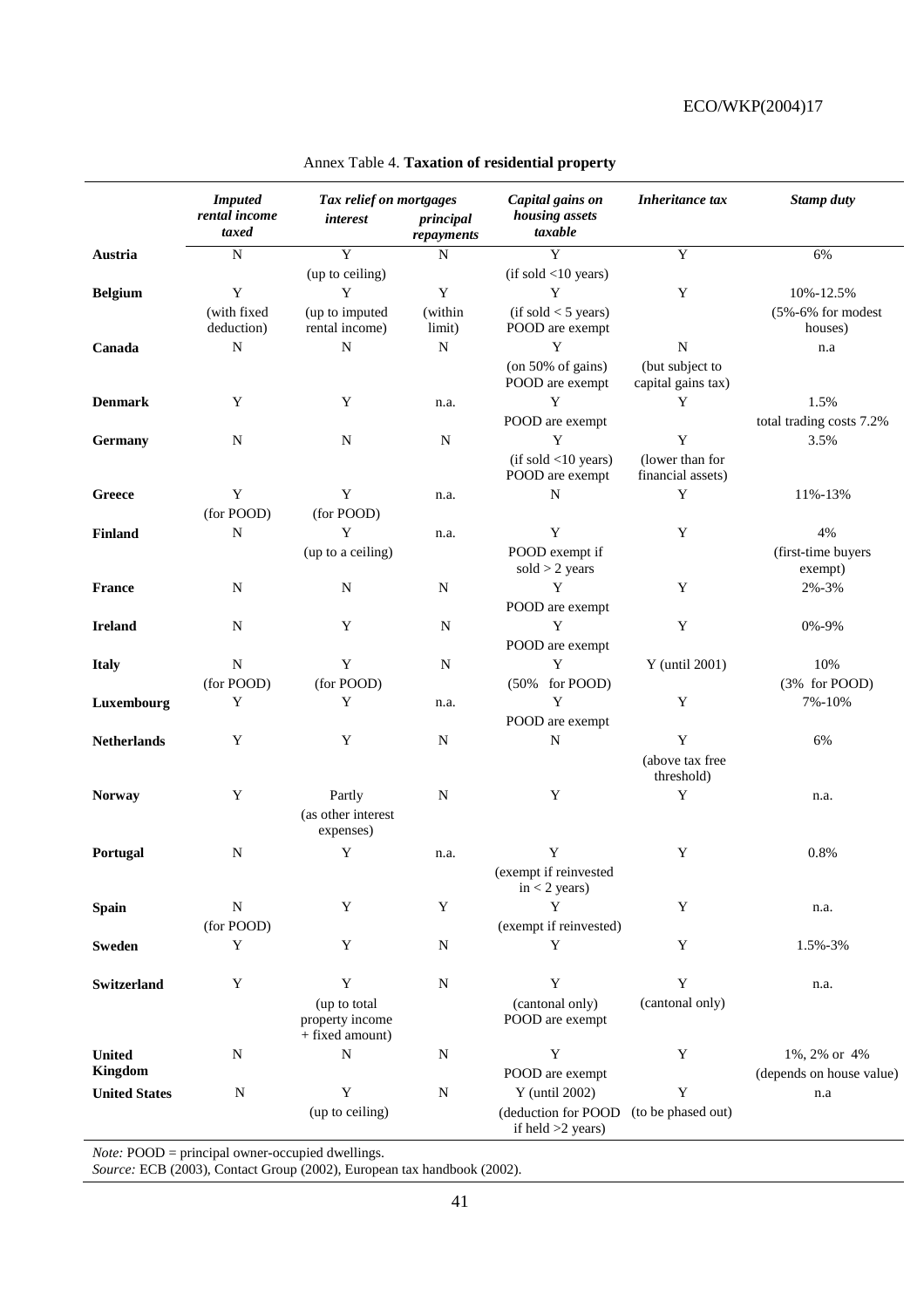# **BIBLIOGRAPHY**

- AOKI, K., J. PROUDMAN and G. VLIEGHE (2002), "Houses as Collateral: Has the Link between House Prices and Consumption in the U.K. Changed?", Federal Reserve Bank of New York *Economic Policy Review*, Vol.8, no.1, New York, May.
- BARKER, K. (2003), *Review of Housing Supply, Interim Report*, HM Treasury, December.
- BENJAMIN, J.D., P. CHINLOY and G.D. JUD (2003), "Real estate versus financial wealth in consumption", *Journal of Real Estate Finance and Economics*, Forthcoming.
- BOONE, L. and N. GIROUARD (2002), "The stock market, the housing market and consumer behaviour", *OECD Economic Studies*, No. 35, Paris.
- BORIO, C. and P. MCGUIRE (2004), "Twin peaks in equity and housing prices?", *BIS Quarterly Review*, March.
- BRAMLEY, G. (1993), "The impact of land use planning and tax subsidies on the supply and price of housing in Britain", *Urban Studies*, Vol. 30, No. 1.
- BYRNE, J and E.P. DAVIS (2003), "Disaggregate wealth and aggregate consumption: an investigation of empirical relationship for the G7", *NIESR Working Paper*, London.
- CASE, E., J. QUIGLEY and R. SHILLER (2001), "Comparing wealth effects: the stock market versus the housing market", *NBER Working Paper* No. 8606.
- CASE, K.E. and R.J. SHILLER (2003), "Is there a bubble in the housing market?", *Brooking Papers on Economic Activity,* 2:2003.
- CHO, M. (1996), "House price dynamics: a survey of theoretical and empirical issues", *Journal of Housing Research*, Vol. 7, Issue 2.
- CONTACT GROUP ON ASSET PRICES (2002), "Turbulence in asset markets: the role of micro policies", Bank for International Settlements, Basle, September.
- DE BONDT, G, B. MOJON and N. VALLA (2003), "Term structure and the sluggishness of retail bank rates in the euro area", European Central Bank, *mimeo*, April.
- DEUTSCHE BUNDESBANK (2003), "Macroeconomic aspects of share price developments", Monthly Report, March.
- DI, Z.X. (2003), "Housing wealth and household net wealth in the United States: a new profile based on the recently released 2001 SCF data", Joint Center for Housing Studies, Harvard University.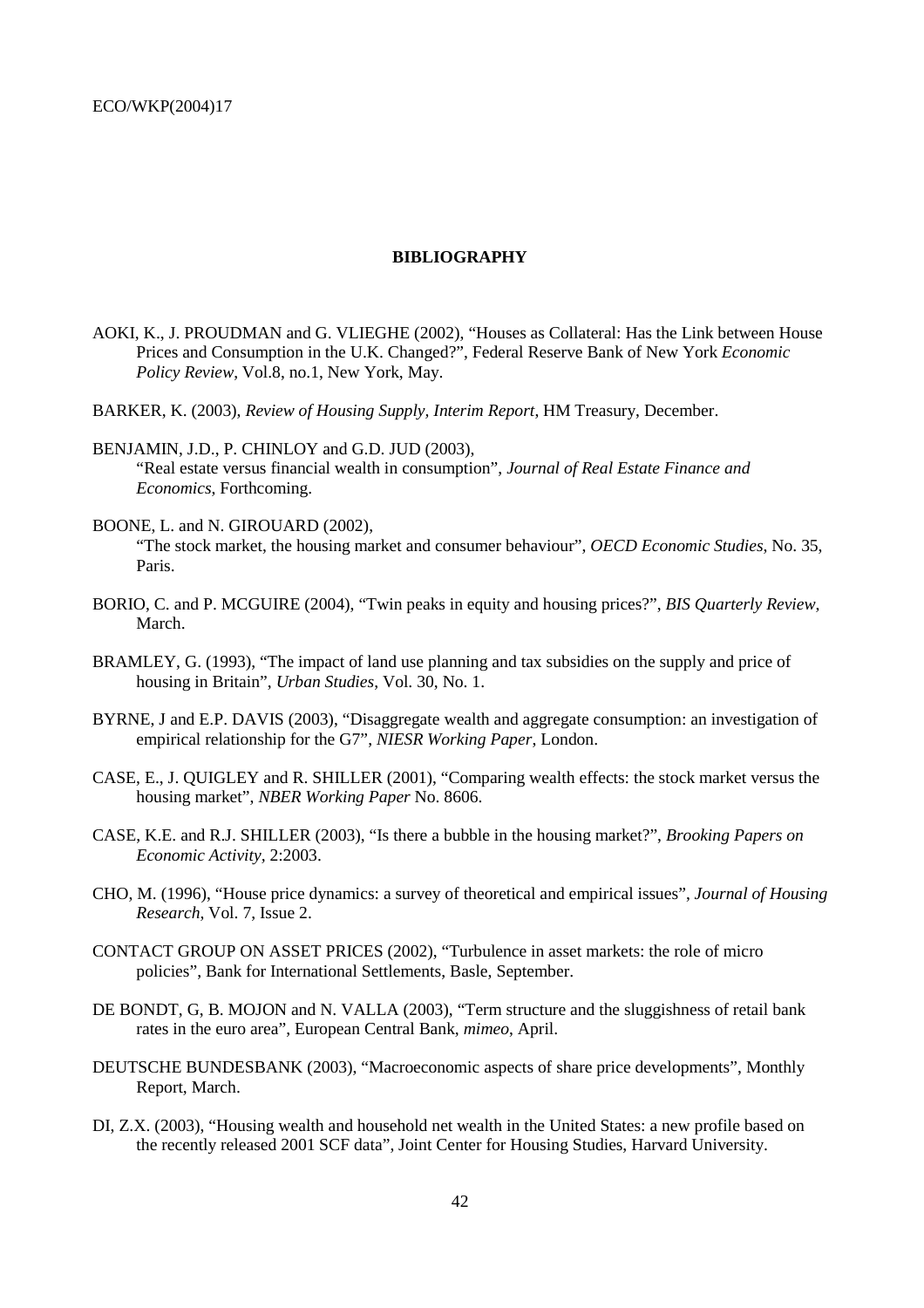- DIAMOND, D.B. and M.J. LEA (1992), "Housing finance in developed countries: an international comparison of efficiency", *Journal of Housing Research*, Vol. 3, Fannie Mae, Washington.
- DROLET, M., R. MORISETTE and X. ZHANG (2002), "The evolution of wealth inequality in Canada, 1984-1999", Statistics Canada, *Analytical Studies Branch Research Paper Series,* No. 187.
- DVORNAK, N. and M. KOHLER (2003), "Housing wealth, stock market wealth and consumption: a panel analysis for Australia", Reserve Bank of Australia, *Research Discussion Paper,* No. 07, July.
- EUROPEAN CENTRAL BANK (2003), "Structural Factors in the EU Housing Markets", March.
- EUROPEAN MORTGAGE FEDERATION (2002), "Efficiency of mortgage collateral in the European Union", *Comparative Study*, *European Survey*, Brussels.
- INTERNATIONAL BUREAU OF FISCAL DOCUMENTATION (IBFD) (2002), European Tax Handbook, 13th annual edition, Amsterdam.
- LE MAIRE, G. (2004), "Les effets de richesse et l'arbritage consommation épargne des ménages en France », Claude Fourgeaud Seminar, Direction de la Prévision, Ministère de l'Economie, des Finances et de l'Industrie, January, Paris.
- LETTAU, M. and S. LUDVIGSON (2003), "Understanding trend and cycle in asset values: reevaluating the wealth effect on consumption", *NBER Working Paper,* No. 9848, Cambridge, July.
- LUDWIG, A. and T. SLOK (2004), "The relationship between stock prices, house prices and consumption in OECD countries", *Topics in Macroeconomics*, Volume 4, Issue 1.
- MACLENNAN, D., J. MUELLBAUER and M. STEPHENS (1999), "Asymmetries in housing and financial market institutions and EMU", *CEPR Discussion Paper,* No. 2062, January.
- McCARTHY, J. and R.W. PEACH (2002), "Monetary Policy Transmission to Residential Investment" Federal Reserve Bank of New York *Economic Policy Review*, Vol.8, no.1, New York, May.
- MERCER OLIVER WYMAN (2003), *Study on the Financial Integration of European Mortgage Markets*, European Mortgage Federation, Brussels, October.
- MITCHELL, O.S. and J. PIGGOTT (2004),"Unlocking housing equity in Japan", *NBER Working paper*, No. 10340, Cambridge, March.
- MUELLBAUER, J. and A. MURPHY (1997), "Booms and busts in the UK housing market", *The Economic Journal*, Vol. 107, No 775, November.
- NOGUCHI, Y. and J.M. POTERBA (1994), "Housing markets in the United States and Japan", *National Bureau of Economic Research Conference Report*, University of Chicago Press, Chicago and London.
- OECD (1999), *OECD Economic Survey of Denmark*, Paris.
- OECD (2003a), *OECD Economic Survey of Spain*, Paris.
- OECD (2003b) *OECD Economic Survey of Luxembourg*, Paris.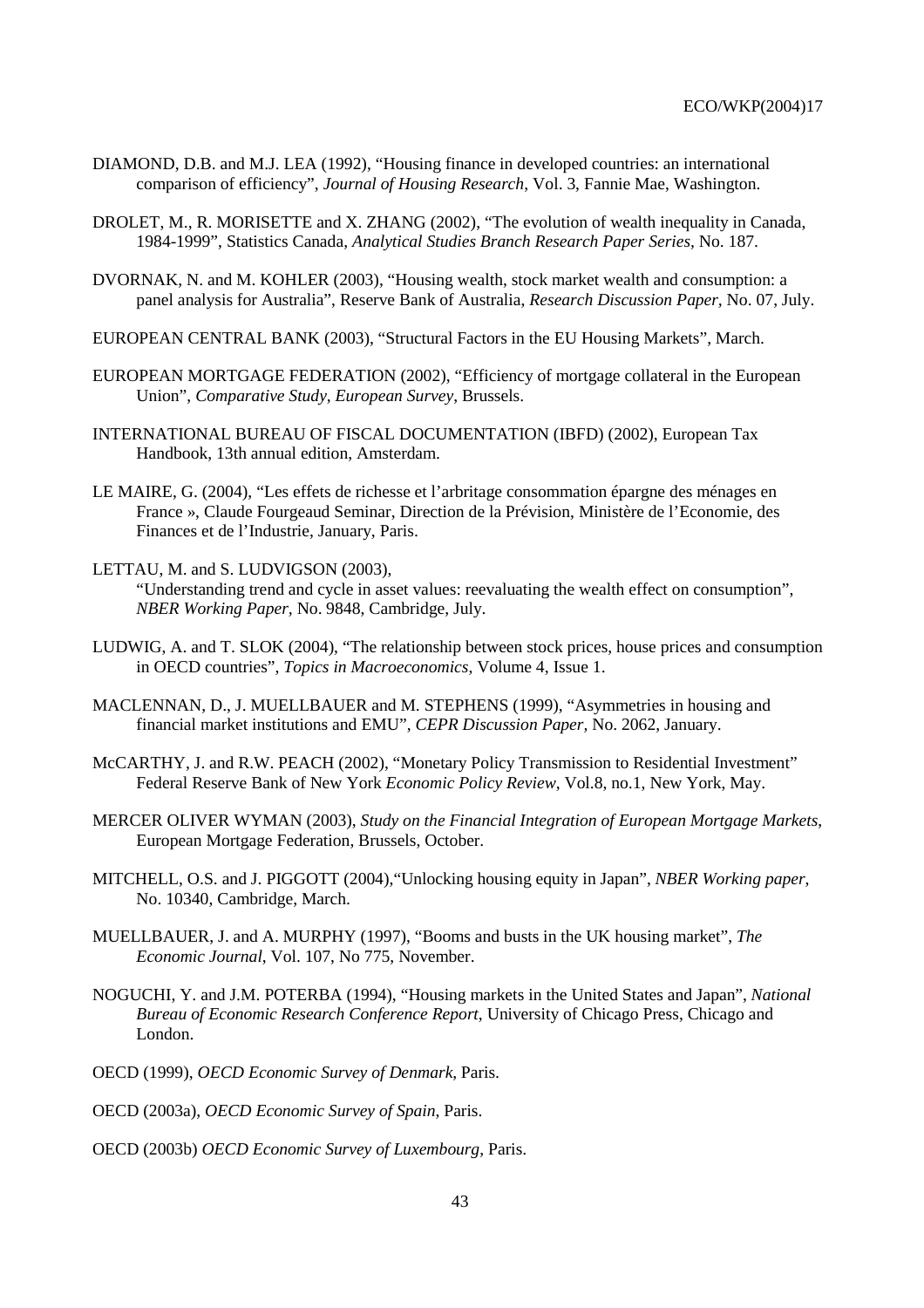- OECD (2003), *Economic Survey of the United Kingdom*, Paris.
- OECD (2004a), *OECD Economic Survey of United Kingdom*, Paris.
- OECD (2004b), *OECD Economic Survey of the Netherlands*, Paris.
- PICHETTE, L. and D. TREMBLAY (2003), "Are wealth effects important for Canada", *Bank of Canada Working Paper*, No. 30, Ottawa, October.
- STOCK, J.H. and M. WATSON (1993), "A simple estimator of cointegrating vectors in higher order integrated systems", *Econometrica*, Vol. 61, No. 4.
- STOCK, J.H. and M. WATSON (2002), "Has the Business Cycle Changed and Why?", *NBER Working Paper* No. 9127, Cambridge, September.
- SUTTON, G.D. (2002), "Explaining changes in house prices", *BIS Quarterly Review*, September.
- SWANK, J., J. KAKES and A.F. TIEMAN (2002), "The housing ladder, taxation and borrowing constraints", *De Nederlandsche Bank Staff Reports*, No 9.
- TAN, A and G. VOSS (2003), "Consumption and wealth in Australia", *The Economic Record*, Vol. 79, No. 244, March.
- TSATSARONIS, K. and H. ZHU (2004), "What drives house price dynamics: cross-country evidence", *BIS Quarterly Review*, March.
- US DEPARTMENT OF HOUSING AND URBAN DEVELOPMENT (1996), *Providing Alternatives to Mortgage Foreclosure: A Report to Congress*, Washington, March.
- VAN DEN NOORD, P. (2004), "Tax incentives and house price volatility in the euro area: theory and evidence", *Économie Internationale*, forthcoming.
- VENTI, S.F. and D.A. WISE (2001), "Aging and housing equity", *NBER Working paper,* No. 8608, Cambridge, November.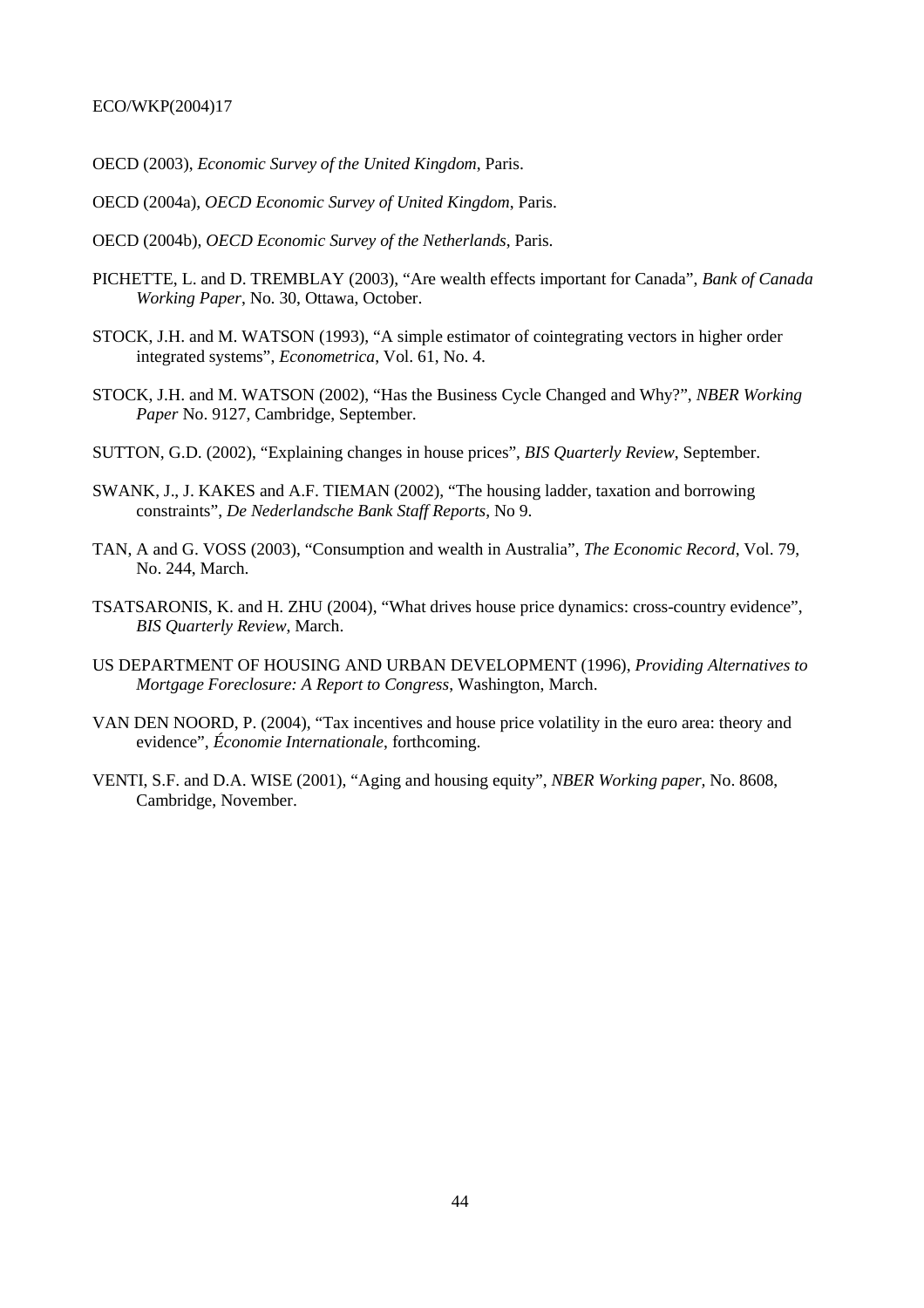# **WORKING PAPERS**

*The full series of Economics Department Working Papers can be consulted at www.oecd.org/eco/Working\_Papers/*

- 393. *Long-term Budgetary Implications of Tax-favoured Retirement Plans* (June 2004) Alain de Serres, Pablo Antolin and Christine de la Maisonneuve
- 392. *Enhancing Income Convergence in Central Europe after EU Accession*  (June 2004) Patrick Lenain and Lukasz Rawdanowicz
- 391. *Asset Price Cycles, "One-Off" Factors and Structural Budget Balances*  (June 2004) Nathalie Girouard and Robert Price
- 390. *Channels for Narrowing the US Current Account Deficit and Implications for Other Economies* (May 2004) Anne-Marie Brook, Franck Sédillot and Patrice Ollivaud
- 389. *Product Market Competition and Economic Performance in Norway*  (May 2004) Jens Høj and Michael Wise.
- 388. *Product Market Competition and Economic Performance in Sweden*  (May 2004) Deborah Roseveare, Martin Jørgensen and Lennart Goranson
- 387. *Product Market Competition and Economic Performance in Japan* (May 2004) Jens Høj and Michael Wise
- 386. *Migration and Integration of Immigrants in Denmark* (May 2004) Deborah Roseveare and Martin Jørgensen
- 385. *Factors Driving Risk Premia* (April 2004) Torsten Sløk and Mike Kennedy
- 384. *Rationalising Public Expenditure in the Slovak Republic*  (March 2004) Rauf Gönenç and Peter Walkenhorst
- 383. *Product Market Competition and Economic Performance in Switzerland* (March 2004) Claude Giorno, Miguel Jimenez and Philippe Gugler
- 383. *Concurrence sur les Marchés de Produits et Performance Économique en Suisse*  (Mars 2004) Claude Giorno, Miguel Jimenez and Philippe Gugler
- 382. *Differences in Resilience between the Euro-Area and US Economies*  (March 2004) Aaron Drew, Mike Kennedy and Torsten Sløk
- 381. *Product Market Competition and Economic Performance in Hungary*  (March 2004) Carl Gjersem, Philip Hemmings and Andreas Reindl
- 380. *Enhancing the Effectiveness of Public Spending: Experience in OECD Countries*  (February 2004) Isabelle Joumard, Per Mathis Kongsrud, Young-Sook Nam and Robert Price
- 379. *Is there a Change in the Trade-Off between Output and Inflation at Low or Stable Inflation Rates? Some Evidence in the Case of Japan*  (February 2004) Annabelle Mourougane and Hideyuki Ibaragi
- 378. *Policies bearing on product market competition and growth in Europe*  (January 2004) Carl Gjersem